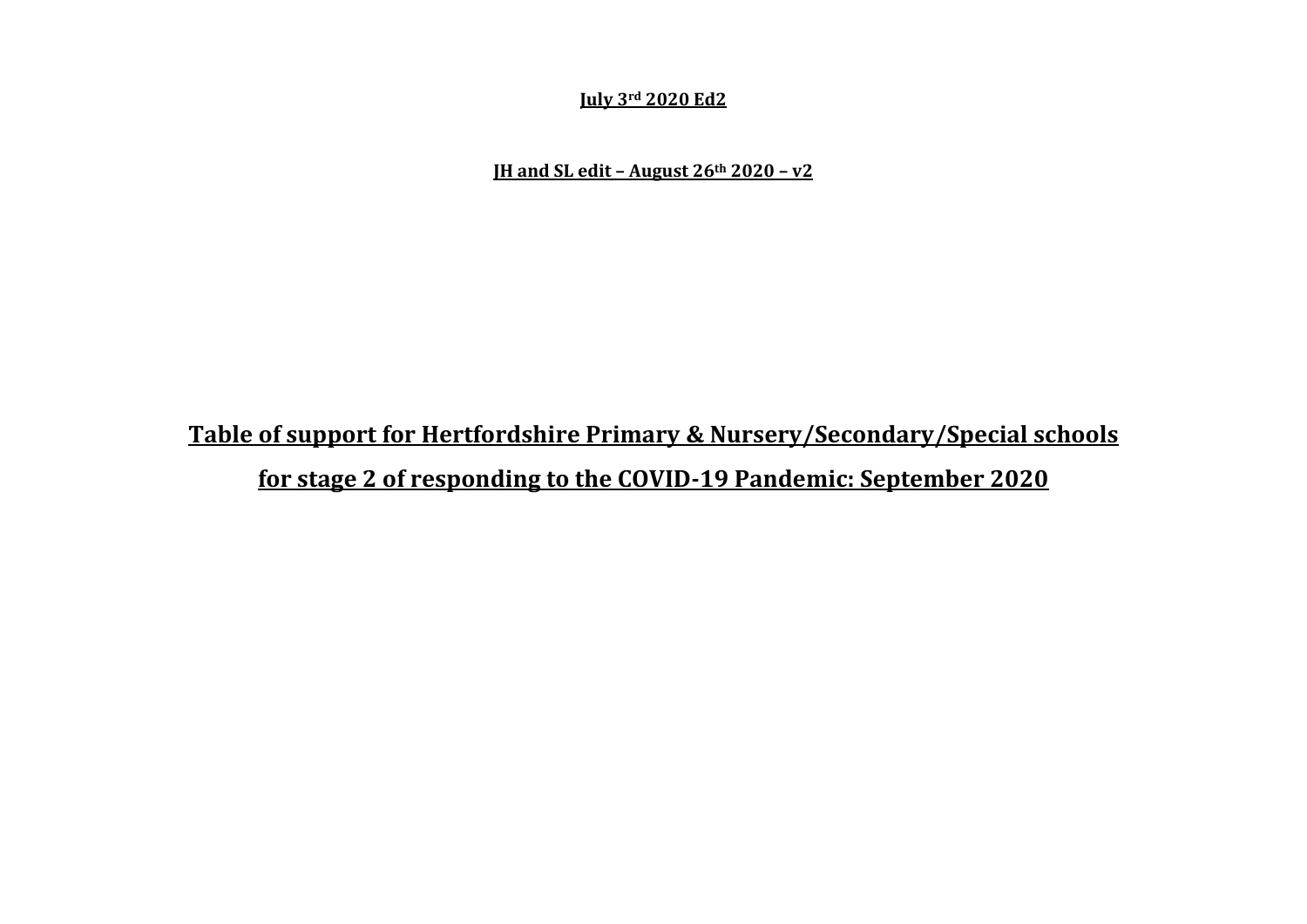| <b>Category of</b><br>issue                             | <b>HCC</b><br>or<br>HfI. | Team, lead person & contact details                                                                                                                                                                                                                                                                                                                                                                                                                                                                                                                                      | Support available, exemplar models, resources, questions to<br>consider                                                                                                                                                                                                                                                                                                                                                                                                                                                                                                                                                                                                                                             |
|---------------------------------------------------------|--------------------------|--------------------------------------------------------------------------------------------------------------------------------------------------------------------------------------------------------------------------------------------------------------------------------------------------------------------------------------------------------------------------------------------------------------------------------------------------------------------------------------------------------------------------------------------------------------------------|---------------------------------------------------------------------------------------------------------------------------------------------------------------------------------------------------------------------------------------------------------------------------------------------------------------------------------------------------------------------------------------------------------------------------------------------------------------------------------------------------------------------------------------------------------------------------------------------------------------------------------------------------------------------------------------------------------------------|
| Staff<br>induction<br>and training                      | <b>HfL</b>               | Mireille MacRaild & EY Advisors (EY)<br>Mireille.macraild@hertsforlearning.co.<br>uk<br>Tracy Warner & Primary DSEAs, HIPs<br>and SAs $(Yr1-6)$<br>Tracy.warner@hertsforlearning.co.uk<br>Rachel Macfarlane & SEAs (secondary)<br>Rachel.macfarlane@hertsforlearning.co<br>$u_{ik}$<br>Becky Cox & special HIPs<br>Becky.cox@hertsforlearning.co.uk<br>NQTs: Clare Mellish/Helen Russell /Liz<br>Shapland<br>clare.mellish@hertsforlearning.co.uk<br>helen.russell@hertsforlearning.co.uk<br>liz.shapland@hertsforlearning.co.uk<br>ngt.induction@hertsforlearning.co.uk | As some staff are likely to have been working remotely for some time,<br>safeguarding leaders should ensure that all staff are fully aware of the<br>procedures in place to keep children and staff safe. This is likely to mean<br>providing an element of induction/training at the start of term/prior to<br>children returning to school.<br>Staff Meeting and documentation to state guidance and action plan<br>from SLT.<br>Note there are changes to the KCSiE document in September 2020:<br>https://safeguarding.network/keeping-children-safe-education/<br><b>NQTs</b><br>No NQT's this academic year.<br>Trainee teacher who will be placed in year 1. CP to attend mentor<br>training when available. |
| Pupil<br>transition<br>(N > R, R > 1,<br>6 > 7, 11 > 12 | <b>HfL</b>               | Mireille MacRaild & EY Advisors (EY)<br>Mireille.macraild@hertsforlearning.co.<br>uk                                                                                                                                                                                                                                                                                                                                                                                                                                                                                     | All phases<br>Will staff require any additional CPD to meet the specific needs of<br>children related to covid 19 (bereavement support, attachment issues<br>$etc.$ )?                                                                                                                                                                                                                                                                                                                                                                                                                                                                                                                                              |

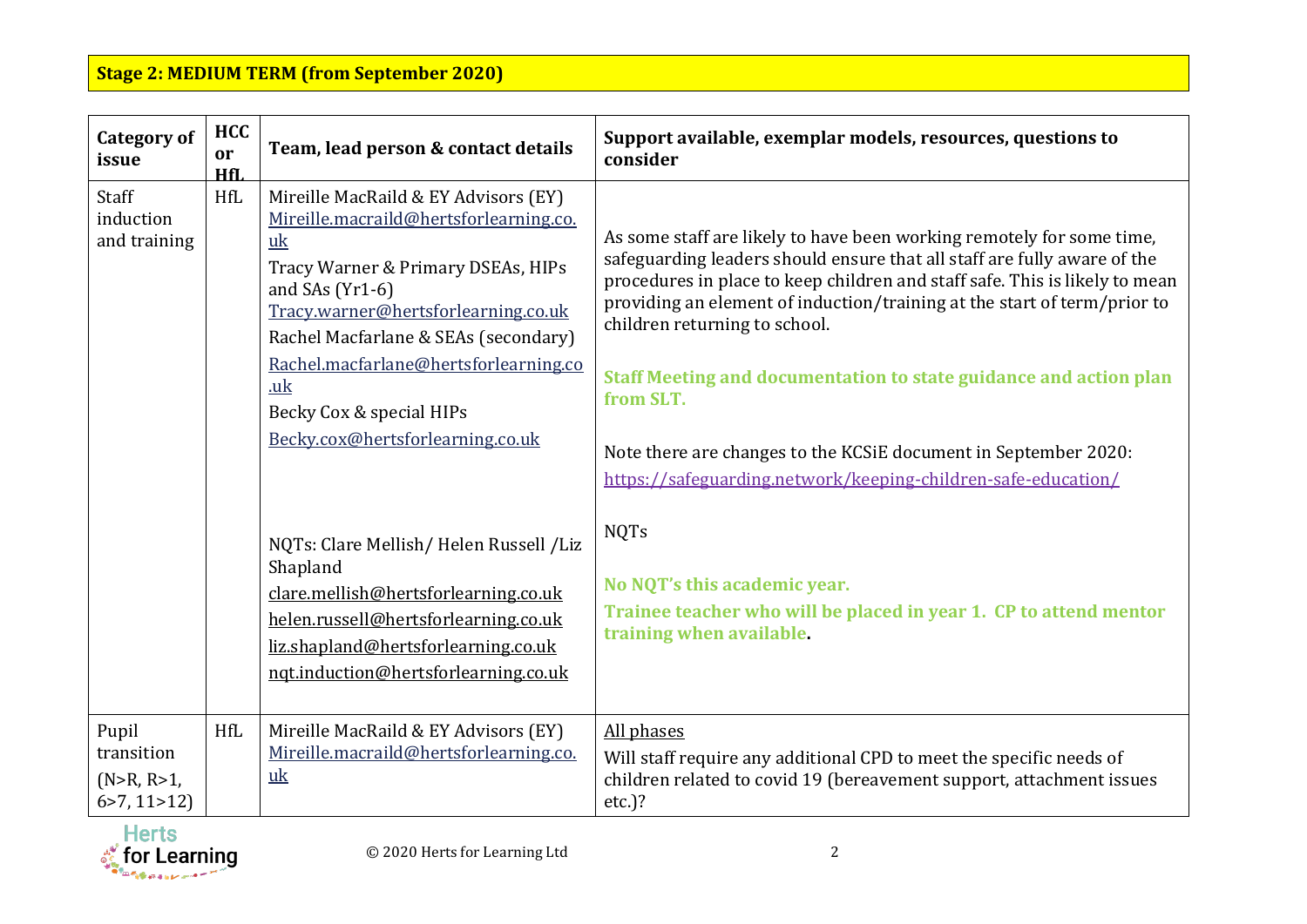| <b>Category of</b><br>issue | <b>HCC</b><br>or<br>HfL | Team, lead person & contact details                                                            | Support available, exemplar models, resources, questions to<br>consider                                                                                                                                                                                                       |
|-----------------------------|-------------------------|------------------------------------------------------------------------------------------------|-------------------------------------------------------------------------------------------------------------------------------------------------------------------------------------------------------------------------------------------------------------------------------|
|                             |                         | Tracy Warner & Primary DSEAs, HIPs<br>and SAs $(Yr1-6)$<br>Tracy.warner@hertsforlearning.co.uk | SLT to consider CPD needs of staff and needs of our children. SWP<br>to use HPP and DSPL to access training if possible.                                                                                                                                                      |
|                             |                         | Rachel Macfarlane & SEAs (secondary)<br>Rachel.macfarlane@hertsforlearning.co<br>uk            | What gaps have been left by the virtual transition in the summer term<br>that will need addressing at the start of September?                                                                                                                                                 |
|                             |                         | Becky Cox & special HIPs<br>Becky.cox@hertsforlearning.co.uk                                   | Mental health and well-being must be considered or all children<br>and staff, a softer transition for children returning will be needed.<br>Children will have had their goodbye and hello sessions face to face<br>or via zoom. Reception to carry out visits during August. |
|                             |                         |                                                                                                | Has your liaison with the previous school/setting equipped you with all<br>the information you require to assist a smooth transition? If not, what<br>action are you taking?                                                                                                  |
|                             |                         |                                                                                                | Level of need documentation received form some pre-schools,<br>collated and sent to HCC as requested. Telephone conversations<br>taken place between nursery and school.                                                                                                      |
|                             |                         |                                                                                                | A clear transition plan is in place as far as it can be- this includes<br>communication via Tapestry with weekly challenges, zoom<br>meetings and tours and pre visits late in August.                                                                                        |
|                             |                         |                                                                                                | Transition to secondary has been handled by year 6 teacher-all<br>documentation completed and sent to new schools. PSHE focus<br>when children have been in school linked to moving on.                                                                                       |

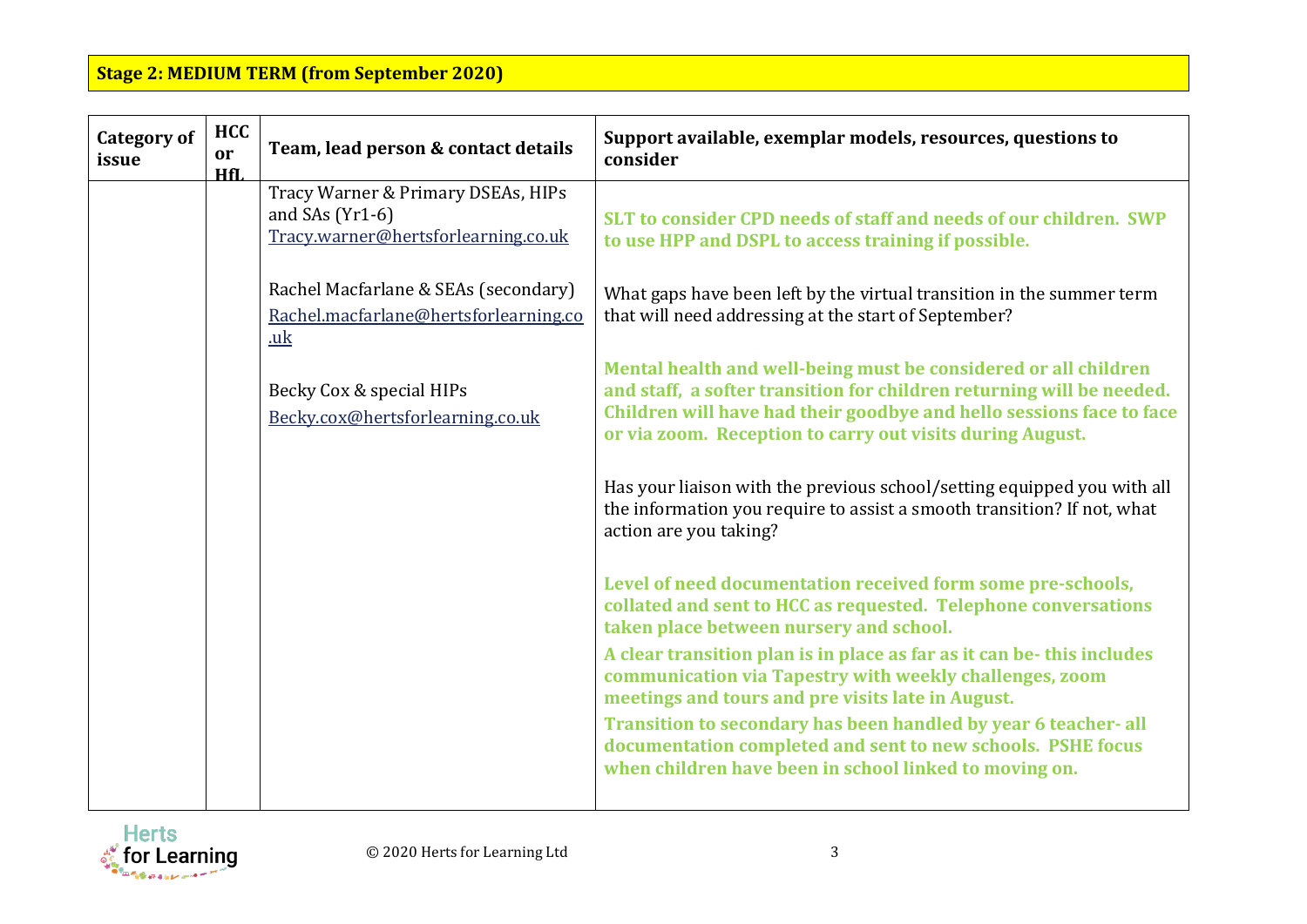| <b>Category of</b><br>issue | <b>HCC</b><br>or<br>HfI. | Team, lead person & contact details | Support available, exemplar models, resources, questions to<br>consider                                             |
|-----------------------------|--------------------------|-------------------------------------|---------------------------------------------------------------------------------------------------------------------|
|                             |                          |                                     | Blog from Alex Quigley about mitigating the gap at transition:                                                      |
|                             |                          |                                     | www.theconfidentteacher.com/2020/05/thinking-about-school-<br>transition/                                           |
|                             |                          |                                     | Help, advice and resources for those with SEND / autism making a<br>transition:                                     |
|                             |                          |                                     | https://www.schudio.tv/courses/the-big-transitions-for-autistic-and-<br>send-pupils-after-lockdown                  |
|                             |                          |                                     | Year $N > R$                                                                                                        |
|                             |                          |                                     | <b>Supporting Smooth Transitions toolkit</b>                                                                        |
|                             |                          |                                     | Supporting smooth transitions with social distancing in place Published: 15<br><b>May 2020</b>                      |
|                             |                          |                                     | <b>Engaging parents effectively: Evaluation of the PEN Home Learning</b><br>Project                                 |
|                             |                          |                                     | London: The Sutton Trust, Jelley, F., & Sylva, K. (2017).                                                           |
|                             |                          |                                     | <b>Bristol Early Years guide:</b>                                                                                   |
|                             |                          |                                     | https://www.bristolearlyyears.org.uk/wp-<br>content/uploads/2020/06/Unique-Transition-Guidance-for-the-<br>EYFS.pdf |
|                             |                          |                                     | Year $R > 1$                                                                                                        |
|                             |                          |                                     | Time for a Key Stage 1 which is developmentally appropriate?                                                        |
|                             |                          |                                     | by Julie Fisher, 7 May 2020                                                                                         |
|                             |                          |                                     | How can we make the transition between the EYFS and Year 1 easier?                                                  |
|                             |                          |                                     | Developing Early Years Pedagogy within Year1; the why behind the how                                                |
|                             |                          |                                     | Lancashire research:                                                                                                |

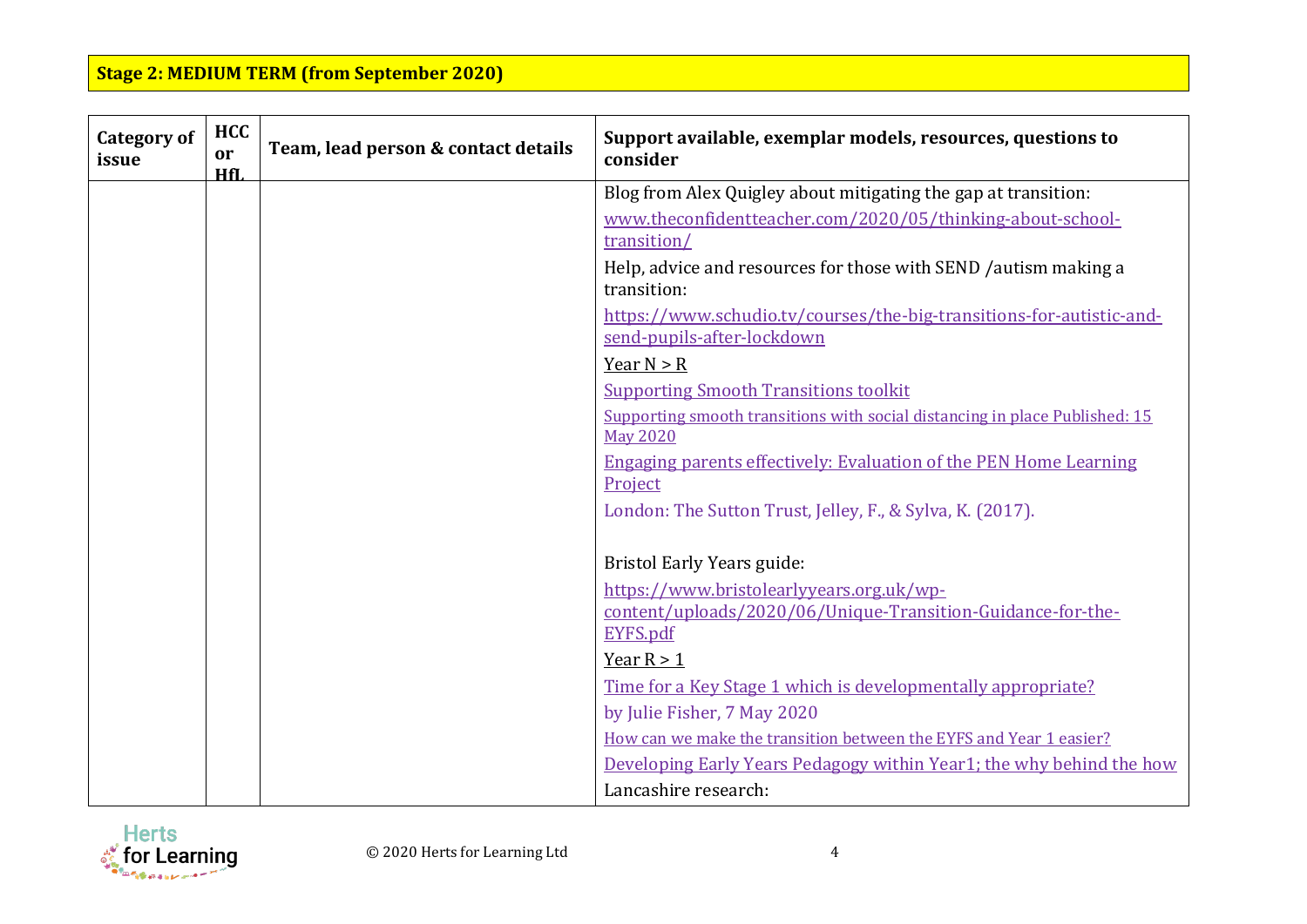| <b>Category of</b><br>issue | <b>HCC</b><br>or<br>HfI. | Team, lead person & contact details | Support available, exemplar models, resources, questions to<br>consider                                               |
|-----------------------------|--------------------------|-------------------------------------|-----------------------------------------------------------------------------------------------------------------------|
|                             |                          |                                     | http://www.lancsngfl.ac.uk/curriculum/assessment/download/file/EY<br>FS/Effective%20Transition.pdf                    |
|                             |                          |                                     | Year $6 > 7$                                                                                                          |
|                             |                          |                                     | Transition ideas from a range of secondary schools across the UK,<br>compiled by ASCL:                                |
|                             |                          |                                     | <b>DDF</b>                                                                                                            |
|                             |                          |                                     | ASCL-member-feed<br>back-on-transition-J                                                                              |
|                             |                          |                                     | Effectively supporting primary to secondary transition:                                                               |
|                             |                          |                                     | https://www.hertsforlearning.co.uk/blog/effectively-supporting-                                                       |
|                             |                          |                                     | primary-secondary-transition                                                                                          |
|                             |                          |                                     | RSA article on why Year 6 to 7 transition is so key:                                                                  |
|                             |                          |                                     | https://www.thersa.org/discover/publications-and-articles/rsa-<br>blogs/2020/05/starting-secondary-school             |
|                             |                          |                                     | Resources for Year 6s based on Matthew Syed's book 'You are<br>awesome':                                              |
|                             |                          |                                     | https://www.hachetteschools.co.uk/landing-page/hachette-schools/be-                                                   |
|                             |                          |                                     | awesome-go-big-resources-for-year-6/                                                                                  |
|                             |                          |                                     | Research and School Transition and Adjustment Research Study -                                                        |
|                             |                          |                                     | research looking at best practice in the transition from year 6 to year 7:                                            |
|                             |                          |                                     | https://www.nuffieldfoundation.org/sites/default/files/files/STARS re                                                 |
|                             |                          |                                     | port.pdf                                                                                                              |
|                             |                          |                                     | Supportive guidance for pupils with learning difficulties:                                                            |
|                             |                          |                                     | https://www.mentalhealth.org.uk/learning-disabilities/our-<br>work/employment-education/moving-on-to-secondary-school |

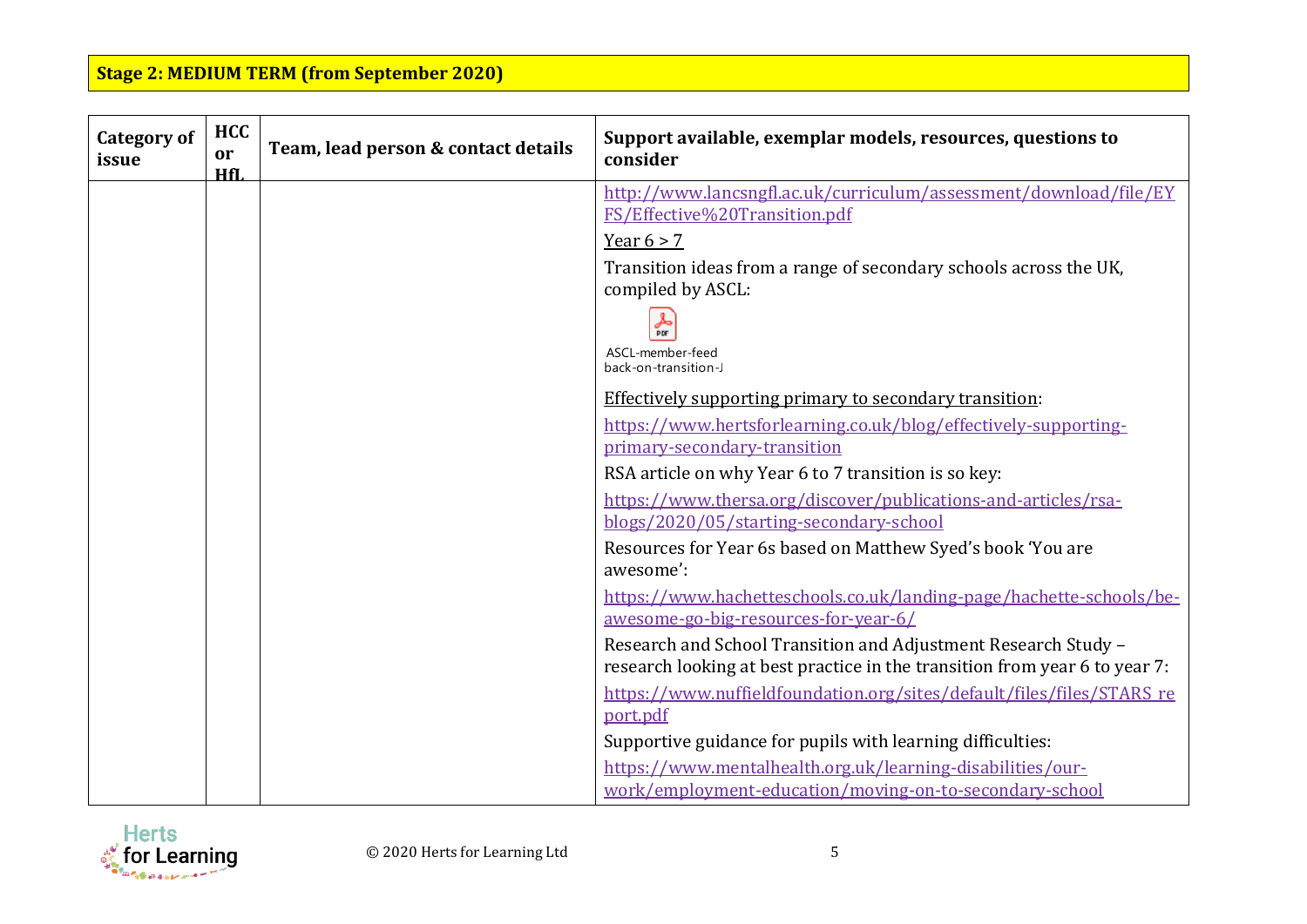| <b>Category of</b><br>issue          | <b>HCC</b><br><b>or</b><br>HfL | Team, lead person & contact details                                                                                                                                                                                                                                                                                                                                                                                                               | Support available, exemplar models, resources, questions to<br>consider                                                                                                                                                                                                                                                                                                                                                                                                                                                                                                                                                                                                       |
|--------------------------------------|--------------------------------|---------------------------------------------------------------------------------------------------------------------------------------------------------------------------------------------------------------------------------------------------------------------------------------------------------------------------------------------------------------------------------------------------------------------------------------------------|-------------------------------------------------------------------------------------------------------------------------------------------------------------------------------------------------------------------------------------------------------------------------------------------------------------------------------------------------------------------------------------------------------------------------------------------------------------------------------------------------------------------------------------------------------------------------------------------------------------------------------------------------------------------------------|
|                                      |                                |                                                                                                                                                                                                                                                                                                                                                                                                                                                   | Recent article reflecting on transition from year 6 to year 7 during the<br>COVID19 pandemic:<br>https://schoolsweek.co.uk/how-should-schools-support-transitions-<br>this-summer-and-beyond/<br>The Key transition to secondary checklist:<br>https://schoolleaders.thekeysupport.com/covid-19/safeguard-and-<br>support-pupils/pupil-wellbeing-and-mental-health/coronavirus-<br>supporting-pupil-transition-to-secondary/                                                                                                                                                                                                                                                  |
| Curriculum<br>provision in<br>school | <b>HfL</b>                     | Mireille MacRaild & EY Advisors (EY)<br>Mireille.macraild@hertsforlearning.co.<br>$u$ <sub>k</sub><br>Tracy Warner & Primary DSEAs, HIPs<br>and SAs $(Yr1-6)$<br>Tracy.warner@hertsforlearning.co.uk<br>Rachel Macfarlane & SEAs (secondary)<br>Rachel.macfarlane@hertsforlearning.co<br>.uk<br>Liz Shapland (core subject team)<br>Liz.shapland@hertsforlearning.co.uk<br>Becky Cox & special HIPs (special)<br>Becky.cox@hertsforlearning.co.uk | All phases<br>What adaptions to the in-school curriculum are you making in the light<br>of lock-down and lost learning?<br>We will be implementing a recovery curriculum where progress<br>and mental health and well-being are the focus. Gaps will be<br>identified and closed by precise teaching and intervention. We<br>have also employed 2 more staff (1 English/phonics focus and 1<br>maths) to work with us for the next academic year.<br>Will teaching routines and timetabling/curriculum organisation need<br>revisions?<br>Yes - timetables and curriculum will be reorganised based on the<br>year groups bubbles we have in place. Consideration has also be |

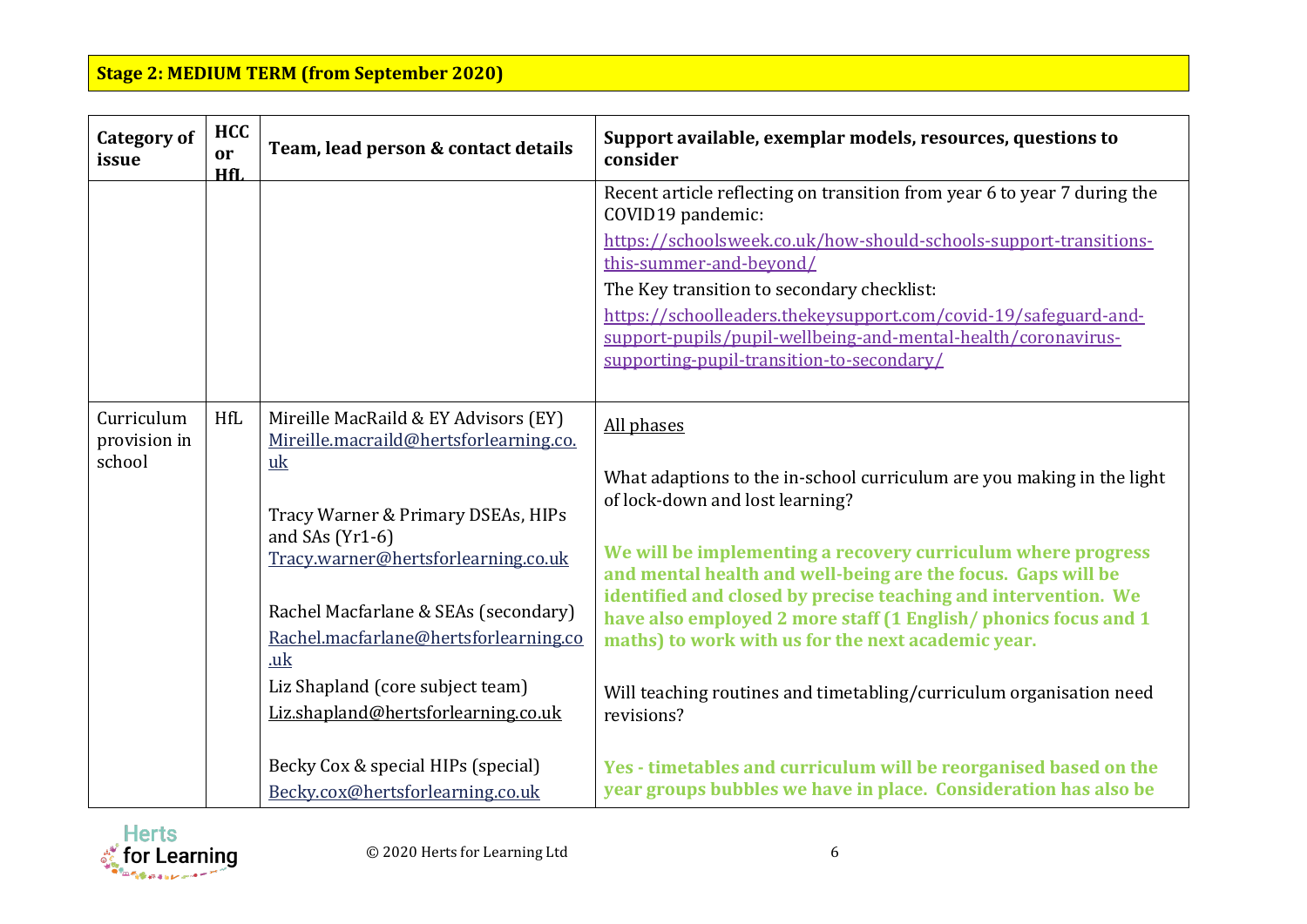| <b>Category of</b><br>issue | <b>HCC</b><br>or<br>HfL | Team, lead person & contact details                                        | Support available, exemplar models, resources, questions to<br>consider                                                                                                                                                                                                                                                                                                                                                                                                                                                                                                                                                                                                                                                                                                                                                                                                                                                                                                                                                                                                                                                                               |
|-----------------------------|-------------------------|----------------------------------------------------------------------------|-------------------------------------------------------------------------------------------------------------------------------------------------------------------------------------------------------------------------------------------------------------------------------------------------------------------------------------------------------------------------------------------------------------------------------------------------------------------------------------------------------------------------------------------------------------------------------------------------------------------------------------------------------------------------------------------------------------------------------------------------------------------------------------------------------------------------------------------------------------------------------------------------------------------------------------------------------------------------------------------------------------------------------------------------------------------------------------------------------------------------------------------------------|
|                             |                         | Timetabling support: Jim Borcherds<br>Jim.borcherds@hertsforlearning.co.uk | given to structure of school day-staggered start and finish times<br>and break times.<br>End of year letter gave detail as to what the initial plans were. We<br>are still awaiting further guidance from HCC.<br>How will you maintain a broad and balanced curriculum whilst<br>addressing gaps?<br>Planning templates have been adapted. The return to school will<br>begin with a two week focus on ensuring that all children feel safe,<br>comfortable and are ready to learn. We will explore the impact the<br>COVID-19 has had on our children. This will be a soft start to<br>school for all year groups.<br>Our focus will continue to be on the school learning values/powers<br>and we will have a continued drive to ensure all pupils to learn by<br>being curious learners. Our curriculum will still be about being<br>creative and ensuring that it engages all children and is inspired by<br>their learning and personalities. What they are interested in and<br>inspired remains at the forefront of what we teach.<br>What are your plans to adapt your curriculum from September to<br>address missed and insecure learning? |

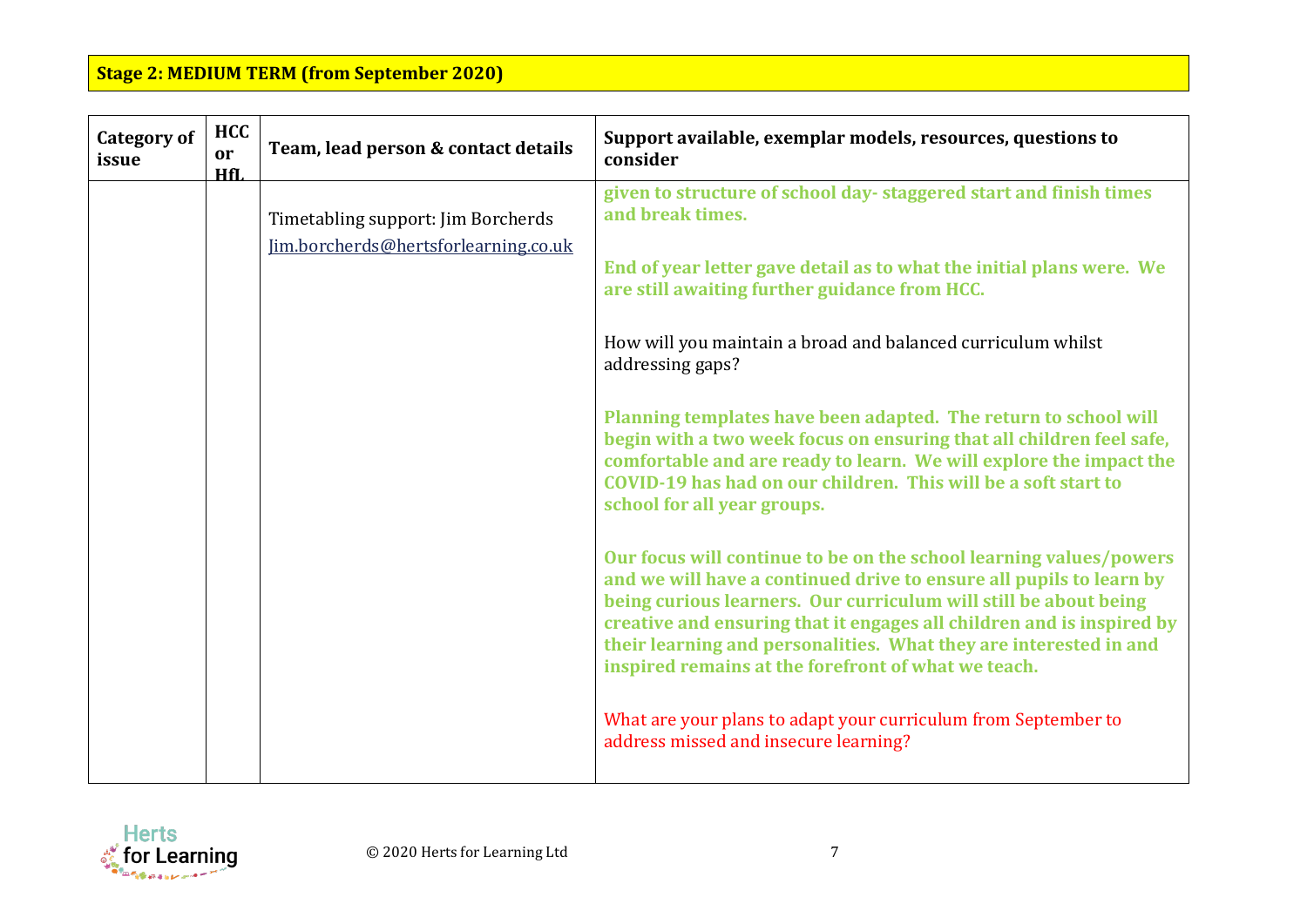| <b>Category of</b><br>issue | <b>HCC</b><br>or<br>HfL | Team, lead person & contact details | Support available, exemplar models, resources, questions to<br>consider                                                                                                                                               |
|-----------------------------|-------------------------|-------------------------------------|-----------------------------------------------------------------------------------------------------------------------------------------------------------------------------------------------------------------------|
|                             |                         |                                     | Recovery curriculum, identifying gaps and closing these through<br>first quality teaching and intervention.                                                                                                           |
|                             |                         |                                     | We have a clear plan to ensure that Maths and Reading are<br>addressed from day 1. Recover plans are in place with expert<br>teachers working with specoif9ic children and specific year groups.                      |
|                             |                         |                                     | <b>Maths Recovery plan created by N Hairon</b>                                                                                                                                                                        |
|                             |                         |                                     | <b>Phonics Recovery Plan created by J Eagelstone</b>                                                                                                                                                                  |
|                             |                         |                                     | Do these plans carefully re-sequence learning to ensure the focus is<br>upon at least meeting age-related standards?                                                                                                  |
|                             |                         |                                     | Yes. We will assess all children first and then being to build a plan<br>for each year group                                                                                                                          |
|                             |                         |                                     | What support do curriculum leaders need to ensure that the plans are<br>carefully constructed and are understood by teachers?                                                                                         |
|                             |                         |                                     | Support from TLAs, SLT and HIP - Planning will be monitored to<br>ensure that new templates are used and reference is made to<br>children's well-being and interests.                                                 |
|                             |                         |                                     | Would there be any circumstances in which you might temporarily<br>reduce the number of subjects being studied by particular learners in<br>order to focus on closing gaps? If so, how will you temporarily adapt the |

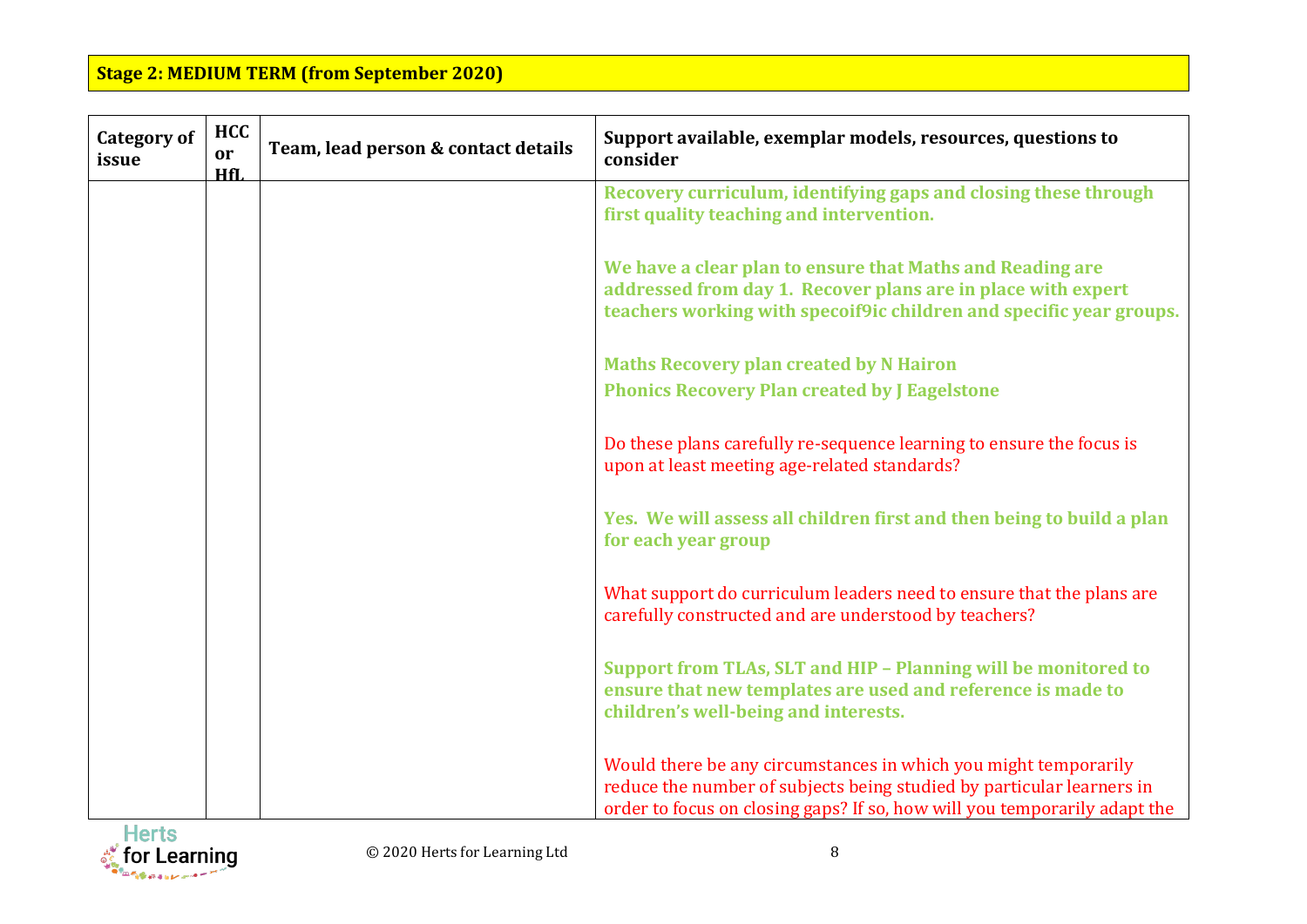| <b>Category of</b><br>issue | <b>HCC</b><br>or<br>HfL | Team, lead person & contact details | Support available, exemplar models, resources, questions to<br>consider                                                                                                                                            |
|-----------------------------|-------------------------|-------------------------------------|--------------------------------------------------------------------------------------------------------------------------------------------------------------------------------------------------------------------|
|                             |                         |                                     | curriculum and what plans will you put in pace to scale up the<br>curriculum offer for these learners by summer 2021?                                                                                              |
|                             |                         |                                     | Computing may well be affected because of use of laptops and<br>iPads. We will ensure that it is timetabled effectively so there<br>should be minimum impact on the use of resources - being used<br>safely!       |
|                             |                         |                                     | KS4 only: Are there any students whom you might consider advising to<br>drop one GCSE option on order to focus on maximising outcomes in the<br>others?                                                            |
|                             |                         |                                     | N/A                                                                                                                                                                                                                |
|                             |                         |                                     | How will you encourage all teachers to share responsibility for helping<br>learners catch up on key skills e.g. reading?                                                                                           |
|                             |                         |                                     | Reading will remain a key focus of the school and this will be led by<br>the English lead - Jade H and also the support from the Jemma E -<br>the Reading Recovery/Phonic Lead.                                    |
|                             |                         |                                     | Will you need to make any adaptations to the curriculum in subjects like<br>music, drama and PE to comply with your protective measures planning<br>(e.g. more outdoor activities, no big group music activities)? |

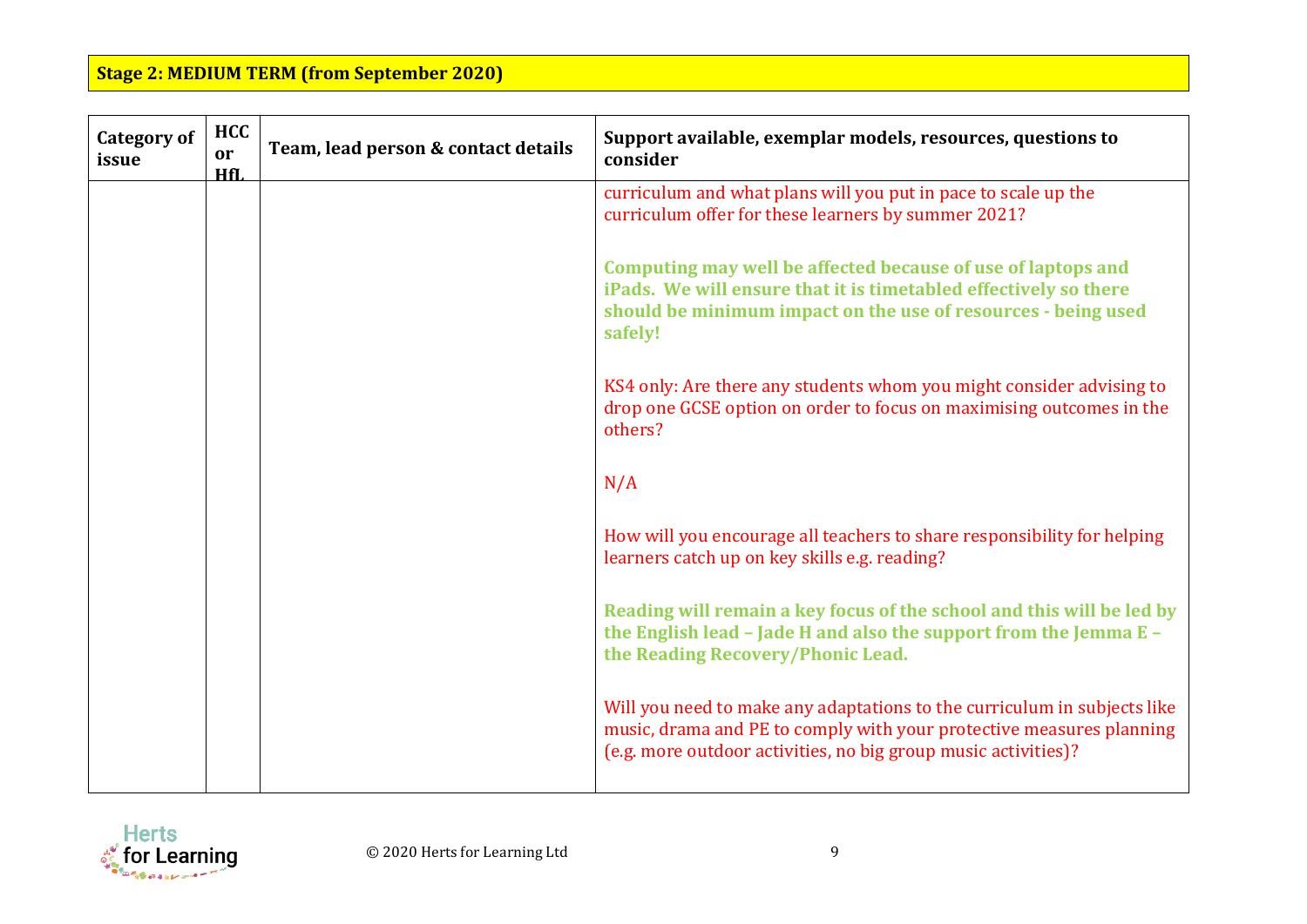| <b>Category of</b><br>issue | <b>HCC</b><br>or<br>HfL | Team, lead person & contact details | Support available, exemplar models, resources, questions to<br>consider                                                                                                                  |
|-----------------------------|-------------------------|-------------------------------------|------------------------------------------------------------------------------------------------------------------------------------------------------------------------------------------|
|                             |                         |                                     | PE will take place outside wherever possible and each class will<br>have designated outdoor time daily. This time has been added to<br>the weekly timetable for each year groups class.  |
|                             |                         |                                     | How will you adapt your curriculum in instances where more than one<br>group usually learns together (e.g. assemblies, extra-curricular clubs,<br>breakfast and after school provision)? |
|                             |                         |                                     | Assemblies will take place via zoom.                                                                                                                                                     |
|                             |                         |                                     | Afterschool clubs will be looked at in September as we may need to<br>run these via the year group bubbles.                                                                              |
|                             |                         |                                     | APEX will be running as normal but with bubble limits and possible<br>changes to the day's parents need to book on.                                                                      |
|                             |                         |                                     | Will you need to make any adaptations to your curriculum in subjects<br>where fieldwork (especially residential) is not feasible?                                                        |
|                             |                         |                                     | Year 6 Residential has been cancelled - we are looking into<br>alternative options for Summer 2021                                                                                       |
|                             |                         |                                     | https://www.gov.uk/government/publications/coronavirus-covid-19-<br>travel-advice-for-educational-settings/coronavirus-travel-guidance-for-<br>educational-settings                      |
|                             |                         |                                     | Have you made plans to respond to the Ofqual consultation on exams in<br>2021?                                                                                                           |

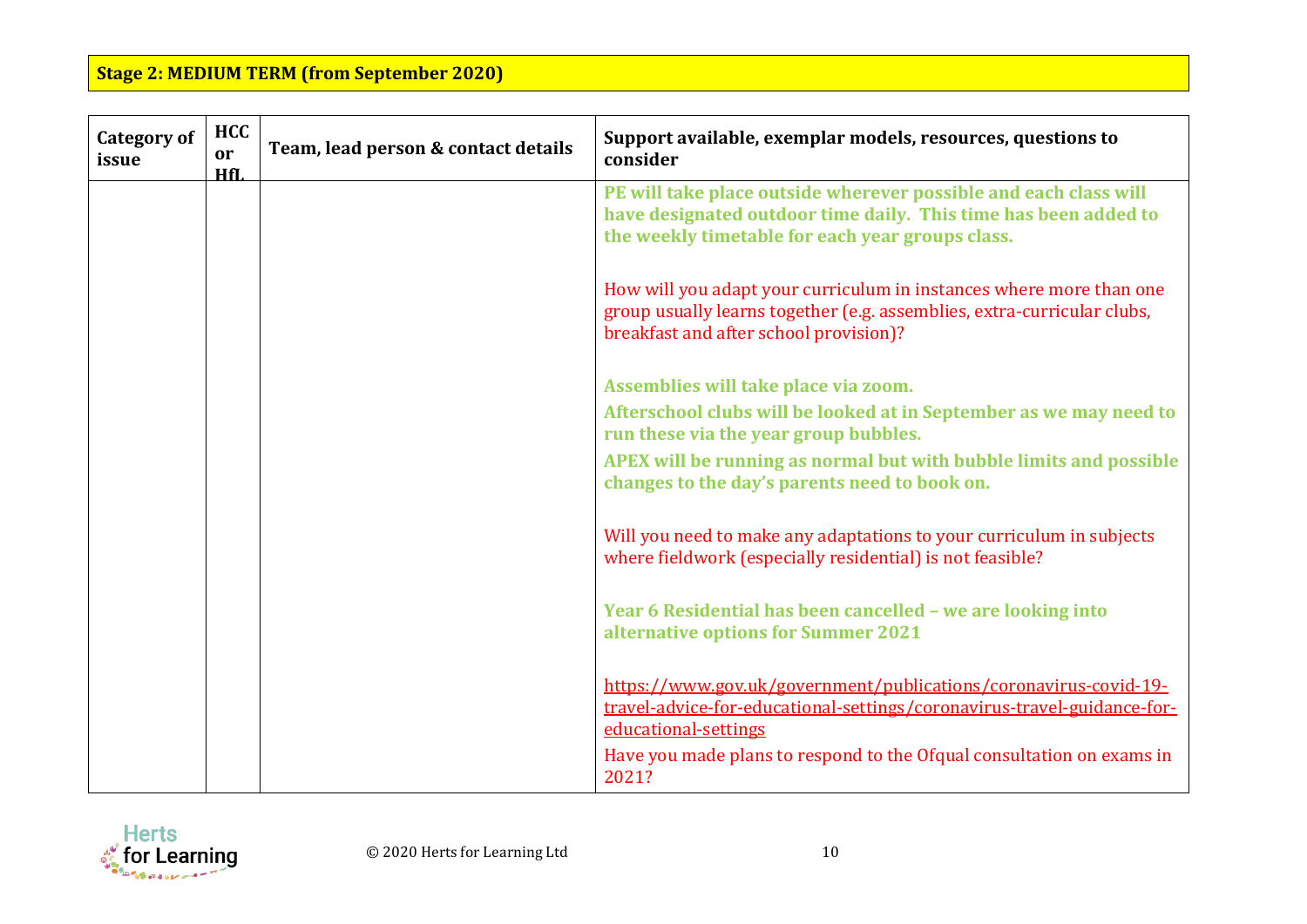| <b>Category of</b><br>issue | <b>HCC</b><br>or<br>HfI. | Team, lead person & contact details | Support available, exemplar models, resources, questions to<br>consider                                                                                                                                                                                                                                      |
|-----------------------------|--------------------------|-------------------------------------|--------------------------------------------------------------------------------------------------------------------------------------------------------------------------------------------------------------------------------------------------------------------------------------------------------------|
|                             |                          |                                     | https://www.gov.uk/government/news/ofqual-launches-consultation-<br>on-2021-exams-and-assessments?utm_source=e8238d66-848e-4134-<br>aa96-115c9fa2b50b&utm medium=email&utm campaign=govuk-<br>notifications&utm content=immediate<br>Have you scheduled time for subject specialists to respond to and adapt |
|                             |                          |                                     | GCSE/ A level curriculum plans in September (consultation results due<br>in August)?                                                                                                                                                                                                                         |
|                             |                          |                                     | N/A                                                                                                                                                                                                                                                                                                          |
|                             |                          |                                     | EEF guidance on use of additional Covid fund:                                                                                                                                                                                                                                                                |
|                             |                          |                                     | https://t.co/d8LYGoEC4b                                                                                                                                                                                                                                                                                      |
|                             |                          |                                     | A practical toolkit for return from lockdown- 'A roadmap for renewal':<br>https://t.co/0kRfk6hecI                                                                                                                                                                                                            |
|                             |                          |                                     | DfE guidance:                                                                                                                                                                                                                                                                                                |
|                             |                          |                                     | <b>Examples of teaching practice during coronavirus (COVID-19)</b>                                                                                                                                                                                                                                           |
|                             |                          |                                     | Pastoral care in the curriculum                                                                                                                                                                                                                                                                              |
|                             |                          |                                     | Government guidance on summer holiday childcare:                                                                                                                                                                                                                                                             |
|                             |                          |                                     | https://www.gov.uk/government/publications/protective-measures-                                                                                                                                                                                                                                              |
|                             |                          |                                     | for-holiday-or-after-school-clubs-and-other-out-of-school-settings-for-<br>children-during-the-coronavirus-covid-19-                                                                                                                                                                                         |
|                             |                          |                                     | outbreak?utm_source=4b581021-d798-4565-8fa0-                                                                                                                                                                                                                                                                 |
|                             |                          |                                     | 579175be88cb&utm medium=email&utm campaign=govuk-<br>notifications&utm_content=immediate                                                                                                                                                                                                                     |
|                             |                          |                                     | Blog about the challenges of timetabling at this time:                                                                                                                                                                                                                                                       |

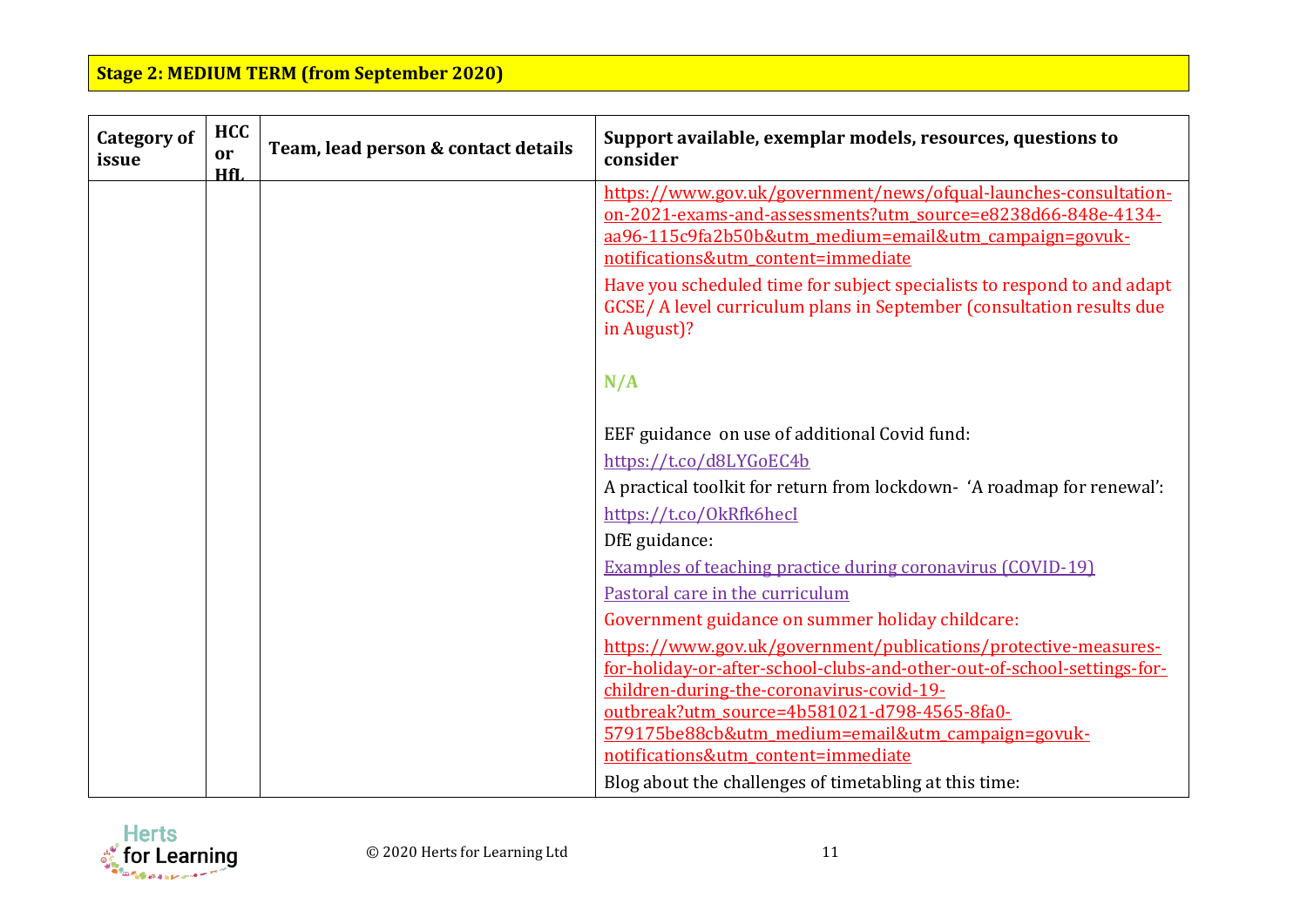| <b>Category of</b><br>issue | <b>HCC</b><br>or<br>HfI. | Team, lead person & contact details | Support available, exemplar models, resources, questions to<br>consider                                    |
|-----------------------------|--------------------------|-------------------------------------|------------------------------------------------------------------------------------------------------------|
|                             |                          |                                     | https://stephenrollett.com/2020/06/01/testing-times-for-timetablers/                                       |
|                             |                          |                                     | Examples and ideas from a range of schools:                                                                |
|                             |                          |                                     | Supporting staff in curriculum planning for a phased return                                                |
|                             |                          |                                     | Blog around balancing academic and pastoral needs:                                                         |
|                             |                          |                                     | https://sputniksteve.wordpress.com/2020/06/18/recovery-                                                    |
|                             |                          |                                     | curriculum/                                                                                                |
|                             |                          |                                     | Mary Myatt blog on need for conversation:                                                                  |
|                             |                          |                                     | https://schoolsweek.co.uk/a-recovery-curriculum-or-recovery-                                               |
|                             |                          |                                     | conversations/                                                                                             |
|                             |                          |                                     | Blog on pause lessons:                                                                                     |
|                             |                          |                                     | https://classteaching.wordpress.com/2020/06/18/pause-continue/                                             |
|                             |                          |                                     | <b>Early Years</b>                                                                                         |
|                             |                          |                                     | An infographic by Kimberly Hart:                                                                           |
|                             |                          |                                     | 29 reasons why play is so important during times of crisis and stress                                      |
|                             |                          |                                     | Kathryn Solly research (University of Sussex) on the importance of play<br>to ease stress during lockdown: |
|                             |                          |                                     | Ministers told children must be free to play with friends to ease stress of                                |
|                             |                          |                                     | life in lockdown                                                                                           |
|                             |                          |                                     | A once in a lifetime opportunity: why now is the time for outdoor                                          |
|                             |                          |                                     | learning                                                                                                   |
|                             |                          |                                     | Primary                                                                                                    |
|                             |                          |                                     | https://www.gov.uk/government/publications/preparing-for-the-                                              |
|                             |                          |                                     | wider-opening-of-schools-from-1-june/planning-guide-for-primary-<br>schools                                |
|                             |                          |                                     |                                                                                                            |
|                             |                          |                                     | A case study from a MAT with primary schools:                                                              |

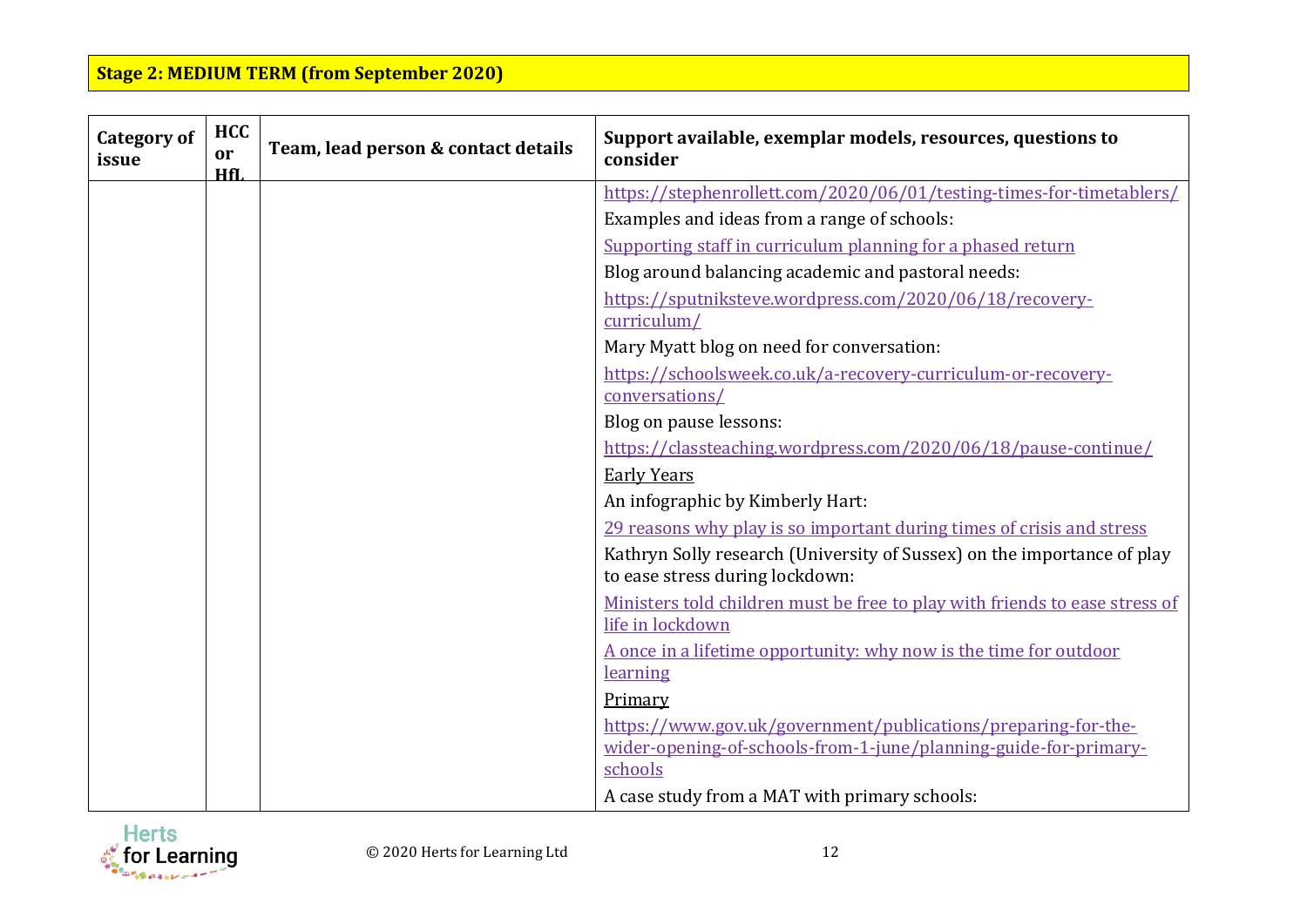| <b>Category of</b><br>issue                                                                     | <b>HCC</b><br>or<br>HfL | Team, lead person & contact details                                                                                                                                                                                                                                                                              | Support available, exemplar models, resources, questions to<br>consider                                                                                                                                                                                                                                                                                                                                                                                                                                                                                                                                                                                                                                                                                                                                                                                                                                                                                                          |
|-------------------------------------------------------------------------------------------------|-------------------------|------------------------------------------------------------------------------------------------------------------------------------------------------------------------------------------------------------------------------------------------------------------------------------------------------------------|----------------------------------------------------------------------------------------------------------------------------------------------------------------------------------------------------------------------------------------------------------------------------------------------------------------------------------------------------------------------------------------------------------------------------------------------------------------------------------------------------------------------------------------------------------------------------------------------------------------------------------------------------------------------------------------------------------------------------------------------------------------------------------------------------------------------------------------------------------------------------------------------------------------------------------------------------------------------------------|
|                                                                                                 |                         |                                                                                                                                                                                                                                                                                                                  | Adjusting the curriculum for use in school and at home                                                                                                                                                                                                                                                                                                                                                                                                                                                                                                                                                                                                                                                                                                                                                                                                                                                                                                                           |
| Curriculum<br>provision at<br>home (incl.<br>digital<br>learning and<br>support for<br>parents) | <b>HfL</b>              | EY:<br>Mireille.macraild@hertsforlearning.co.<br>uk<br>Primary:<br>Tracy.warner@hertsforlearning.co.uk<br>Secondary:<br>Liz.Shapland@hertsforlearning.co.uk<br>Special:<br>Becky.cox@hertsforlearning.co.uk<br>Ed Tech Team:<br>Catherine.tallis@hertsforlearning.co.uk<br>Chris.bramwell@hertsforlearning.co.uk | All phases<br>How will you ensure that the remote learning provided for any learner<br>unable to return to school is of the highest quality, aligns with in-school<br>provision and is regularly marked/fed back on?<br>Do we have anyone who will not be back? - We do not know the<br>answer to this yet<br>How will you deploy staff resources to continually refine and improve<br>the remote learning offer?<br>If needed, class teachers will provide remote learning for children<br>who cannot be in school. SWP also has GSuite ready to be deployed.<br>We have some INSET coming up on this.<br>How will you assess and meet staff learning needs in delivery of a digital<br>remote learning offer?<br>Learning will be monitored and scrutinised by SLT. We will<br>monitor the teaching and learning that takes place for each year<br>groups starting with various year groups and looking in detail at<br>the quality of Maths and English that is taking place. |

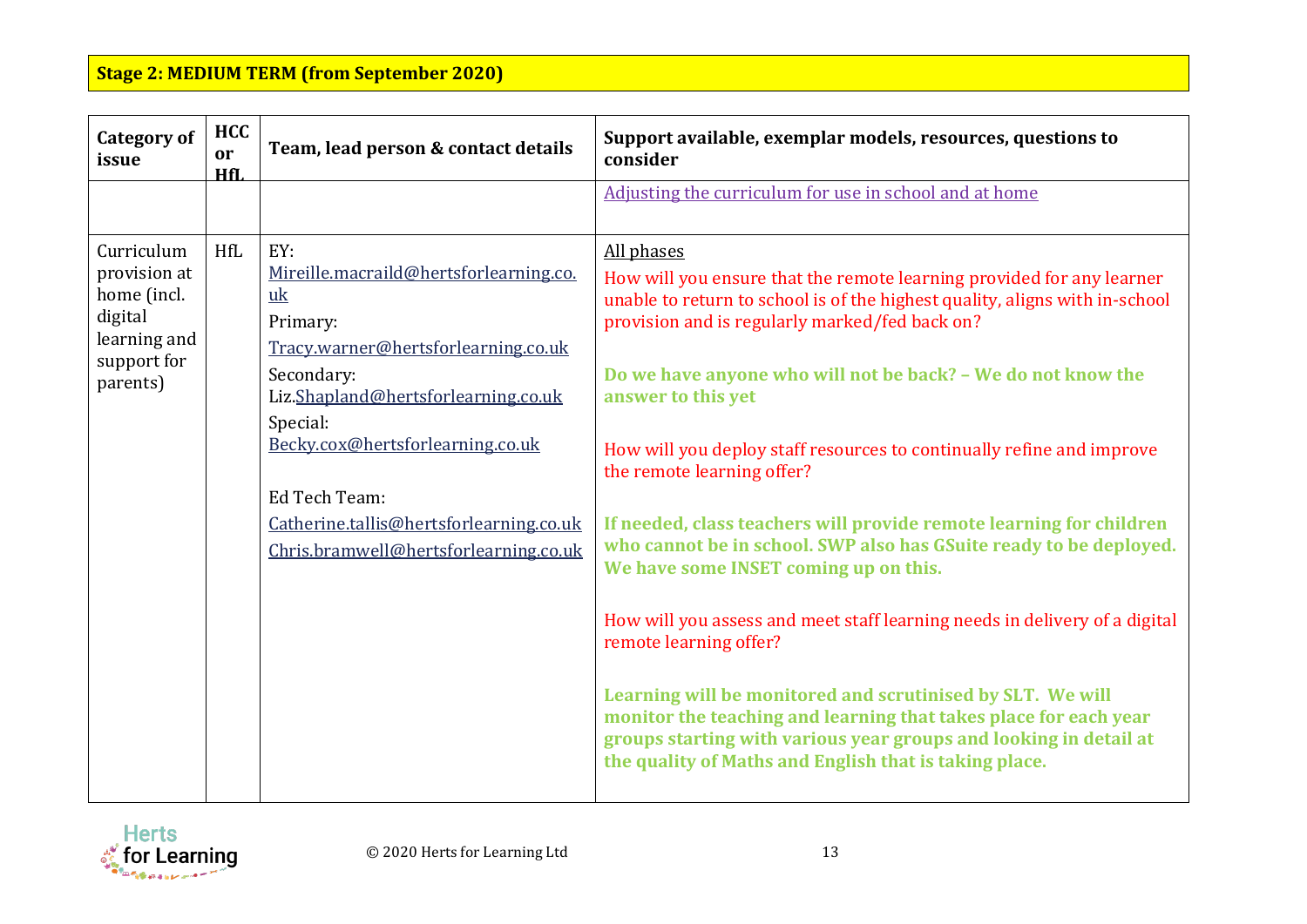| <b>Category of</b><br>issue | <b>HCC</b><br>or<br>HfL | Team, lead person & contact details | Support available, exemplar models, resources, questions to<br>consider                                                                                                                |
|-----------------------------|-------------------------|-------------------------------------|----------------------------------------------------------------------------------------------------------------------------------------------------------------------------------------|
|                             |                         |                                     | How will you ensure that you are ready to switch your curriculum<br>delivery for all or part of your learner population if necessary (in case of<br>a local lockdown)?                 |
|                             |                         |                                     | Use of Purple Mash, email and school website. GSuite to be<br>deployed starting with various year groups as soon as We have had<br>training on it.                                     |
|                             |                         |                                     | How will you assess how conducive the home learning environment is<br>for new pupils and those needing to continue to study at home? What<br>actions can you take to address barriers? |
|                             |                         |                                     | Parent surveys, feedback from parents and staff.                                                                                                                                       |
|                             |                         |                                     | How will you deploy staff to maintain a high quality remote learning<br>provision (where necessary) whilst school is up and running for all year<br>group?                             |
|                             |                         |                                     | We have highly skilled Support Staff who undertook this during<br>lockdown so this will be part of their day and time in school.                                                       |
|                             |                         |                                     | Do you have a remote learning policy/set of expectations,<br>communicated to and understood by all staff?                                                                              |
|                             |                         |                                     | Does you remote learning provision:                                                                                                                                                    |
|                             |                         |                                     | Teach a planned and well sequenced curriculum so that learning<br>is built incrementally, with a good level of clarity about what                                                      |

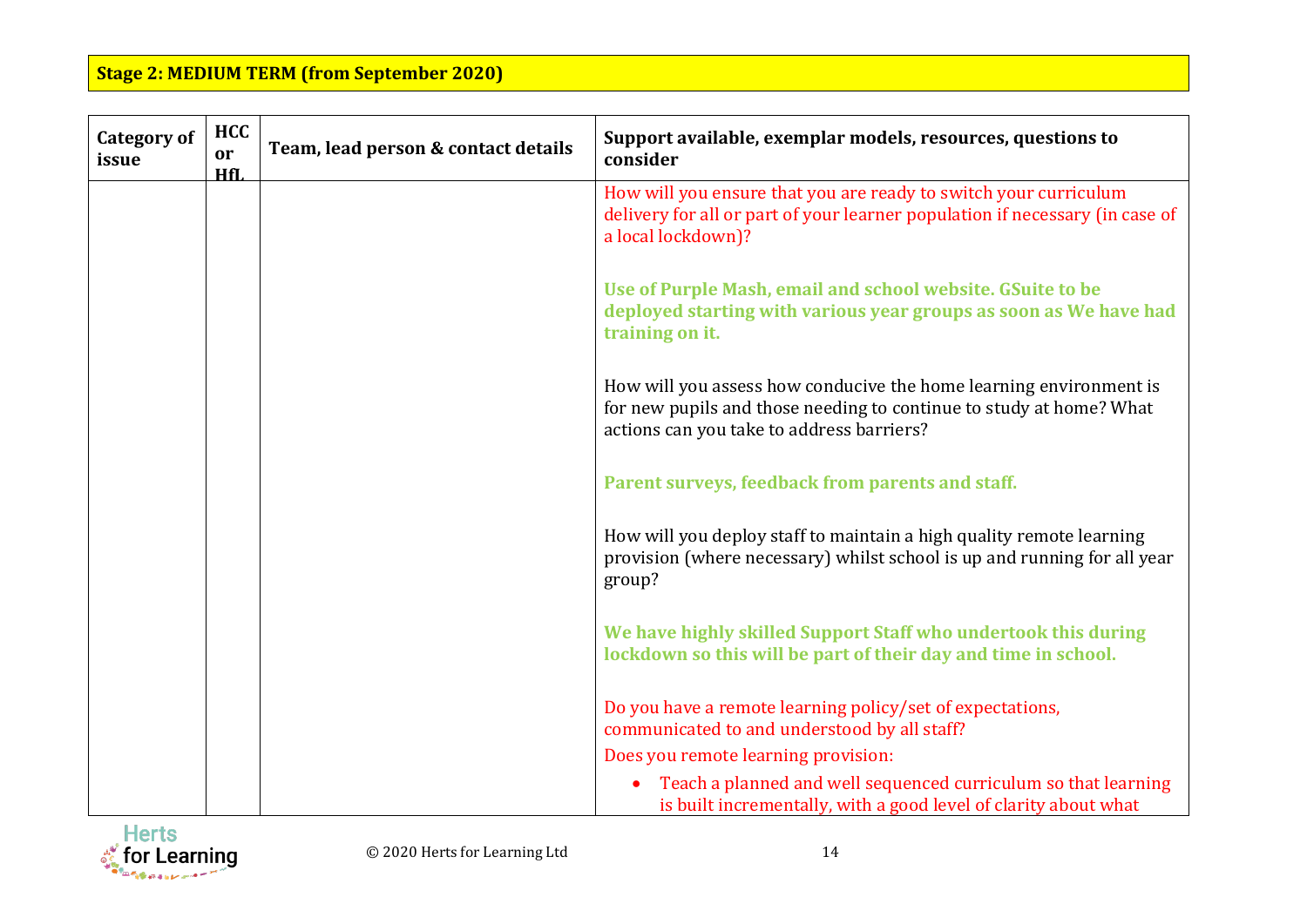| <b>Category of</b><br>issue | <b>HCC</b><br>or<br>HfL | Team, lead person & contact details | Support available, exemplar models, resources, questions to<br>consider                                                                                                                                                                                                                                                                                                                                                                                                                                                                                                                                                                                                                                                                                                                                                                                                                                                                                                                                                                                                                                                                                                                                                                                                                                                                                                                                                                                                                                                                              |
|-----------------------------|-------------------------|-------------------------------------|------------------------------------------------------------------------------------------------------------------------------------------------------------------------------------------------------------------------------------------------------------------------------------------------------------------------------------------------------------------------------------------------------------------------------------------------------------------------------------------------------------------------------------------------------------------------------------------------------------------------------------------------------------------------------------------------------------------------------------------------------------------------------------------------------------------------------------------------------------------------------------------------------------------------------------------------------------------------------------------------------------------------------------------------------------------------------------------------------------------------------------------------------------------------------------------------------------------------------------------------------------------------------------------------------------------------------------------------------------------------------------------------------------------------------------------------------------------------------------------------------------------------------------------------------|
|                             |                         |                                     | knowledge and skills are intended to be taught and practised in<br>each subject? YES<br>Provide frequent opportunities for pupils to benefit from clear<br>explanations of new content, delivered by a teacher in the school<br>or via high quality curriculum resources and/or videos YES<br>Gauge how well pupils are progressing through the curriculum,<br>using questions and other suitable tasks Yes - monitoring by<br>staff and SLT<br>Enable teachers to adjust the pace or difficulty of what is being<br>taught in response to questions or assessments including, where<br>necessary, revising material or further simplifying explanations<br>to ensure understanding Yes email and marking<br>Ensure remote provision is not overly reliant on long term<br>projects or internet research activities we will follow our long<br>term plan, specific and tailored to our setting<br>Avoid unnecessary demands on parental help or support to<br>sustain, unless the pupils' age or stage of development makes this<br>necessary? Wherever possible<br>https://get-help-with-tech.education.gov.uk/about-bt-wifi<br>https://www.gov.uk/government/publications/coronavirus-covid-19-<br>online-education-resources?utm_source=e581791b-1ab6-4d87-849d-<br>96dd902c749c&utm medium=email&utm campaign=govuk-<br>notifications&utm content=immediate<br>EEF evidence review on distance learning:<br>https://educationendowmentfoundation.org.uk/evidence-<br>summaries/evidence-reviews/distance-learning-rapid-evidence-<br>assessment/ |

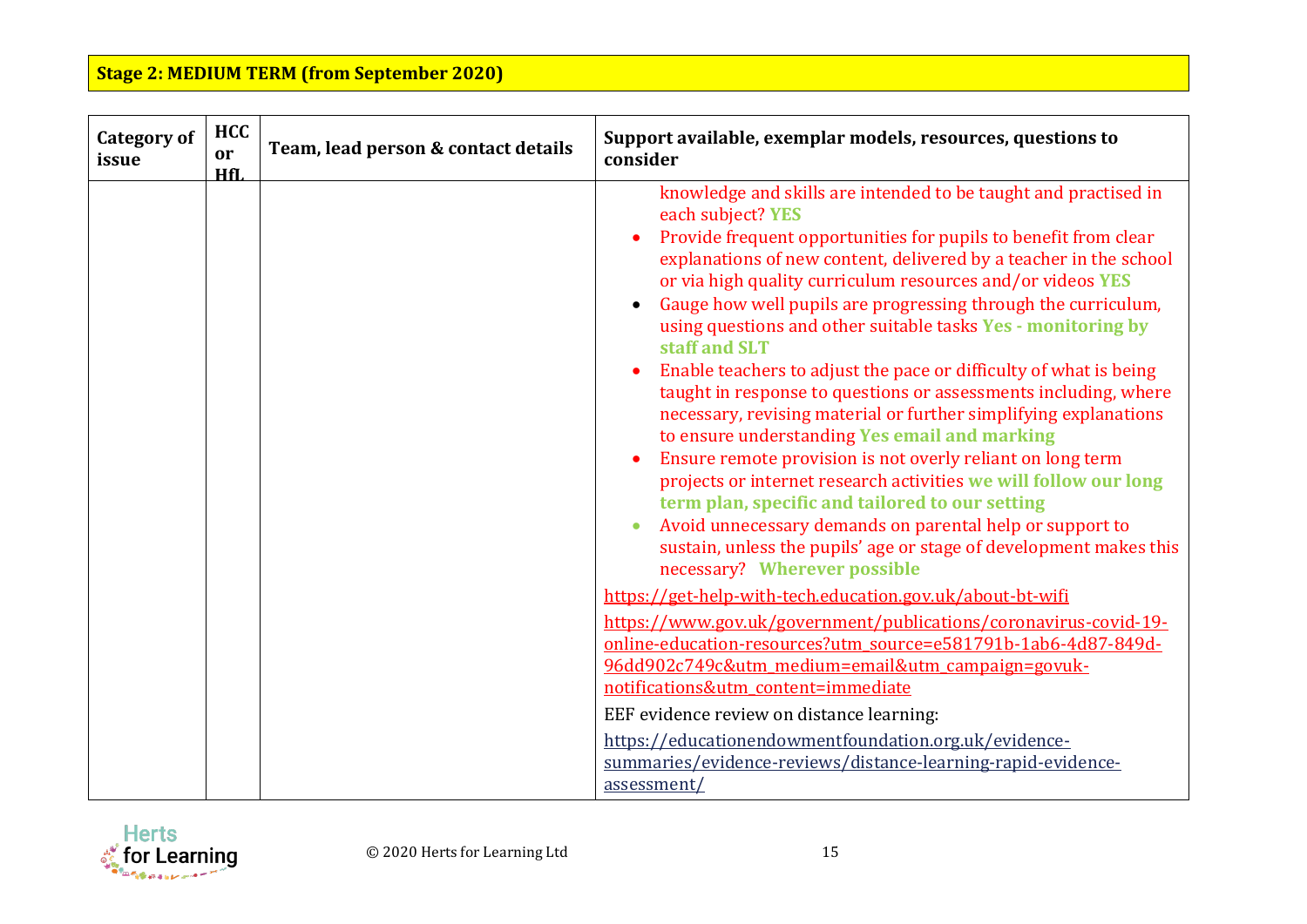| <b>Category of</b><br>issue | <b>HCC</b><br><sub>or</sub><br>HfI. | Team, lead person & contact details | Support available, exemplar models, resources, questions to<br>consider                           |
|-----------------------------|-------------------------------------|-------------------------------------|---------------------------------------------------------------------------------------------------|
|                             |                                     |                                     | DfE guidance:                                                                                     |
|                             |                                     |                                     | <b>Examples of teaching practice during coronavirus (COVID-19)</b>                                |
|                             |                                     |                                     | Various blogs:                                                                                    |
|                             |                                     |                                     | https://blogs.lse.ac.uk/politicsandpolicy/home-schooling-covid-19/                                |
|                             |                                     |                                     | https://www.hertsforlearning.co.uk/blog/apps-and-ipads-supporting-<br>return-school-children-send |
|                             |                                     |                                     | https://www.hertsforlearning.co.uk/blog/supporting-positive-<br>learning-behaviours-home          |
|                             |                                     |                                     | https://lauramcinerney.com/i-had-a-dream-about-post-lockdown-<br>schools/                         |
|                             |                                     |                                     | https://www.tes.com/news/how-get-blended-learning-right-<br>september                             |
|                             |                                     |                                     | https://benjamindwhite.wordpress.com/2020/06/14/the-hidden-<br>lives-of-online-learners/          |
|                             |                                     |                                     | Distance learning approaches collated by CCT:                                                     |
|                             |                                     |                                     | https://my.chartered.college/2020/03/online-distance-and-home-                                    |
|                             |                                     |                                     | learning-selected-reading/                                                                        |
|                             |                                     |                                     | Summer home learning ideas:                                                                       |
|                             |                                     |                                     | https://www.washingtonpost.com/education/2020/06/16/how-help-                                     |
|                             |                                     |                                     | kids-exercise-their-brains-become-more-independent-this-summer-<br>even-during-covid-19/          |
|                             |                                     |                                     | Rachel Macfarlane blog on building relationships with families:                                   |
|                             |                                     |                                     | https://bigeducation.org/lfl-content/the-responsibility-of-educators-to-                          |
|                             |                                     |                                     | nurture-strong-relationships-with-learners-and-their-families/                                    |
|                             |                                     |                                     | Effective home supported learning:                                                                |

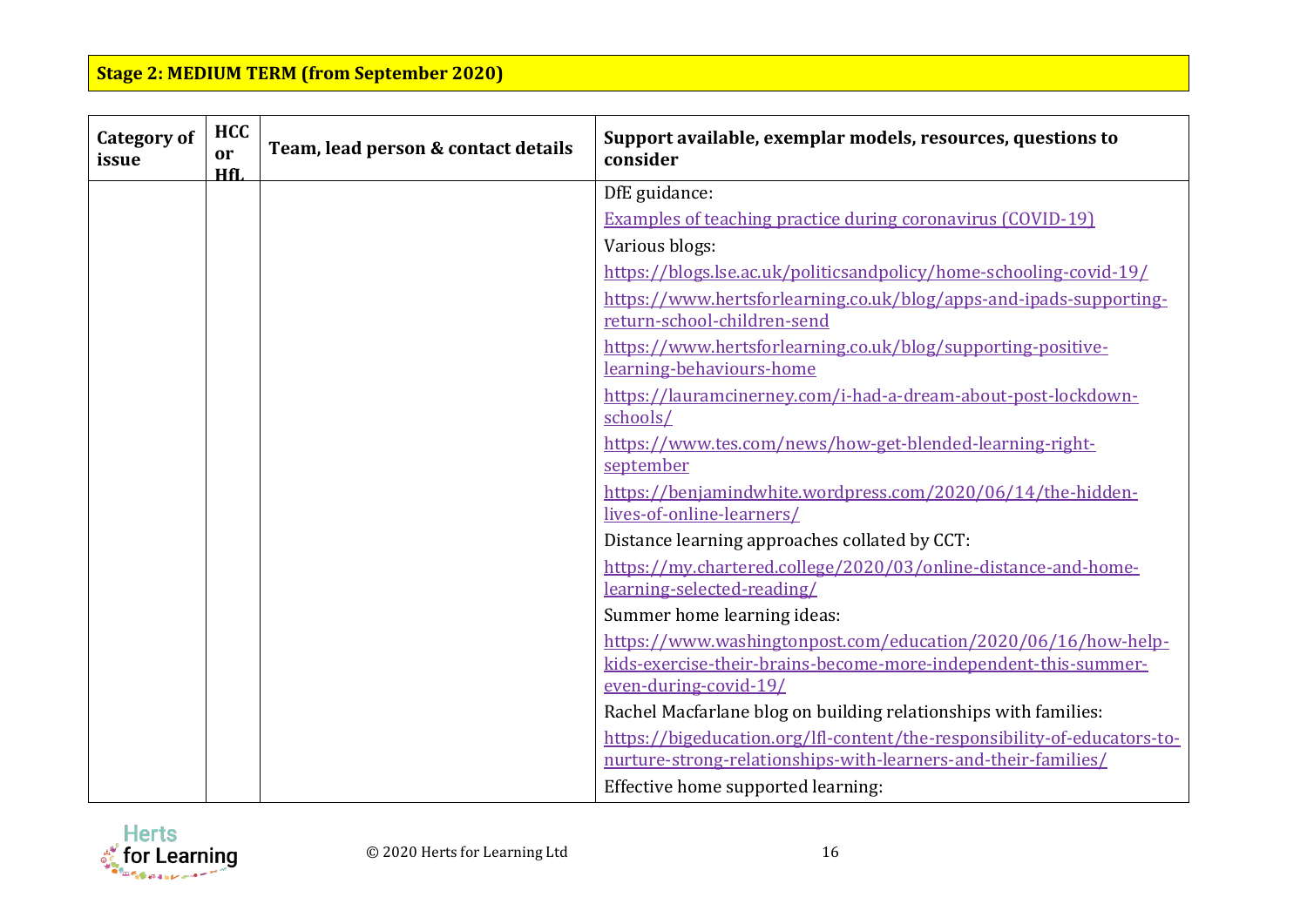| <b>Category of</b><br>issue | <b>HCC</b><br><sub>or</sub><br>HfL | Team, lead person & contact details | Support available, exemplar models, resources, questions to<br>consider                                            |
|-----------------------------|------------------------------------|-------------------------------------|--------------------------------------------------------------------------------------------------------------------|
|                             |                                    |                                     | https://evidenceforlearning.org.au/covid-19-home-supported-<br>learning/guidance-for-educators/                    |
|                             |                                    |                                     | Janet Goodhall blog on supporting the home learning environment:                                                   |
|                             |                                    |                                     | https://impact.chartered.college/article/engaging-parents-during-<br>school-closures/                              |
|                             |                                    |                                     | Laura Barbour on the importance of the home learning environment:                                                  |
|                             |                                    |                                     | https://www.suttontrust.com/news-opinion/all-news-opinion/home-<br>learning/                                       |
|                             |                                    |                                     | <b>Early Years</b>                                                                                                 |
|                             |                                    |                                     | https://www.gov.uk/government/collections/early-years-and-<br>childcare-coronavirus-covid-19                       |
|                             |                                    |                                     | International Play Association's Play in crisis: support for parents and<br>carers                                 |
|                             |                                    |                                     | Sharing home learning at a distance – loving home learning in lockdown<br>by David Yates, 21 May 2020              |
|                             |                                    |                                     | Fun Things to Do at Home: Cooking by Rose Blair, Herts for Learning                                                |
|                             |                                    |                                     | https://www.hertsforlearning.co.uk/blog/fun-activities-do-home-early-<br>years-children                            |
|                             |                                    |                                     | https://www.hertsforlearning.co.uk/blog/taking-look-myriad-remote-<br>learning-options-early-years                 |
|                             |                                    |                                     | https://www.hertsforlearning.co.uk/blog/bridging-digital-divide-how-<br>help-disadvantaged-students-stay-connected |
|                             |                                    |                                     | https://www.hertsforlearning.co.uk/blog/screen-time-under-fives                                                    |

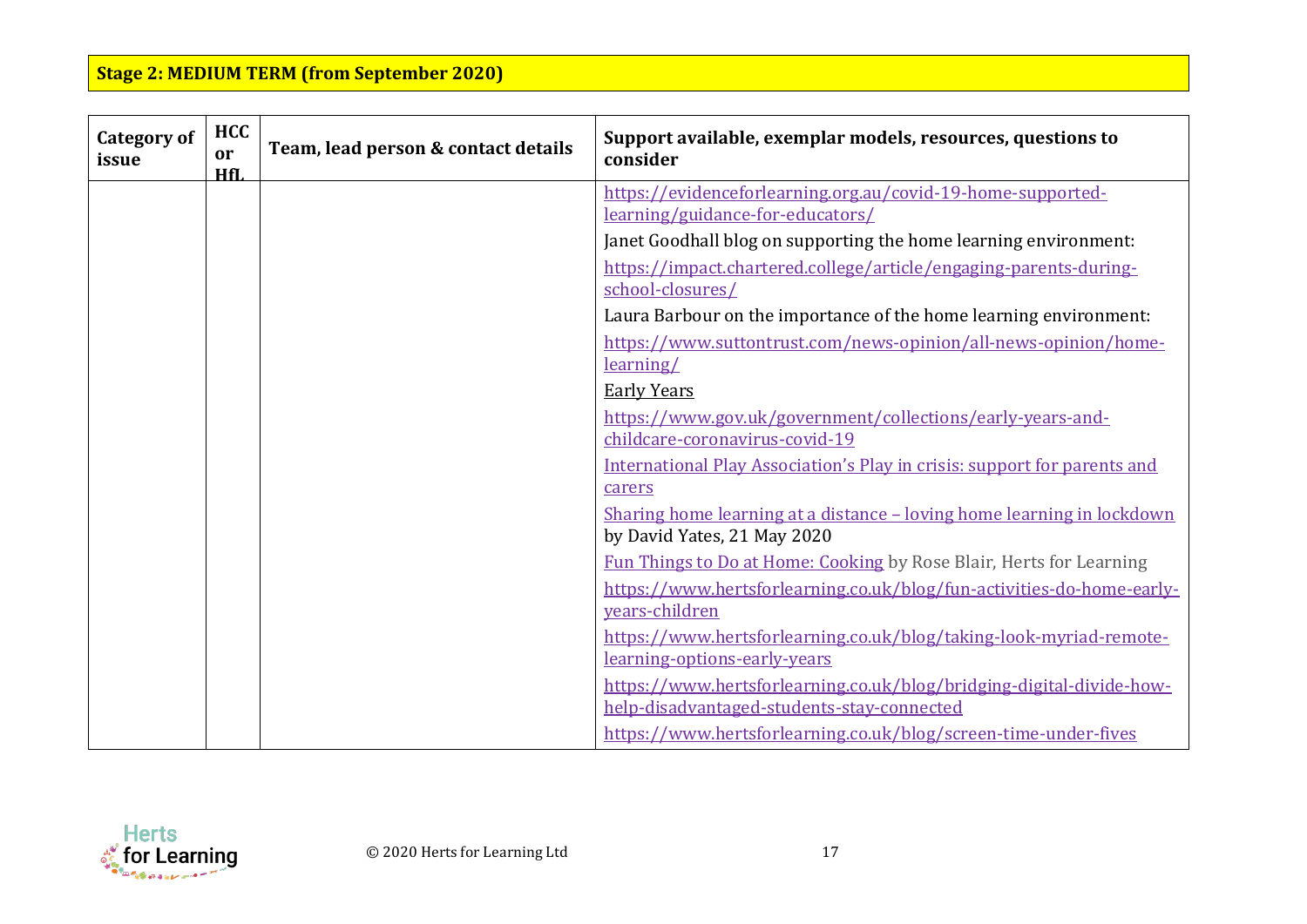| <b>Category of</b><br>issue                                                      | <b>HCC</b><br>or<br>HfL | Team, lead person & contact details                                                                                                                                        | Support available, exemplar models, resources, questions to<br>consider                                                                                                                                                                                                                          |
|----------------------------------------------------------------------------------|-------------------------|----------------------------------------------------------------------------------------------------------------------------------------------------------------------------|--------------------------------------------------------------------------------------------------------------------------------------------------------------------------------------------------------------------------------------------------------------------------------------------------|
|                                                                                  |                         |                                                                                                                                                                            | <u>Keeping vour children safe online – a guide for families with children under 5</u><br>Published: 21 April 2020<br>The more you read, the more you'll knowhelping parents to read with their<br>children at home_27 March 2020<br>https://www.annafreud.org/media/11260/option-3-covid-advice- |
|                                                                                  |                         |                                                                                                                                                                            | families2.pdf<br>Primary<br>See Distance Learning Toolkit blogs and articles:<br>https://www.hertsforlearning.co.uk/hfl-blog<br>https://www.gov.uk/government/publications/preparing-for-the-<br>wider-opening-of-schools-from-1-june/planning-guide-for-primary-<br>schools                     |
|                                                                                  |                         |                                                                                                                                                                            | Ambition Institute's Remote Teacher Development Guide:<br>https://www.ambition.org.uk/coronavirus-response/remote-teacher-<br>development-guide/<br>https://www.gov.uk/government/case-studies/using-digital-teaching-<br>tools                                                                  |
| Assessing<br>gaps in<br>learning and<br>planning for<br>getting back<br>on track | HfL                     | Assessment Team: Ben Fuller<br>Ben.fuller@hertsforlearning.co.uk<br>EY:<br>Mireille.macraild@hertsforlearning.co.<br>uk<br>Primary:<br>Tracy.warner@hertsforlearning.co.uk | All phases<br>Recognising the national debate around getting back to new learning<br>quickly versus taking time to rebuild relationships and get learners<br>ready for learning:                                                                                                                 |

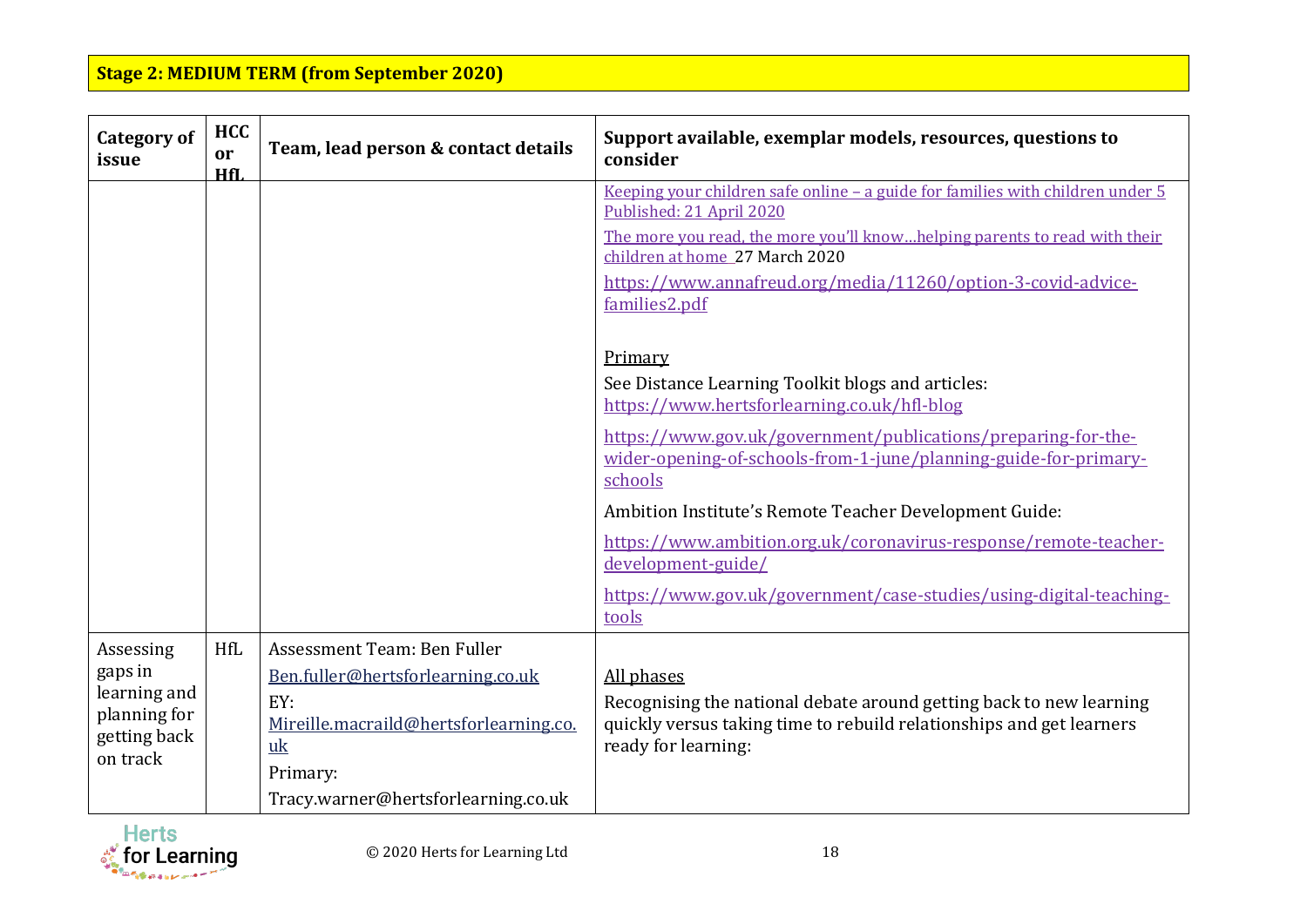| <b>Category of</b><br>issue | <b>HCC</b><br><sub>or</sub><br>HfL | Team, lead person & contact details                                                                                                                                                                    | Support available, exemplar models, resources, questions to<br>consider                                                                                                                                                                                                             |
|-----------------------------|------------------------------------|--------------------------------------------------------------------------------------------------------------------------------------------------------------------------------------------------------|-------------------------------------------------------------------------------------------------------------------------------------------------------------------------------------------------------------------------------------------------------------------------------------|
|                             |                                    | Secondary:<br>Liz.Shapland@hertsforlearning.co.uk<br>Special:<br>Becky.cox@hertsforlearning.co.uk                                                                                                      | Have you had a discussion about where your school stands on the above<br>and do you have consensus? Yes - Recovery curriculum document<br>written                                                                                                                                   |
|                             |                                    | The Herts for Learning Back on Track:<br>Primary English, Primary mathematics<br>and assessment packages are designed<br>to support subject leaders in planning<br>for effective delivery of a bespoke | When assessment does take place, are you encouraging teachers to use<br>'low-stakes, low-threat' techniques, for example small group activities<br>where they can listen to the children discuss and ask them questions to<br>probe their understanding? Yes                        |
|                             |                                    | curriculum upon wider school re-<br>opening.<br>For more details about the Back on<br>Track: English package, please contact<br>penny.slater@hertsforlearning.co.uk                                    | Are you utilising testing at all, and if so, how will you ensure this gives<br>you valid and useful information and how will you overcome pupil<br>anxiety? - Yes we will use some testing, this will only be done to<br>help aid teacher assessment and identify gaps in learning. |
|                             |                                    | For more details about the Back on<br>Track: mathematics package, please<br>contact<br>david.cook@hertsforlearning.co.uk<br>For more details about the Back on                                         | Are your staff sufficiently skilled in formative assessment techniques, so<br>that they can use a range of quick (or indeed immediate) approaches to<br>exploring knowledge, understanding, skills and misconceptions - and<br>adapt teaching accordingly? Yes                      |
|                             |                                    | Track: assessment package, please<br>contact<br>ben.fuller@hertsforlearning.co.uk                                                                                                                      | Have you considered using the HfL training 'Back on Track: Assessment<br>& Curriculum Pathways' in the autumn term?<br>https://cpd.hertsforlearning.co.uk/courses/bookings/c detail.asp?cid=<br>15471                                                                               |
|                             |                                    |                                                                                                                                                                                                        | DfE guidance on identifying and addressing gaps in pupils' learning:<br>https://www.gov.uk/guidance/identifying-and-addressing-gaps-in-<br>pupils-understanding                                                                                                                     |

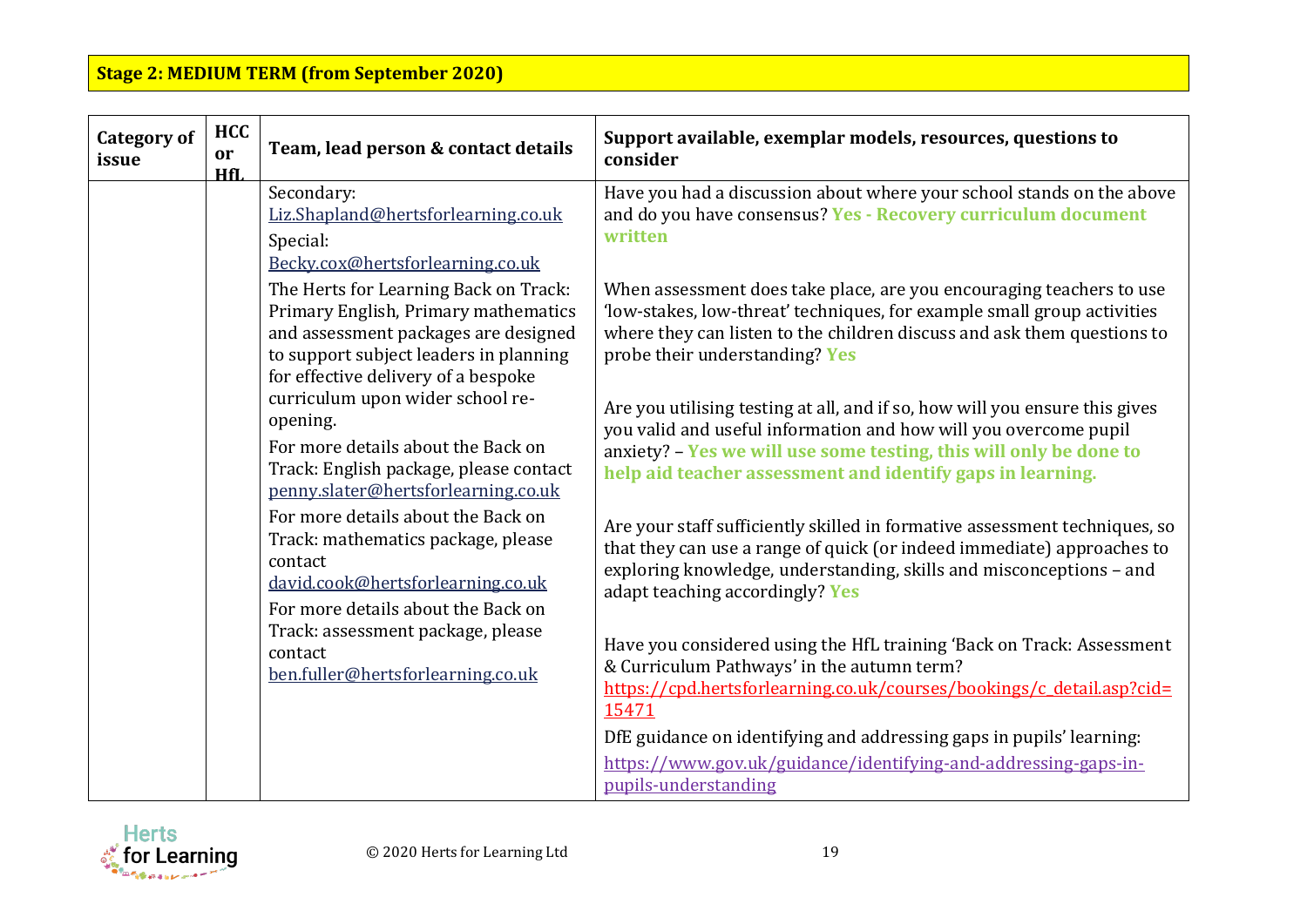| <b>Category of</b><br>issue | <b>HCC</b><br><sub>or</sub><br>HfL | Team, lead person & contact details | Support available, exemplar models, resources, questions to<br>consider                     |
|-----------------------------|------------------------------------|-------------------------------------|---------------------------------------------------------------------------------------------|
|                             |                                    |                                     | DfE guidance on curriculum planning for a phased return:                                    |
|                             |                                    |                                     | https://www.gov.uk/guidance/supporting-staff-in-curriculum-<br>planning-for-a-phased-return |
|                             |                                    |                                     | Blog warning against short-term catch-up measures:                                          |
|                             |                                    |                                     | https://baldheadteacher.com/2020/06/07/catch-up/                                            |
|                             |                                    |                                     | Blog about useful conversations to assess lockdown gaps:                                    |
|                             |                                    |                                     | https://www.ollielovell.com/affective/how-to-have-that-conversation-                        |
|                             |                                    |                                     | with-a-student-who-didnt-do-any-work-during-lockdown/                                       |
|                             |                                    |                                     | Blog advising delaying testing after return:                                                |
|                             |                                    |                                     | https://repec-cepeo.ucl.ac.uk/cepeob/cepeobn1.pdf                                           |
|                             |                                    |                                     | EEF toolkit on assessing and monitoring pupil progress:                                     |
|                             |                                    |                                     | https://educationendowmentfoundation.org.uk/tools/assessing-and-                            |
|                             |                                    |                                     | monitoring-pupil-progress                                                                   |
|                             |                                    |                                     | DfE press release re tutoring funding:                                                      |
|                             |                                    |                                     | https://www.gov.uk/government/news/billion-pound-covid-catch-up-                            |
|                             |                                    |                                     | plan-to-tackle-impact-of-lost-teaching-time                                                 |
|                             |                                    |                                     | National Tutoring Programme details:                                                        |
|                             |                                    |                                     | https://educationendowmentfoundation.org.uk/news/300m-national-                             |
|                             |                                    |                                     | tutoring-programme-launched/                                                                |
|                             |                                    |                                     | EEF covid 19 support guide:                                                                 |
|                             |                                    |                                     | https://educationendowmentfoundation.org.uk/public/files/Publicatio                         |
|                             |                                    |                                     | ns/Covid-19_Resources/Covid-19_support_guide_for_schools.pdf                                |
|                             |                                    |                                     |                                                                                             |

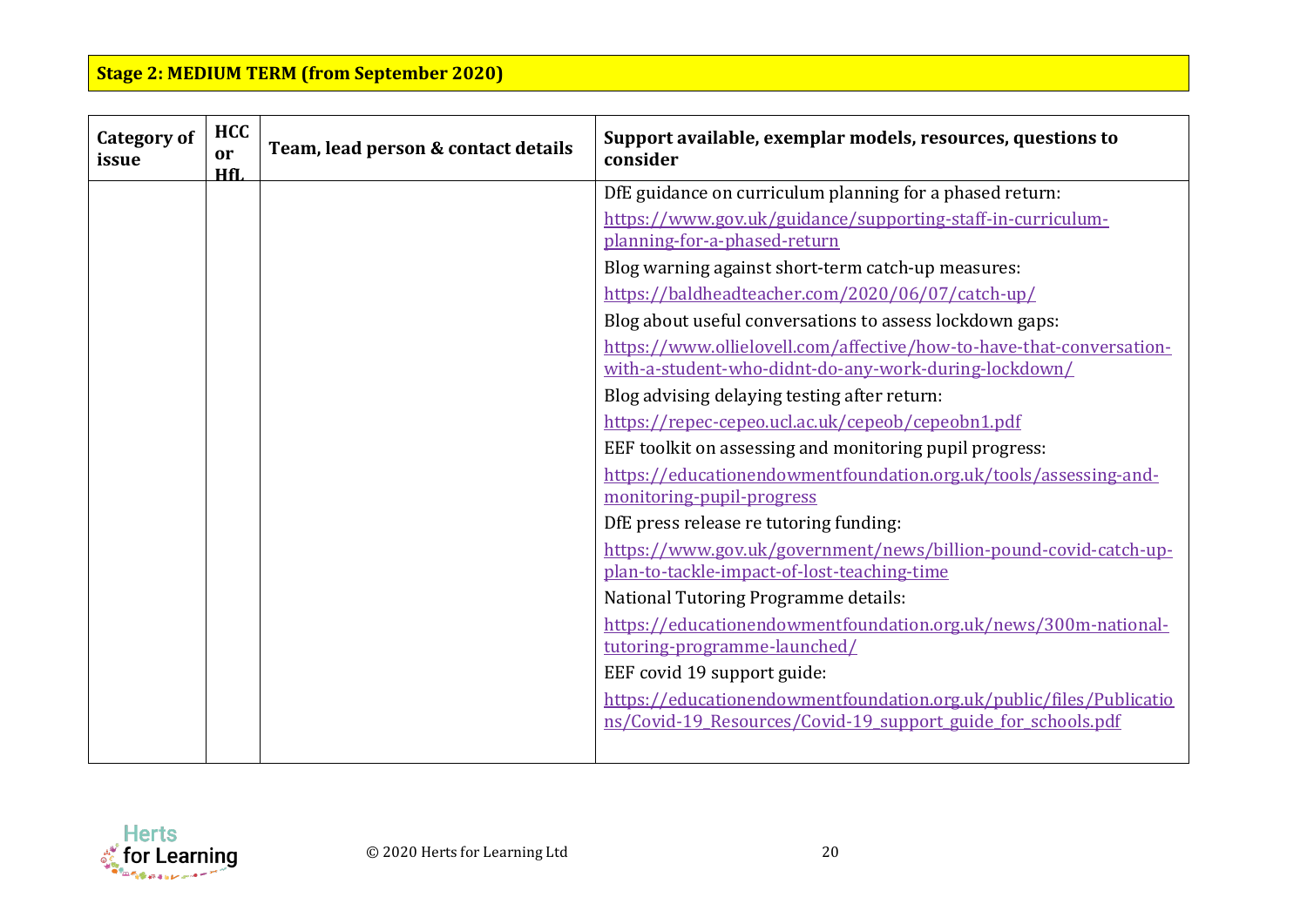| <b>Category of</b><br>issue | <b>HCC</b><br>or<br>HfL | Team, lead person & contact details                                                                                                                                                                                                                                                                                                                                                                                                         | Support available, exemplar models, resources, questions to<br>consider                                                                                                                                                                                                                                                                                                                                                                                                                                                                                                                                                                                                                                                                                                                                                                                     |
|-----------------------------|-------------------------|---------------------------------------------------------------------------------------------------------------------------------------------------------------------------------------------------------------------------------------------------------------------------------------------------------------------------------------------------------------------------------------------------------------------------------------------|-------------------------------------------------------------------------------------------------------------------------------------------------------------------------------------------------------------------------------------------------------------------------------------------------------------------------------------------------------------------------------------------------------------------------------------------------------------------------------------------------------------------------------------------------------------------------------------------------------------------------------------------------------------------------------------------------------------------------------------------------------------------------------------------------------------------------------------------------------------|
| Pupil<br>wellbeing          | HfL                     | Karin Hutchinson<br>Karin.hutchinson@hertsforlearning.co.<br>uk<br>Educational Psychology (EP) Service<br>To access the Service, please contact<br>your local area team:<br>East Herts, Broxbourne, Welwyn and<br>Hatfield: 01992 556998<br>North Herts and Stevenage: 01438<br>843379<br>St Albans and Dacorum: 01442 453904<br>Watford, Three Rivers and Hertsmere:<br>01442 453043<br>Safe Space<br>safespacemailbox@hertfordshire.gov.u | All phases<br>How prepared are you for different and potentially challenging pupil<br>behaviours as a result of the lockdown experience?<br>We are trained in STEPS. Individual risks assessment will be<br>completed.<br>Will you need to revise any rules, rewards and sanctions? How will you<br>communicate these to learners, staff and parents/carers? Will staff<br>require additional training?<br>No additional training. Children will be taught the 'new normal' for<br>our school during the first few weeks of term., this will be part of<br>the two weeks 'soft' start to school.<br>How confident are your leaders and staff of the pupil wellbeing issues<br>you will need to address in September?<br>We are confident and will deal with these issues as they present<br>themselves. We have two fully trained Mental Health Leads and a |
|                             |                         | $\bf k$                                                                                                                                                                                                                                                                                                                                                                                                                                     | supportive approach to pupils and staff.<br>And are they sufficiently skilled and confident to address them? Yes<br>How will you develop pupil security and resilience?                                                                                                                                                                                                                                                                                                                                                                                                                                                                                                                                                                                                                                                                                     |

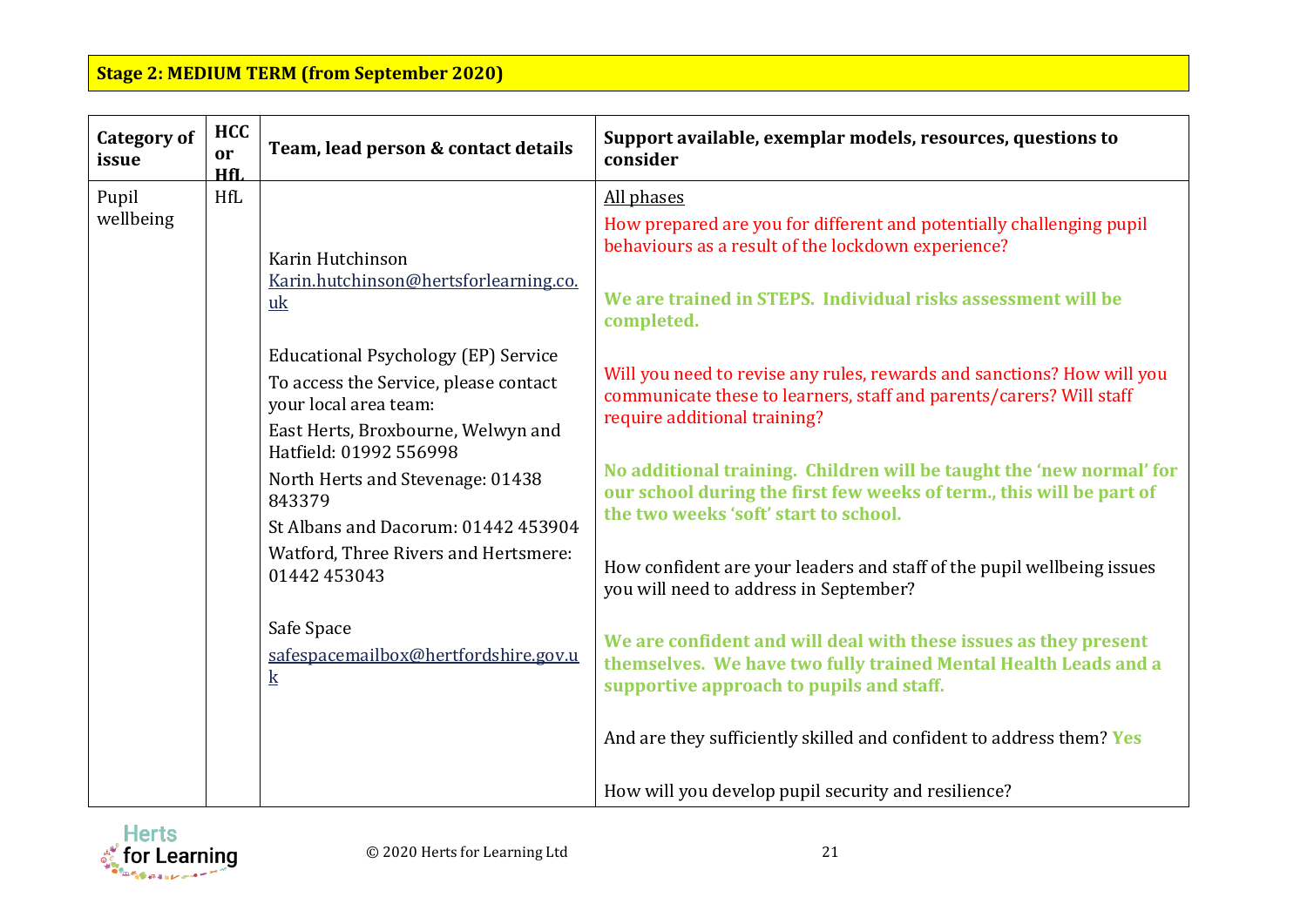| <b>Category of</b><br>issue | <b>HCC</b><br><sub>or</sub><br>HfL | Team, lead person & contact details | Support available, exemplar models, resources, questions to<br>consider                                                                                                                                                                             |
|-----------------------------|------------------------------------|-------------------------------------|-----------------------------------------------------------------------------------------------------------------------------------------------------------------------------------------------------------------------------------------------------|
|                             |                                    |                                     | First few weeks to focus on building a bond with new class and<br>introducing the new normal at SWP. Introducing resilience as a<br>learning power. Resilience will be a focus of all year groups and is<br>identifiable on the planning templates. |
|                             |                                    |                                     | Pastoral care in the curriculum                                                                                                                                                                                                                     |
|                             |                                    |                                     | <b>Extra mental health support for pupils and teachers</b>                                                                                                                                                                                          |
|                             |                                    |                                     | https://mentallyhealthyschools.org.uk/getting-started/coronavirus-<br>and-mental-health/                                                                                                                                                            |
|                             |                                    |                                     | Practical materials and resources:                                                                                                                                                                                                                  |
|                             |                                    |                                     | Teaching about mental wellbeing                                                                                                                                                                                                                     |
|                             |                                    |                                     | A Tom Bennett blog on behaviour post lock down:                                                                                                                                                                                                     |
|                             |                                    |                                     | https://behaviourguru.blogspot.com/2020/05/rebooting-behaviour-<br>after-lockdown.html                                                                                                                                                              |
|                             |                                    |                                     | Advice from the Anna Freud National Centre for Children and Families:                                                                                                                                                                               |
|                             |                                    |                                     | Advice for professionals working with children and young people during                                                                                                                                                                              |
|                             |                                    |                                     | the coronavirus outbreak                                                                                                                                                                                                                            |
|                             |                                    |                                     | Barry Carpenter article on recovery:                                                                                                                                                                                                                |
|                             |                                    |                                     | https://www.evidenceforlearning.net/recoverycurriculum/                                                                                                                                                                                             |
|                             |                                    |                                     | Article about reintegrating disengaged learners:                                                                                                                                                                                                    |
|                             |                                    |                                     | https://bigeducation.org/lfl-content/4-ways-to-re-integrate-pupils-<br>who-have-disconnected-from-school/                                                                                                                                           |
|                             |                                    |                                     | NB: HfL upcoming training:                                                                                                                                                                                                                          |

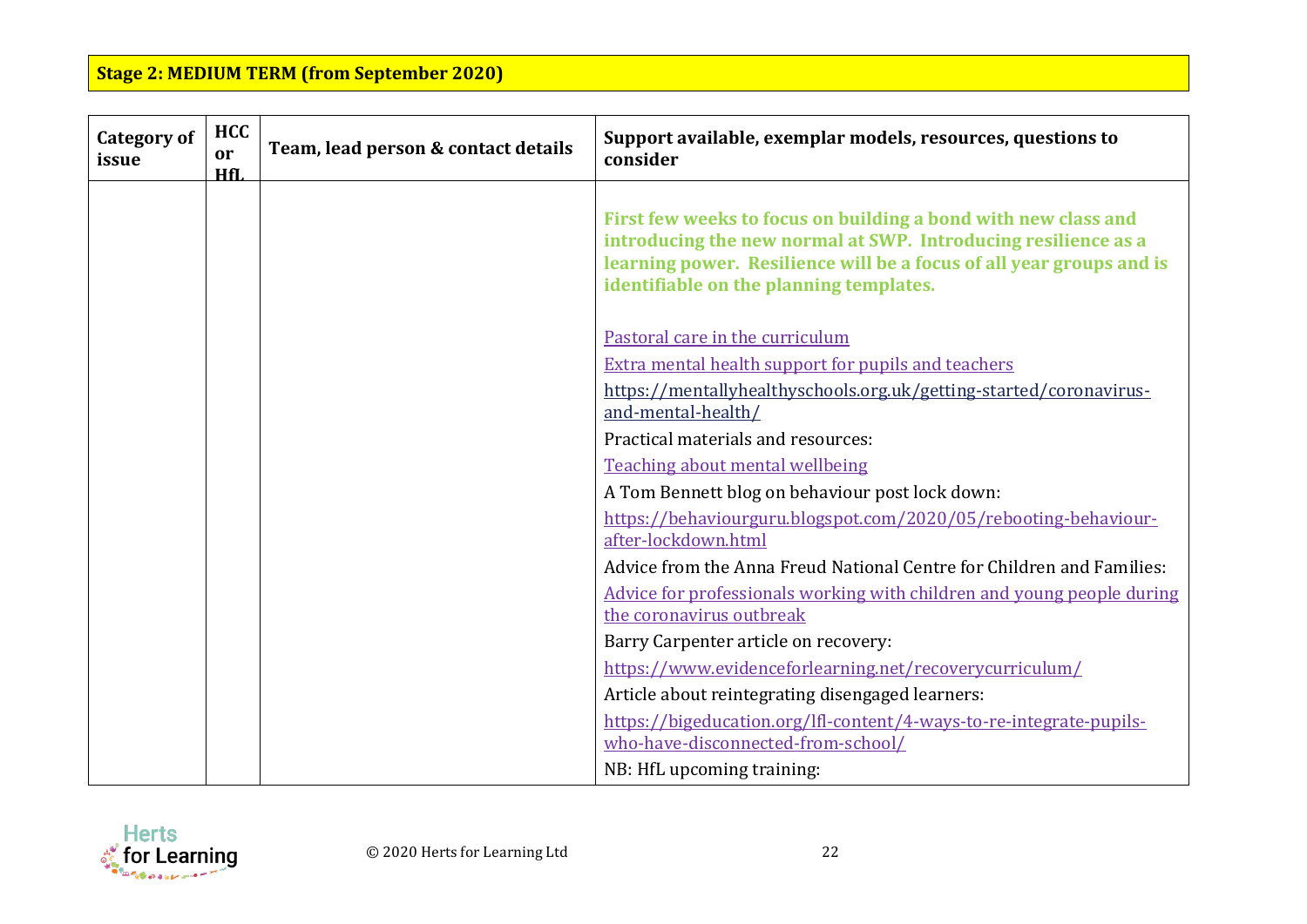| <b>Category of</b><br>issue | <b>HCC</b><br>or<br>HfL | Team, lead person & contact details                                                                                                                          | Support available, exemplar models, resources, questions to<br>consider                                                                                                                                                                                                                                                                                                                                                                                                                                                 |
|-----------------------------|-------------------------|--------------------------------------------------------------------------------------------------------------------------------------------------------------|-------------------------------------------------------------------------------------------------------------------------------------------------------------------------------------------------------------------------------------------------------------------------------------------------------------------------------------------------------------------------------------------------------------------------------------------------------------------------------------------------------------------------|
|                             |                         |                                                                                                                                                              | Mental health and behaviour through a wellbeing recovery<br>curriculum on 11/9/20<br>Parental engagement in mental health on 5/9/20<br>Primary<br>See pupil wellbeing section and annexe A behaviour principles in the<br>following DfE document:<br>https://www.gov.uk/government/publications/preparing-for-the-<br>wider-opening-of-schools-from-1-june/planning-guide-for-primary-<br>schools<br><b>DDF</b><br>June 2020 Letter to<br>Primary and Middle                                                            |
| Staff<br>wellbeing          | HfL                     | Wellbeing<br>Teamhttps://www.sendgateway.org.uk<br>/index.cfm<br>Karin.Hutchinson@hertsforlearning.co.<br>uk<br>HR Team<br>HRservices@hertsforlearning.co.uk | All phases<br>How will you ensure that staff are well placed to return to the 'new<br>normal?<br>Staff have been informed, many have been in school during the<br>pandemic so know what to expect. All staff returned to school<br>before the end of the summer term. We are not - at present -<br>aware of any staff member not likely to return.<br>Are you clear about who will need additional support and of what<br>nature? Yes - SLT are in constant communication with all staff - any<br>issues will be shared |

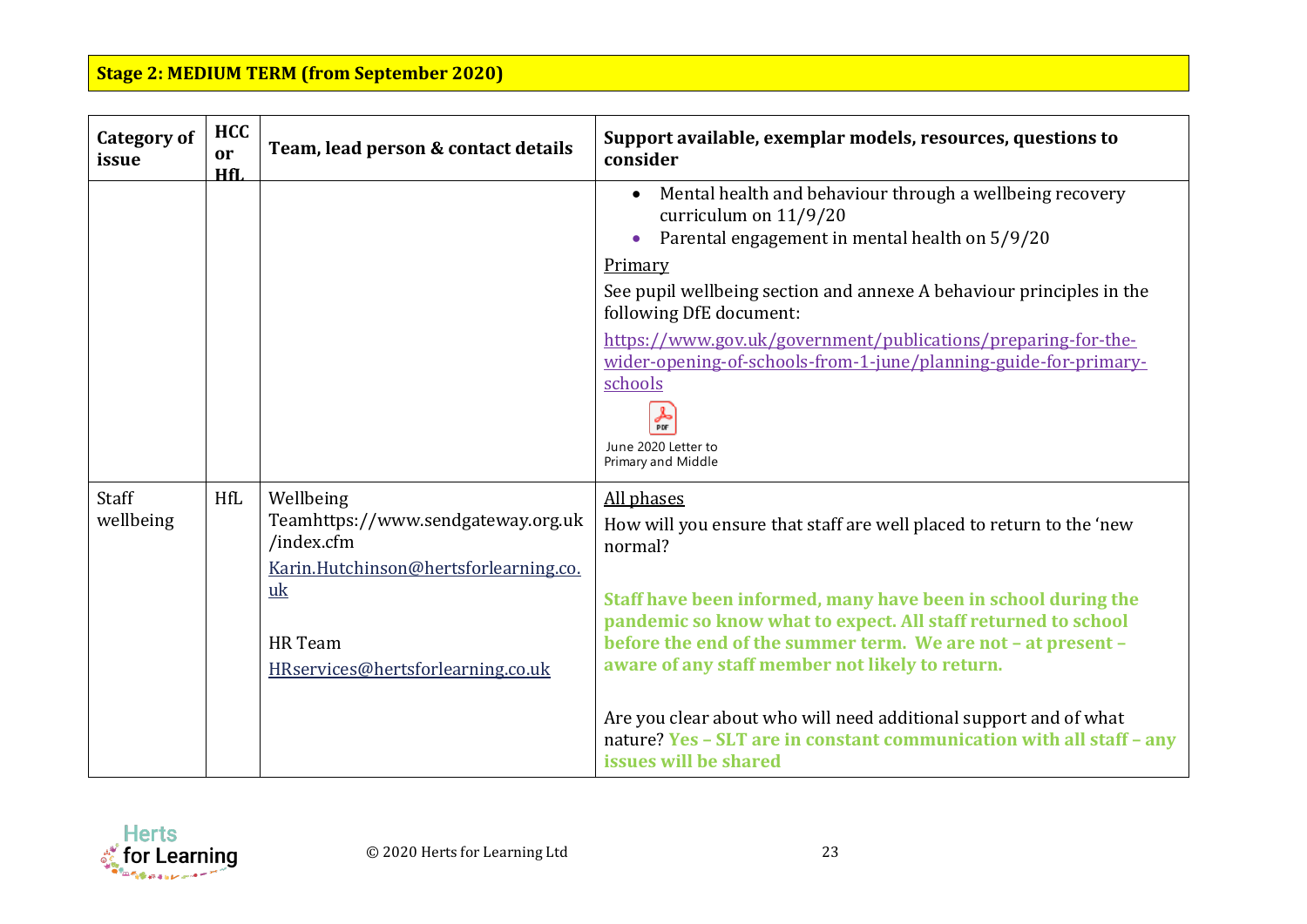| <b>Category of</b><br>issue | <b>HCC</b><br><sub>or</sub><br>HfI. | Team, lead person & contact details | Support available, exemplar models, resources, questions to<br>consider                                                                                                                                                                                                                       |
|-----------------------------|-------------------------------------|-------------------------------------|-----------------------------------------------------------------------------------------------------------------------------------------------------------------------------------------------------------------------------------------------------------------------------------------------|
|                             |                                     |                                     | What strategies do you have in place to prioritise staff wellbeing and<br>promote high staff morale?-                                                                                                                                                                                         |
|                             |                                     |                                     | Open door, survey, support packages available if needed, Staff well-<br>being governor who they can talk to. The Feedback policy is being<br>tweaked to reduce workload for all teachers. WhatsApp group is<br>still going strong and providing good support to all over the<br>summer break. |
|                             |                                     |                                     | Do all staff have a strong support system around them? Yes - we are a<br>hugely supportive team and are confident about a successful return<br>for all in September. Any concerns or worries will be addressed by<br>the SLT                                                                  |
|                             |                                     |                                     | Extra mental health support for pupils and teachers                                                                                                                                                                                                                                           |
|                             |                                     |                                     | The Education Support Partnership provides a free helpline for school<br>staff (www.educationsupport.org.uk) and targeted support for mental<br>health and wellbeing. You can also find resources and support for both<br>pupil and staff wellbeing at:                                       |
|                             |                                     |                                     | https://www.gov.uk/guidance/teaching-about-mental-wellbeing                                                                                                                                                                                                                                   |
|                             |                                     |                                     | Teachers may wish to access the free MindEd learning platform for<br>professionals, which includes a Coronavirus Staff Resilience Hub with<br>materials on peer support, stress, fear and trauma and bereavement:                                                                             |
|                             |                                     |                                     | https://covid.minded.org.uk/                                                                                                                                                                                                                                                                  |

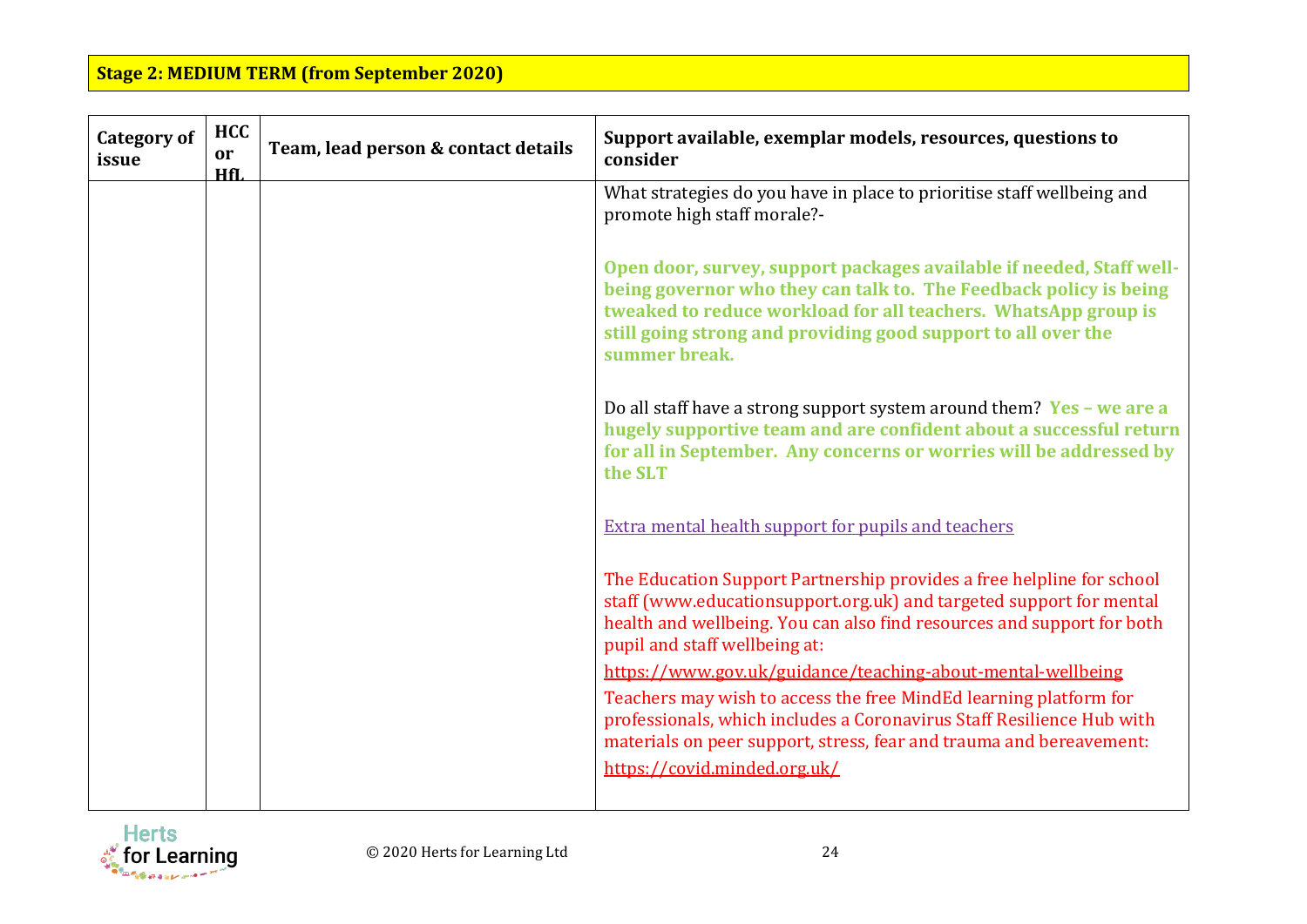| <b>Category of</b><br>issue | <b>HCC</b><br>or<br>HfI. | Team, lead person & contact details   | Support available, exemplar models, resources, questions to<br>consider                                                                                                                                                                                                                                                                                                                                                                                                                        |
|-----------------------------|--------------------------|---------------------------------------|------------------------------------------------------------------------------------------------------------------------------------------------------------------------------------------------------------------------------------------------------------------------------------------------------------------------------------------------------------------------------------------------------------------------------------------------------------------------------------------------|
| <b>SEND</b>                 | <b>HfL</b>               | Louise Barrell                        | All phases                                                                                                                                                                                                                                                                                                                                                                                                                                                                                     |
|                             |                          | louise.barrell@hertsforlearning.co.uk | How have you adapted your remote learning provision to meet the<br>needs of any learners with SEND?                                                                                                                                                                                                                                                                                                                                                                                            |
|                             |                          |                                       | We have provided work pack physically and with extra support in<br>them to support those who need it most. This will continue should<br>any of our SEND children not return to school in September. There<br>will be a modified curriculum with these learners in mind. The<br>SLCN BASE have adapted their timetable and will be offering our<br>children more time in the BASE because of the time they have had<br>away from school. A plan has been devised by the BASE Lead -<br>Sally G. |
|                             |                          |                                       | How well placed are you to meet the new (and perhaps<br>different/additional) needs of all your pupils with SEND?                                                                                                                                                                                                                                                                                                                                                                              |
|                             |                          |                                       | Jade H has held various meetings with parents and with the<br>Nurseries to ensured that a good transition can take place for the<br>children with SEND. JH is aware of all of these pupils as is Jenny B -<br>SENCo - There are further meeting taking place before the children<br>attend school in September.                                                                                                                                                                                |
|                             |                          |                                       | We have worked with a number of families so far that are due to<br>start in our BASE Class also. I have communicated with these<br>parents and have been able to set up a good support package.<br>Jenny has also been part of this.                                                                                                                                                                                                                                                           |

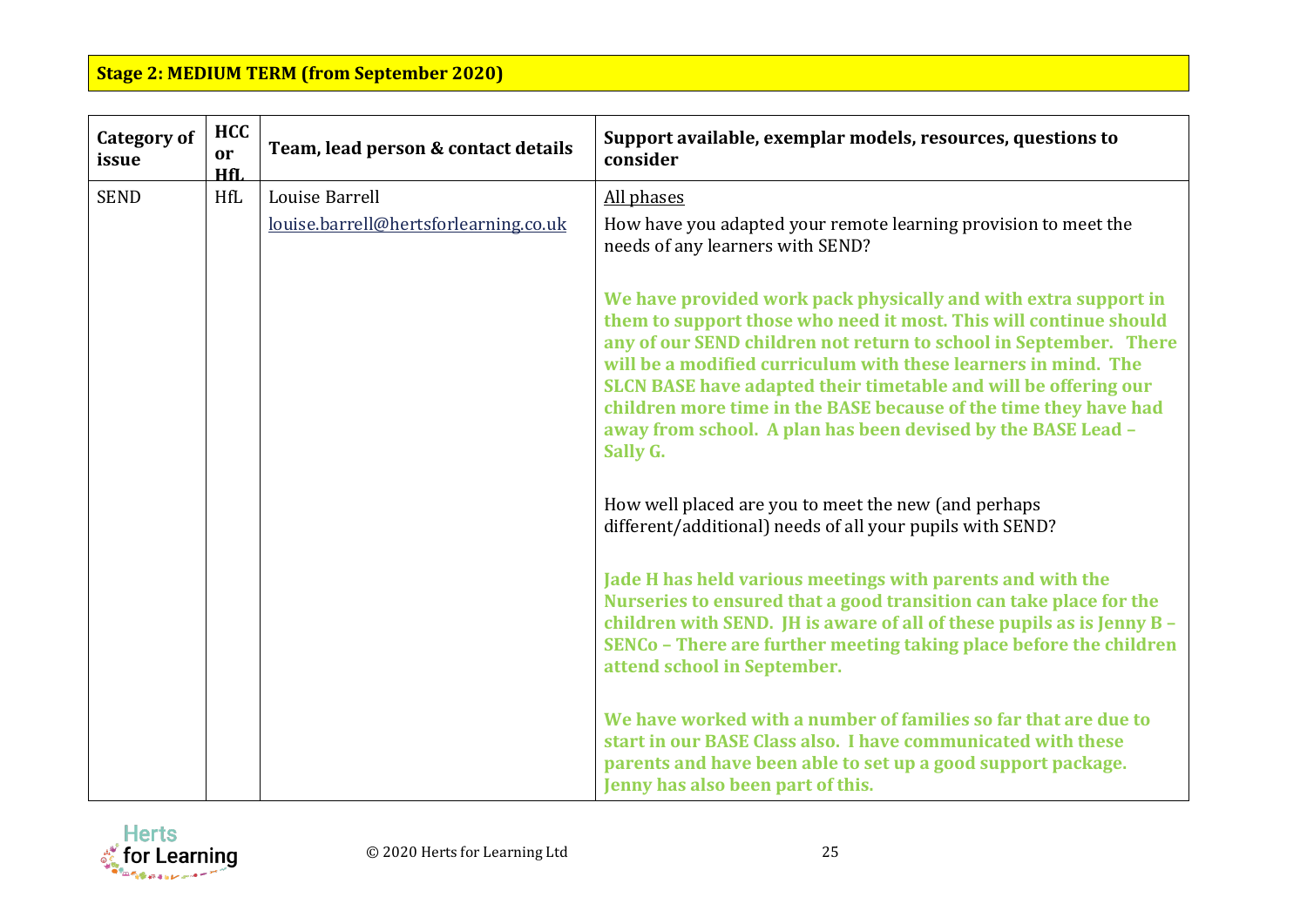| <b>Category of</b><br>issue | <b>HCC</b><br>or<br>HfI. | Team, lead person & contact details | Support available, exemplar models, resources, questions to<br>consider                                                                                                                                                            |
|-----------------------------|--------------------------|-------------------------------------|------------------------------------------------------------------------------------------------------------------------------------------------------------------------------------------------------------------------------------|
|                             |                          |                                     | For pupils who cannot articulate their own needs, how have you liaised<br>with parents/carers to ensure that they get the support they require?<br>Yes - this has been lead successfully by Jenny and the BASE team                |
|                             |                          |                                     | https://www.gov.uk/government/publications/coronavirus-covid-19-<br>send-risk-assessment-guidance<br>Pastoral care in the curriculum<br>https://www.gov.uk/government/publications/changes-to-the-law-on-                          |
|                             |                          |                                     | education-health-and-care-needs-assessments-and-plans-due-to-<br>coronavirus/education-health-and-care-needs-assessments-and-plans-<br>guidance-on-temporary-legislative-changes-relating-to-coronavirus-<br>covid-19              |
|                             |                          |                                     | Guidance, support and questions for SENCOs, from HfL:<br>Updated information<br>for SENCOs when pre                                                                                                                                |
|                             |                          |                                     | Information for<br>SENCOs when prepar                                                                                                                                                                                              |
|                             |                          |                                     | PowerPoint presentation summarising key legislative changes, up to<br>date guidance on children and young people with SEND returning to<br>school and signposting to all of HCC's SEND advice and resources on the<br>Local Offer: |

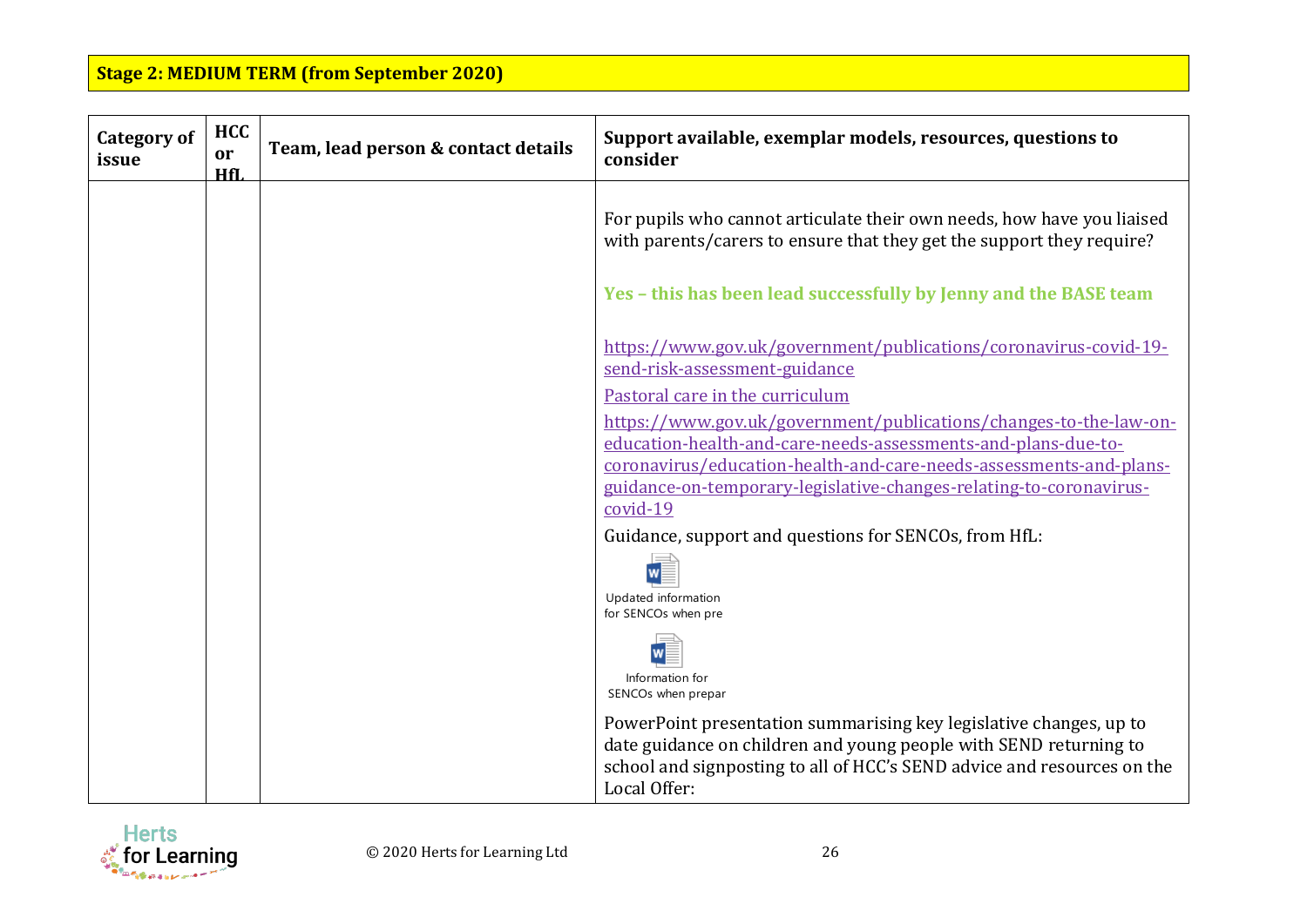| <b>Category of</b><br>issue | <b>HCC</b><br>or<br>HfI. | Team, lead person & contact details                                                                                                                                                                                                                                                           | Support available, exemplar models, resources, questions to<br>consider                                                                                                                                                                                                                                                                                                                                                                                                                              |
|-----------------------------|--------------------------|-----------------------------------------------------------------------------------------------------------------------------------------------------------------------------------------------------------------------------------------------------------------------------------------------|------------------------------------------------------------------------------------------------------------------------------------------------------------------------------------------------------------------------------------------------------------------------------------------------------------------------------------------------------------------------------------------------------------------------------------------------------------------------------------------------------|
|                             |                          |                                                                                                                                                                                                                                                                                               | P<br>Supporting children<br>with SEND_coronaviru<br><b>Early Years</b><br>https://www.gov.uk/government/collections/early-years-and-<br>childcare-coronavirus-covid-19<br>Primary<br>https://www.gov.uk/government/publications/preparing-for-the-<br>wider-opening-of-schools-from-1-june/planning-guide-for-primary-<br>schools                                                                                                                                                                    |
| Attendance                  | <b>HCC</b>               | Richard Woodard<br>Richard.woodard@hertfordshire.gov.uk<br>West Attendance Duty Telephone<br>number: 01442 454778<br>Email:<br>attendancedutywest@hertfordshire.gov<br>.uk<br>East Attendance Duty Telephone<br>Number: 01992 555261<br>Email:<br>attendancedutyeast@hertfordshire.gov.<br>uk | All phases<br>How will you communicate the expectation that ALL pupils (except<br>those with exemption from their doctor) are expected to be in school<br>every day to pupils and their parents/carers?<br>This has already been shared in the end of year letter - July 17th<br>2020.<br>How will you guide and advise those families anxious about returning to<br>school, including BAME families?<br>We will liaise with these families individually should there be any<br>concerns or worries. |

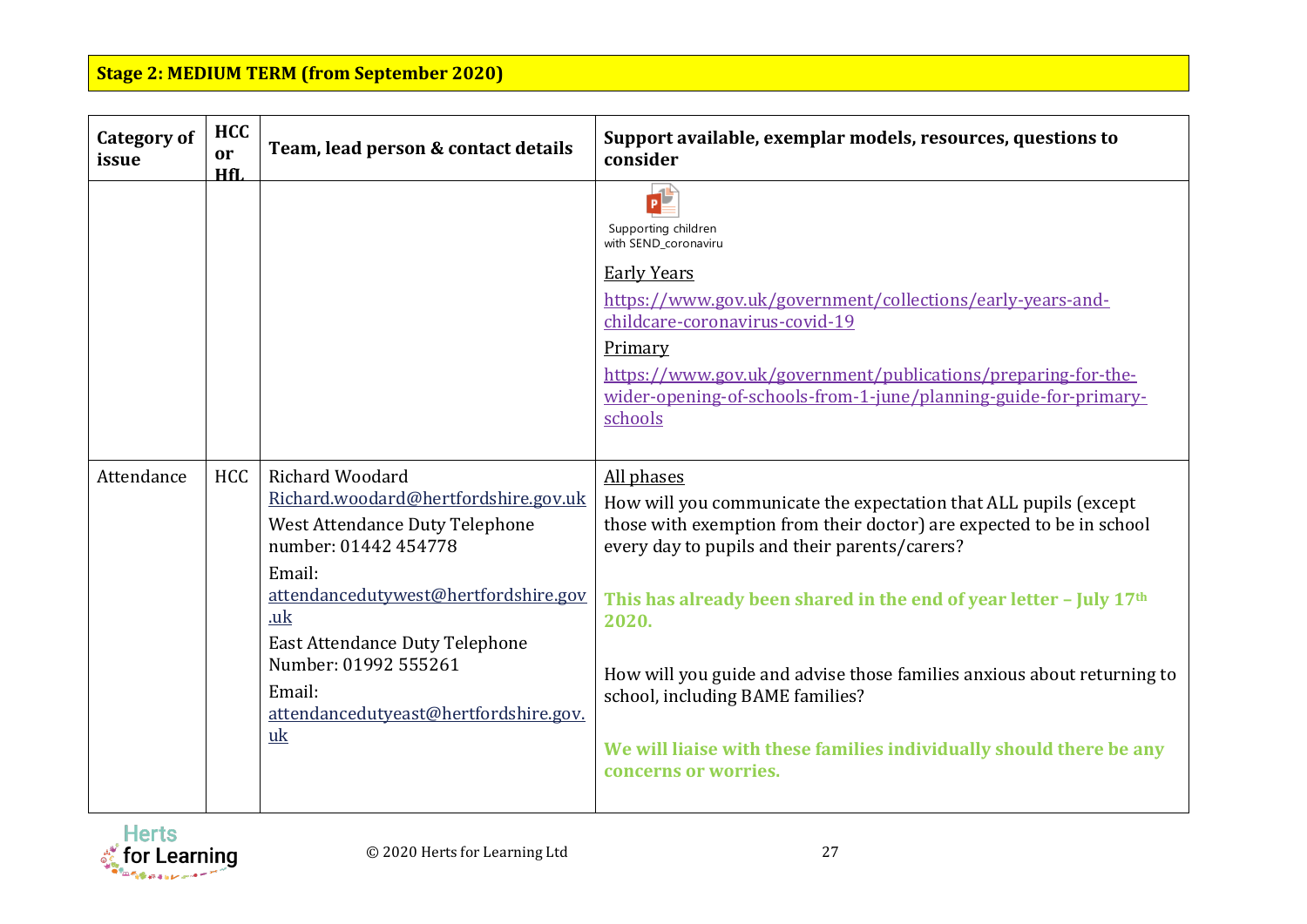| <b>Category of</b><br>issue | <b>HCC</b><br>or<br>HfI. | Team, lead person & contact details | Support available, exemplar models, resources, questions to<br>consider                                                                                                |
|-----------------------------|--------------------------|-------------------------------------|------------------------------------------------------------------------------------------------------------------------------------------------------------------------|
|                             |                          |                                     | How will you communicate with and guide and advise vulnerable<br>families?                                                                                             |
|                             |                          |                                     | We will liaise with these families individually should there be any<br>concerns or worries.                                                                            |
|                             |                          |                                     | How will you incentivise 100% attendance?                                                                                                                              |
|                             |                          |                                     | This will be done in the normally way through attendance<br>certificates and also awards for each term. I will be also sending<br>'improvement postcards' to families. |
|                             |                          |                                     | How might you use additional government funding to support with<br>increasing attendance levels?                                                                       |
|                             |                          |                                     | This should not be needed. Attendance at Sauncey Wood has<br>increased year on year in the last 5 years. We will, however,<br>monitor this very closely.               |
|                             |                          |                                     | How and in what circumstances will you impose sanctions for non-<br>attendance?                                                                                        |
|                             |                          |                                     | As in-line with County Guidance.                                                                                                                                       |

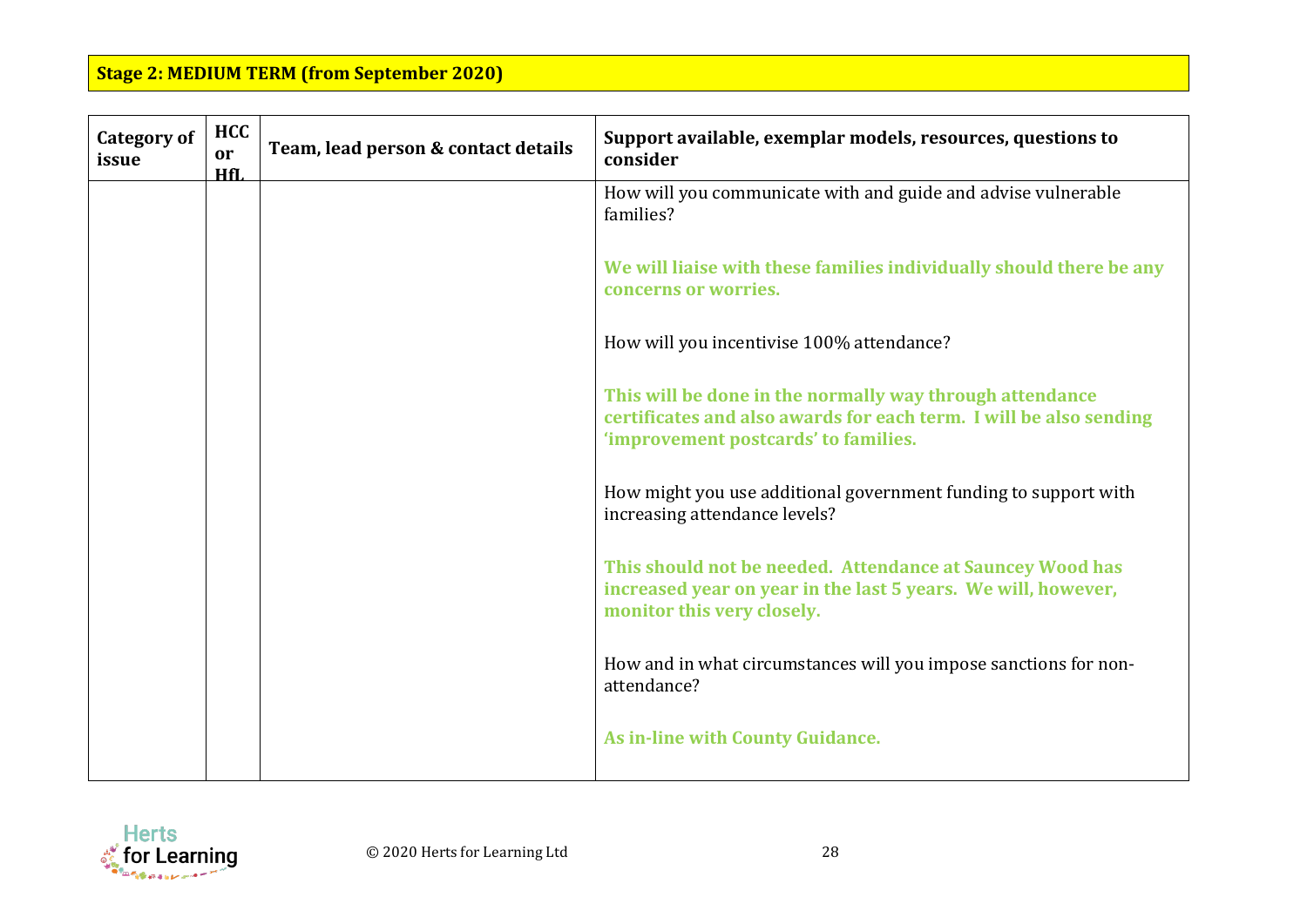| <b>Category of</b><br>issue | <b>HCC</b><br>or<br>HfI. | Team, lead person & contact details | Support available, exemplar models, resources, questions to<br>consider                                                                     |
|-----------------------------|--------------------------|-------------------------------------|---------------------------------------------------------------------------------------------------------------------------------------------|
|                             |                          |                                     | Will you need to make any adaptations to your attendance policy and<br>procedures?                                                          |
|                             |                          |                                     | We should not need to make any adaptations -we will use the<br>current attendance policy provided by HCC                                    |
|                             |                          |                                     | $\frac{1}{\pi}$<br>Data Covid June<br>2020 - School Attenda                                                                                 |
|                             |                          |                                     | https://www.thegrid.org.uk/info/welfare/attendance.shtml has all<br>relevant and up to date links to guidance from HCC and DfE              |
|                             |                          |                                     | Have you revised your attendance expectations and procedures in line<br>with DfE guidance from September 2020?                              |
|                             |                          |                                     | Yes - we followed all guidance from the DfE and HCC in regard to<br>attendance                                                              |
|                             |                          |                                     | Have you publicised expectations and procedures to all parents/carers<br>from September 2020?                                               |
|                             |                          |                                     | Yes - this was shared on the end of year letter - all children should<br>return to school in September - unless directed by a doctor to not |
|                             |                          |                                     |                                                                                                                                             |

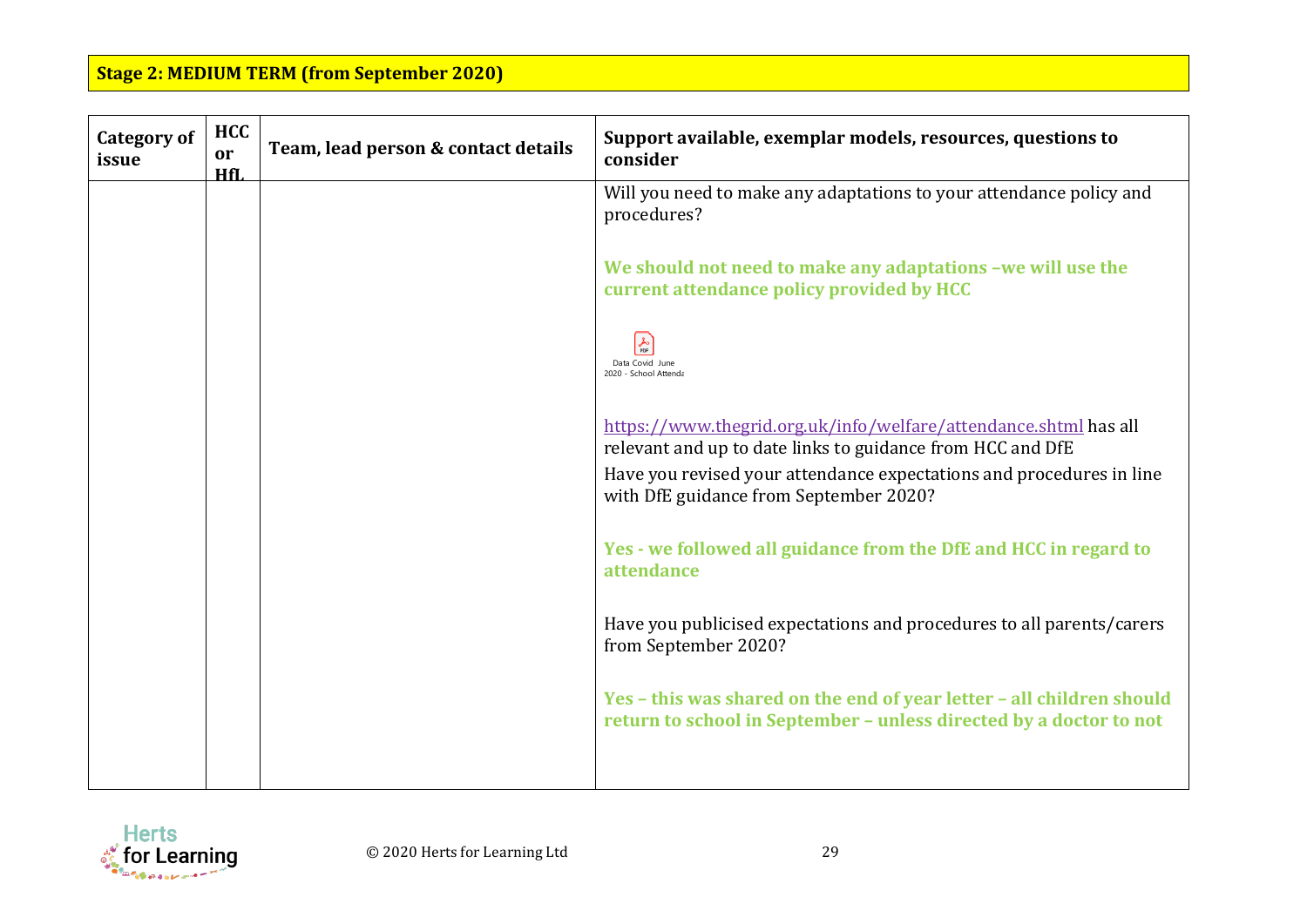| <b>Category of</b><br>issue | <b>HCC</b><br>or<br>HfL | Team, lead person & contact details                                                                                                                           | Support available, exemplar models, resources, questions to<br>consider                                                                                                                                                                                                                                                                                                           |
|-----------------------------|-------------------------|---------------------------------------------------------------------------------------------------------------------------------------------------------------|-----------------------------------------------------------------------------------------------------------------------------------------------------------------------------------------------------------------------------------------------------------------------------------------------------------------------------------------------------------------------------------|
|                             |                         |                                                                                                                                                               | Have you identified and developed plans for re-engaging any pupils who<br>are reluctant or anxious about returning or who are at risk of<br>disengagement (this may include those pupils persistently absent prior<br>to the crisis)?                                                                                                                                             |
|                             |                         |                                                                                                                                                               | Yes - we have a list of children who remain a concerns in regard to<br>returning to school. We cannot act too much on this until we are<br>back for the first day of Autumn term.                                                                                                                                                                                                 |
|                             |                         |                                                                                                                                                               | https://www.gov.uk/government/publications/coronavirus-covid-19-<br>attendance-recording-for-educational-settings/process-for-recording-<br>attendance-and-using-the-educational-setting-status-form<br>FUTHER TECHNICAL GUIDANCE FOR RECORDING ATTENDANCE AND<br>ABSENCE TO FOLLOW. THIS WILL INCLUDE DETAILS OF DATA<br>SCHOOLS WILL BE ASKED TO RETURN TO THE DfE.<br>Support: |
|                             |                         |                                                                                                                                                               | Contact the attendance duty line which is open every day during term<br>time or your school's Local Authority Attendance Officer for advice,<br>guidance and assistance                                                                                                                                                                                                           |
| Safeguarding                | <b>HfL</b>              | Jeremy Loukes (Primary)<br>jeremy.loukes@hertsforlearning.co.uk<br>Caroline Chalke (EY)<br>caroline.chalke@hertsforlearning.co.uk<br>Sam Orsborne (Secondary) | All phases<br>As some staff are likely to have been working remotely for some time,<br>safeguarding leaders should ensure that all staff are fully aware of the<br>procedures in place to keep children and staff safe. This is likely to mean<br>providing an element of induction/training at the start of term/prior to<br>children returning to school.                       |

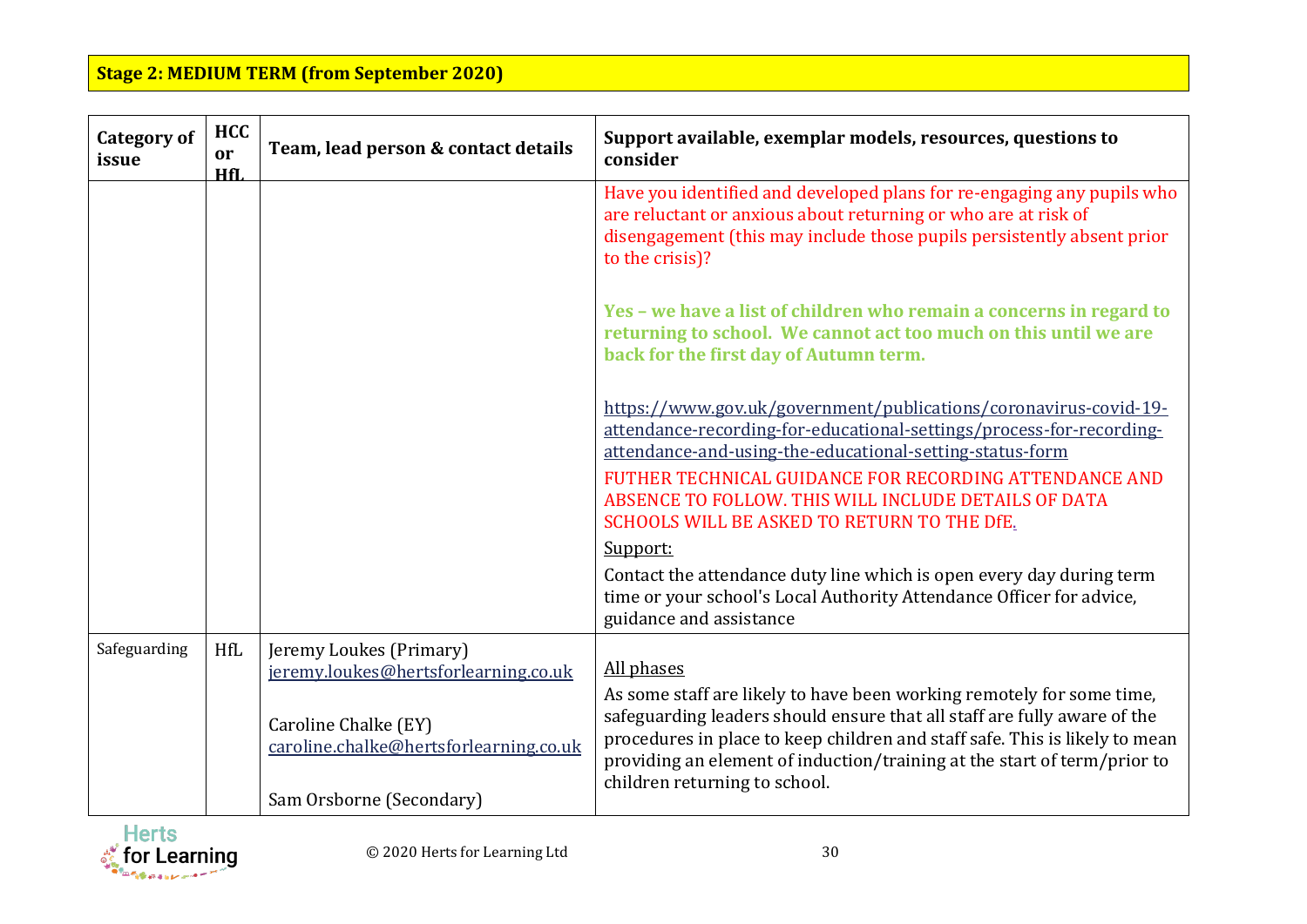| <b>Category of</b><br>issue | <b>HCC</b><br>or<br>HfL | Team, lead person & contact details | Support available, exemplar models, resources, questions to<br>consider                                                                                                                                                                                                                   |
|-----------------------------|-------------------------|-------------------------------------|-------------------------------------------------------------------------------------------------------------------------------------------------------------------------------------------------------------------------------------------------------------------------------------------|
|                             |                         | Sam.orsborne@hertsforlearning.co.uk | In particular, have you reserved time to train all staff (and governors)<br>about the revised (for September 2020) KCSiE legislation?                                                                                                                                                     |
|                             |                         |                                     | Yes, this will be part of the INSET day planned for September 2020                                                                                                                                                                                                                        |
|                             |                         |                                     | Has the child protection policy been reviewed/updated to reflect the<br>current situation?                                                                                                                                                                                                |
|                             |                         |                                     | This will be in place for September 2020                                                                                                                                                                                                                                                  |
|                             |                         |                                     | Given that educational provision is likely to continue to be impacted into<br>the 2020-21 school year, have you adapted your safeguarding<br>arrangements and policy to reflect this? Is your approach sufficiently<br>flexible to adapt to ongoing change (is a review process planned)? |
|                             |                         |                                     | We have a robust system in place and this is supported by Linked<br>Governor meeting that take place termly. I will provide an update<br>in a meeting for September 2020. The annual review will also be<br>completed by then.                                                            |
|                             |                         |                                     | Have recently adapted risk assessments been reviewed to check their<br>validity/relevance in the light of the current opening arrangements?                                                                                                                                               |
|                             |                         |                                     | Yes - this is factored in the any RA                                                                                                                                                                                                                                                      |

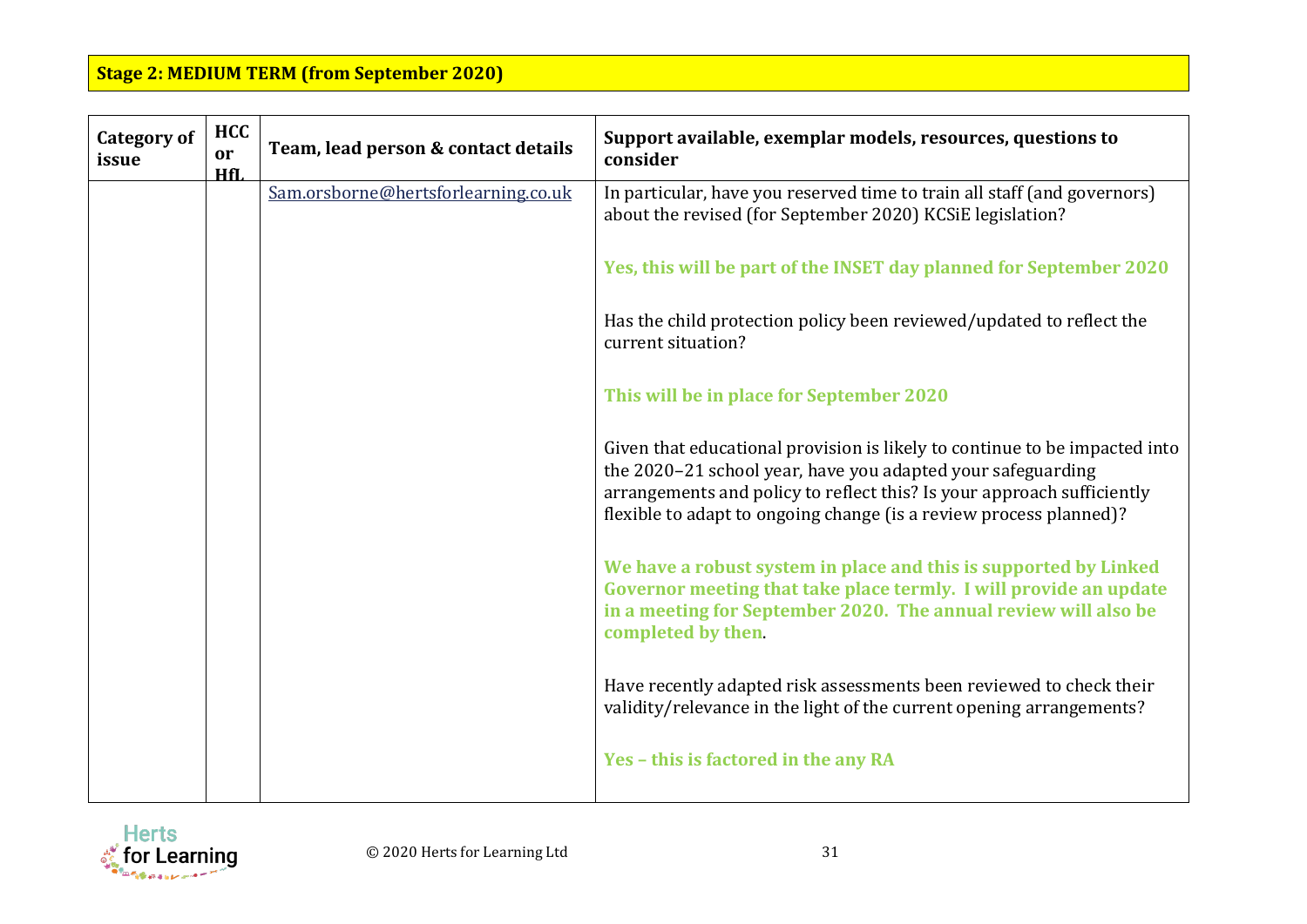| <b>Category of</b><br>issue | <b>HCC</b><br>or<br>HfL | Team, lead person & contact details | Support available, exemplar models, resources, questions to<br>consider                                                                                                                                                        |
|-----------------------------|-------------------------|-------------------------------------|--------------------------------------------------------------------------------------------------------------------------------------------------------------------------------------------------------------------------------|
|                             |                         |                                     | Have leaders checked that staff understand any new arrangements and<br>feel appropriately supported to implement them, following any change<br>to procedures?                                                                  |
|                             |                         |                                     | Yes, this will be done at the start of the new school year.                                                                                                                                                                    |
|                             |                         |                                     | Where support staff are deployed to support catch-up arrangements<br>(and are therefore working with pupils less well known to them), have<br>they been fully informed of any relevant safeguarding issues?                    |
|                             |                         |                                     | Yes, all staff are aware of this children in their classes who are part<br>of any CP plans or have any history with CP. Transition meeting<br>with previous teacher help ensure that this is effective.                        |
|                             |                         |                                     | Where staff are redeployed to work in regulated activity, have the<br>required checks been carried out?                                                                                                                        |
|                             |                         |                                     | Yes, this is always part of school practice.                                                                                                                                                                                   |
|                             |                         |                                     | Has the effectiveness of the summer term's practice been reviewed in<br>order to look for opportunities for refinement/improvement?                                                                                            |
|                             |                         |                                     | Yes, SLT have reviewed all practice that took place in the summer<br>term. HT dealt with all Safeguarding concerns, CP meetings and all<br>other CP related issues. DHT and SENCo were deployed to teach<br>across the school. |

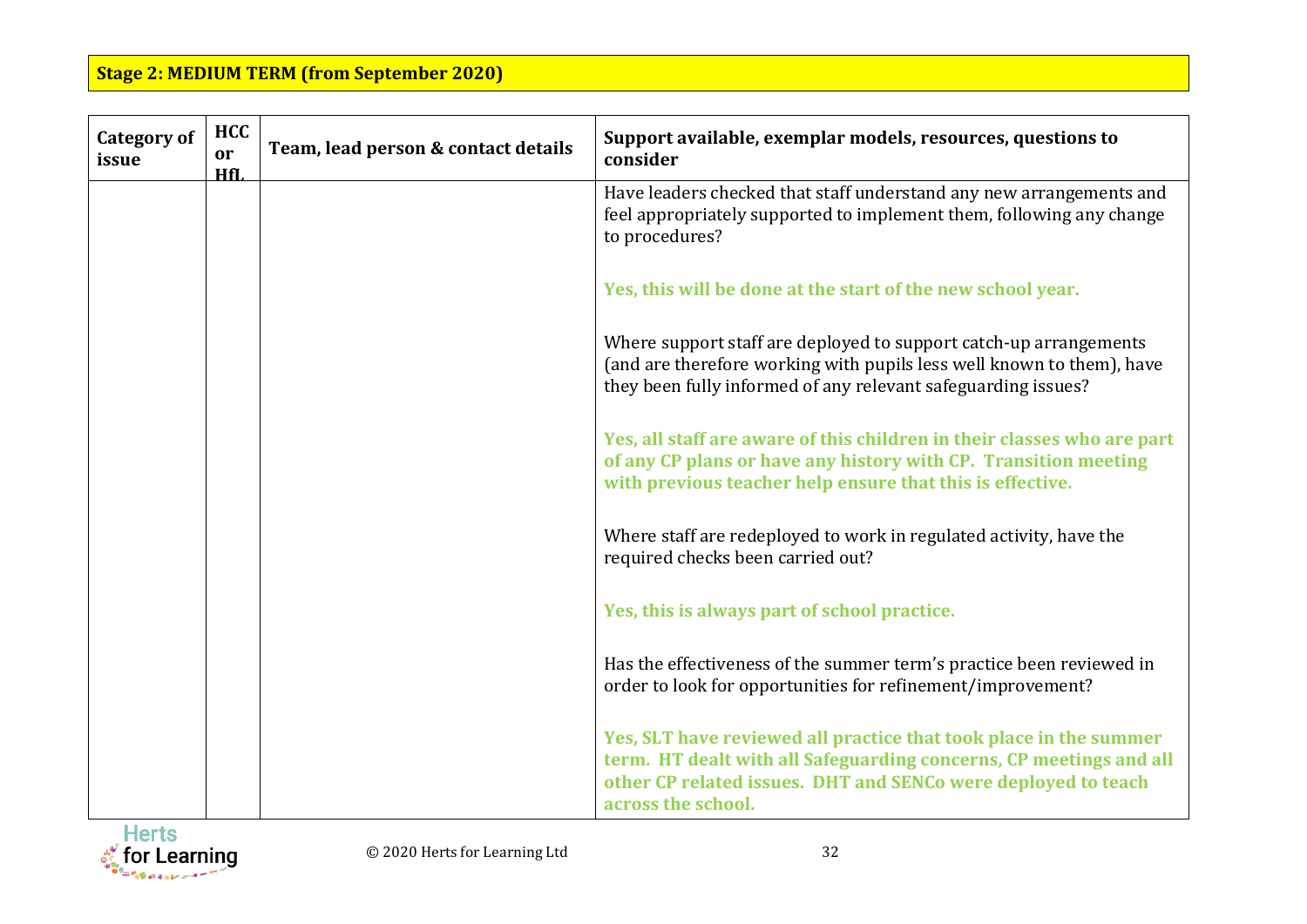| <b>Category of</b><br>issue | <b>HCC</b><br>or<br>HfL | Team, lead person & contact details | Support available, exemplar models, resources, questions to<br>consider                                                                                                                                                                                                                                                                                                                                           |
|-----------------------------|-------------------------|-------------------------------------|-------------------------------------------------------------------------------------------------------------------------------------------------------------------------------------------------------------------------------------------------------------------------------------------------------------------------------------------------------------------------------------------------------------------|
|                             |                         |                                     | Have you ensured that your remote learning provision is safe?<br>https://www.gov.uk/guidance/safeguarding-and-remote-education-<br>during-coronavirus-covid-19                                                                                                                                                                                                                                                    |
|                             |                         |                                     | Yes, we ran the majority of our remote learning through purple<br>mash. Purple Mash has a clear policy around safeguarding which<br>we followed.                                                                                                                                                                                                                                                                  |
|                             |                         |                                     | Will your DSL(s) require additional time at the start of term to assess<br>needs? (This is likely to include ensuring that contact information for<br>external agencies and services is up to date to facilitate prompt contact<br>should it be necessary; it may be necessary to provide a range of<br>support for pupils who have experienced various adversity and trauma<br>prior to their return to school.) |
|                             |                         |                                     | Yes, this may well be needed. SL will undertake this role as JH and<br>JB will be carrying out their roles in class and leading on SEND<br>respectively.                                                                                                                                                                                                                                                          |
|                             |                         |                                     | Where educational trips and visits go ahead, have related risk<br>assessments addressed the additional risks posed by covid-19?                                                                                                                                                                                                                                                                                   |
|                             |                         |                                     | This will be in place - we are not going to plan for any trips in the<br>Autumn term at this time.                                                                                                                                                                                                                                                                                                                |

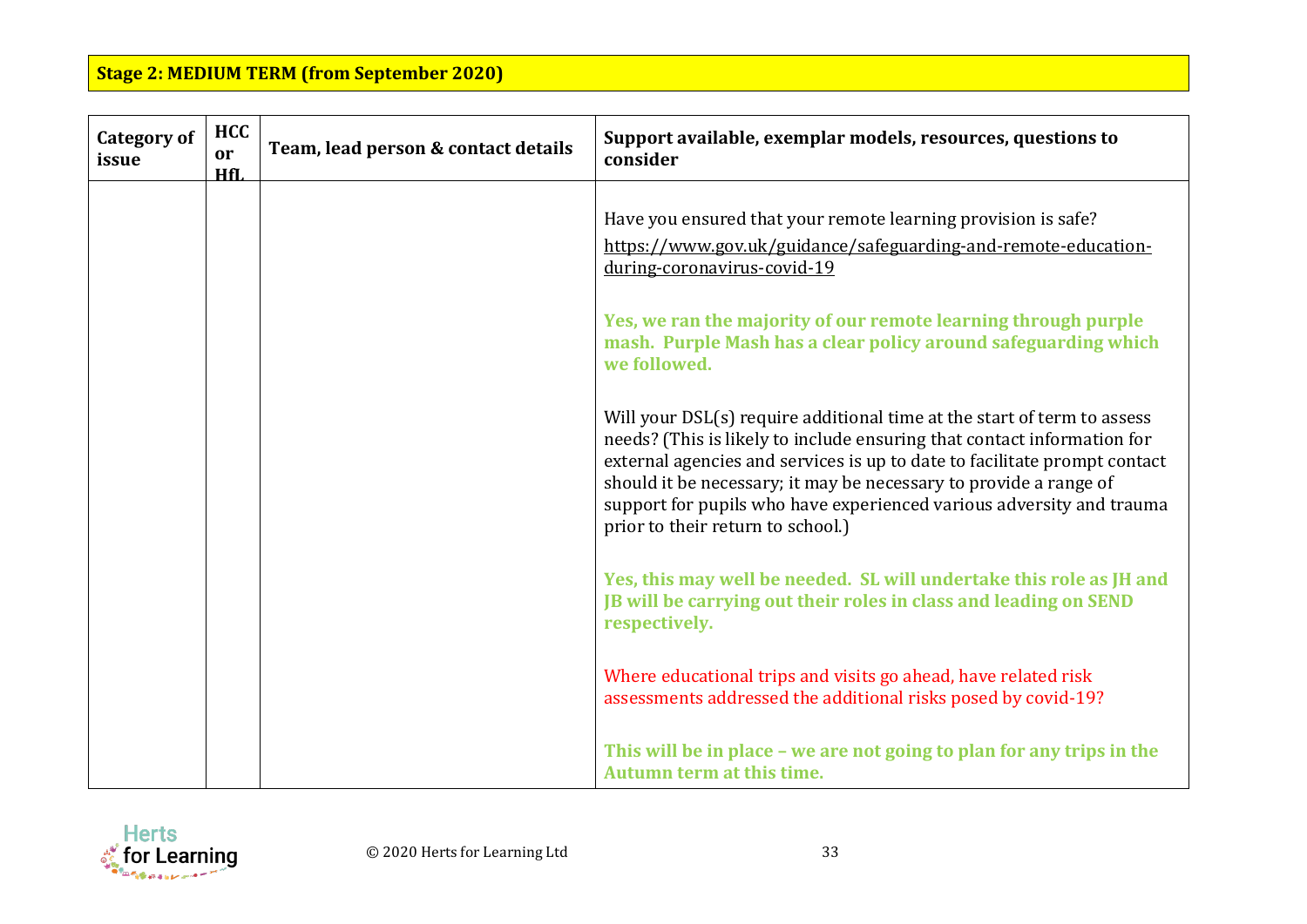| <b>Category of</b><br>issue | <b>HCC</b><br>or<br>HfL | Team, lead person & contact details | Support available, exemplar models, resources, questions to<br>consider                                                                                                   |
|-----------------------------|-------------------------|-------------------------------------|---------------------------------------------------------------------------------------------------------------------------------------------------------------------------|
|                             |                         |                                     | Have you made arrangements to ensure that newly appointed staff<br>(including staff with experience in other schools) are familiar with your<br>school's arrangements?    |
|                             |                         |                                     | Yes, we have one new starter who is a student teacher. She has<br>already been in and we have met. Her mentor will be best placed to<br>answer any Concerns she may have. |
|                             |                         |                                     | Have parents been informed about any (relevant to them) changes to<br>procedures?                                                                                         |
|                             |                         |                                     | Yes, this was shared on the end of year letter July 2020                                                                                                                  |
|                             |                         |                                     | Has the headteacher/DSP consulted with the governing body over<br>changes to safeguarding arrangements?                                                                   |
|                             |                         |                                     | No changes are planned - as of yet. This will be discussed with the<br><b>Safeguarding Link Governor.</b>                                                                 |
|                             |                         |                                     | With the numerous changes to procedures in recent months, are you<br>reassured that routine safeguarding activity is taking place as expected?                            |
|                             |                         |                                     | Yes, this again, will be discussed at the next Safeguarding Link<br>meeting.                                                                                              |

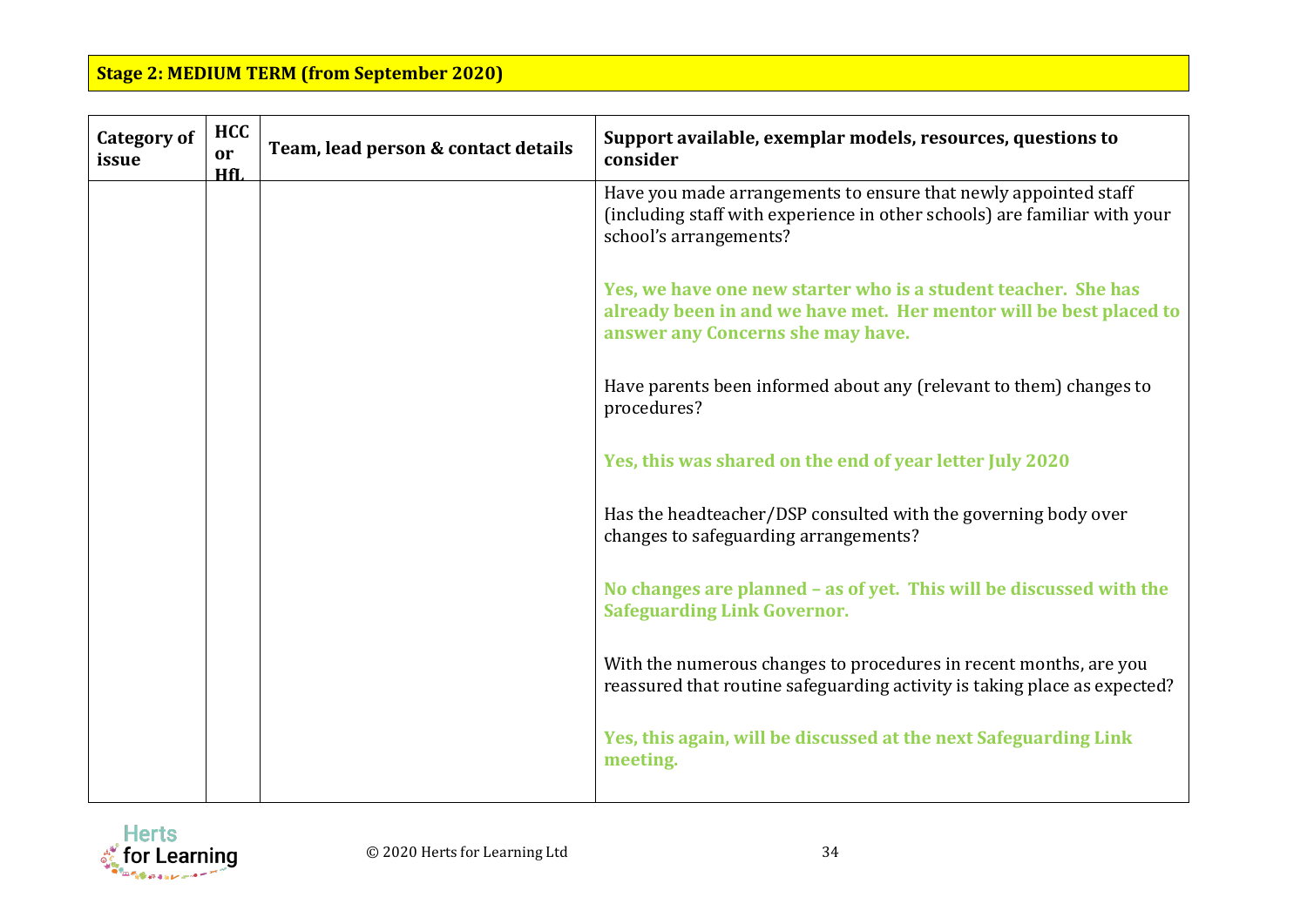| <b>Category of</b><br>issue | <b>HCC</b><br><sub>or</sub><br>HfL | Team, lead person & contact details | Support available, exemplar models, resources, questions to<br>consider                                                                                                                                                                                                                                                                             |
|-----------------------------|------------------------------------|-------------------------------------|-----------------------------------------------------------------------------------------------------------------------------------------------------------------------------------------------------------------------------------------------------------------------------------------------------------------------------------------------------|
|                             |                                    |                                     | Given that safeguarding related activity is likely to have increased in<br>recent months, leaders should ensure that safeguarding records are up<br>to date.                                                                                                                                                                                        |
|                             |                                    |                                     | Keeping children safe in education                                                                                                                                                                                                                                                                                                                  |
|                             |                                    |                                     | KCSIE will be updated in September 2020. There is a draft version of the<br>September 2020 edition available now.                                                                                                                                                                                                                                   |
|                             |                                    |                                     | This website (to be read in conjunction with annex H of the draft<br>document) summarises the main changes:                                                                                                                                                                                                                                         |
|                             |                                    |                                     | https://safeguarding.network/keeping-children-safe-education/                                                                                                                                                                                                                                                                                       |
|                             |                                    |                                     | Websites such as this provide schools with useful summaries of DfE<br>guidance. Registering to receive updates from a broad range of<br>providers helps leaders to be well informed about what constitutes good<br>practice. Schools should ensure that safeguarding training for staff, and<br>safeguarding policy meet HCC and HSCP expectations. |
|                             |                                    |                                     | https://www.gov.uk/guidance/safeguarding-and-remote-education-<br>during-coronavirus-covid-19                                                                                                                                                                                                                                                       |
|                             |                                    |                                     | https://www.gov.uk/government/publications/coronavirus-covid-19-<br>keeping-children-safe-online/coronavirus-covid-19-support-for-<br>parents-and-carers-to-keep-children-safe-online                                                                                                                                                               |
|                             |                                    |                                     | <b>Early Years</b>                                                                                                                                                                                                                                                                                                                                  |
|                             |                                    |                                     | https://www.gov.uk/government/collections/early-years-and-<br>childcare-coronavirus-covid-19                                                                                                                                                                                                                                                        |
|                             |                                    |                                     |                                                                                                                                                                                                                                                                                                                                                     |

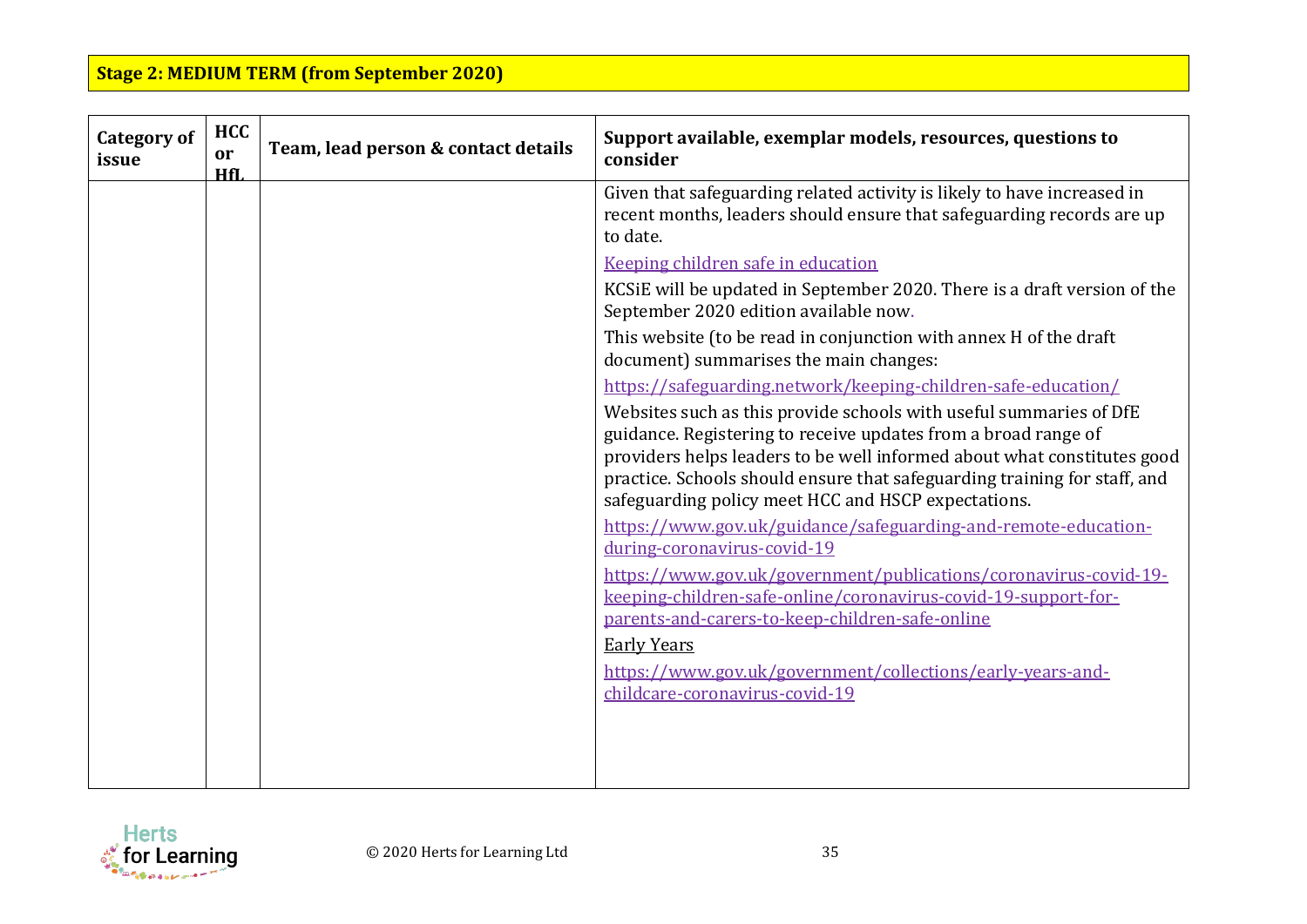| <b>Category of</b><br>issue | <b>HCC</b><br>or<br>HfL | Team, lead person & contact details | Support available, exemplar models, resources, questions to<br>consider                                                                                                                                                                                                                                                   |
|-----------------------------|-------------------------|-------------------------------------|---------------------------------------------------------------------------------------------------------------------------------------------------------------------------------------------------------------------------------------------------------------------------------------------------------------------------|
| <b>HR</b>                   | <b>HfL</b>              | HR Team: Dave Windridge             | All phases                                                                                                                                                                                                                                                                                                                |
|                             |                         | HRservices@hertsforlearning.co.uk   | How will you support staff whom are no longer deemed as 'shielding',<br>and those no longer eligible to work from home (as they are not<br>clinically extremely vulnerable) to feel safe to return to school?                                                                                                             |
|                             |                         |                                     | We have already discussed this with the returning staff members.<br>We will put a RA in place should we need to. At thi8s present time -<br>August 5 <sup>th</sup> - we do not need to.                                                                                                                                   |
|                             |                         |                                     | HFL HR Services will continue to provide refreshed resources and FAQs<br>on the HCC Grid CV19 pages, as a landing page for school leaders to<br>access and use. Individual risk assessment templates are also accessible,<br>together with specific guidance documents on e.g. Pay & Appraisal and<br>remote recruitment. |
|                             |                         |                                     | What staff resource is available to you to build into your iterative plans?                                                                                                                                                                                                                                               |
|                             |                         |                                     | We are fully staffed and remain confident that all year groups will<br>have adequate support come September opening.                                                                                                                                                                                                      |
|                             |                         |                                     | How are you using risk assessments to establish clear parameters and<br>controls for safe working practices for all staff on-site in your setting?                                                                                                                                                                        |
|                             |                         |                                     | The RA is shared with all staff and will be emailed to all once it has<br>been checked by the H&S Link Governor. The safety of the staff<br>remains one of our top priorities.                                                                                                                                            |

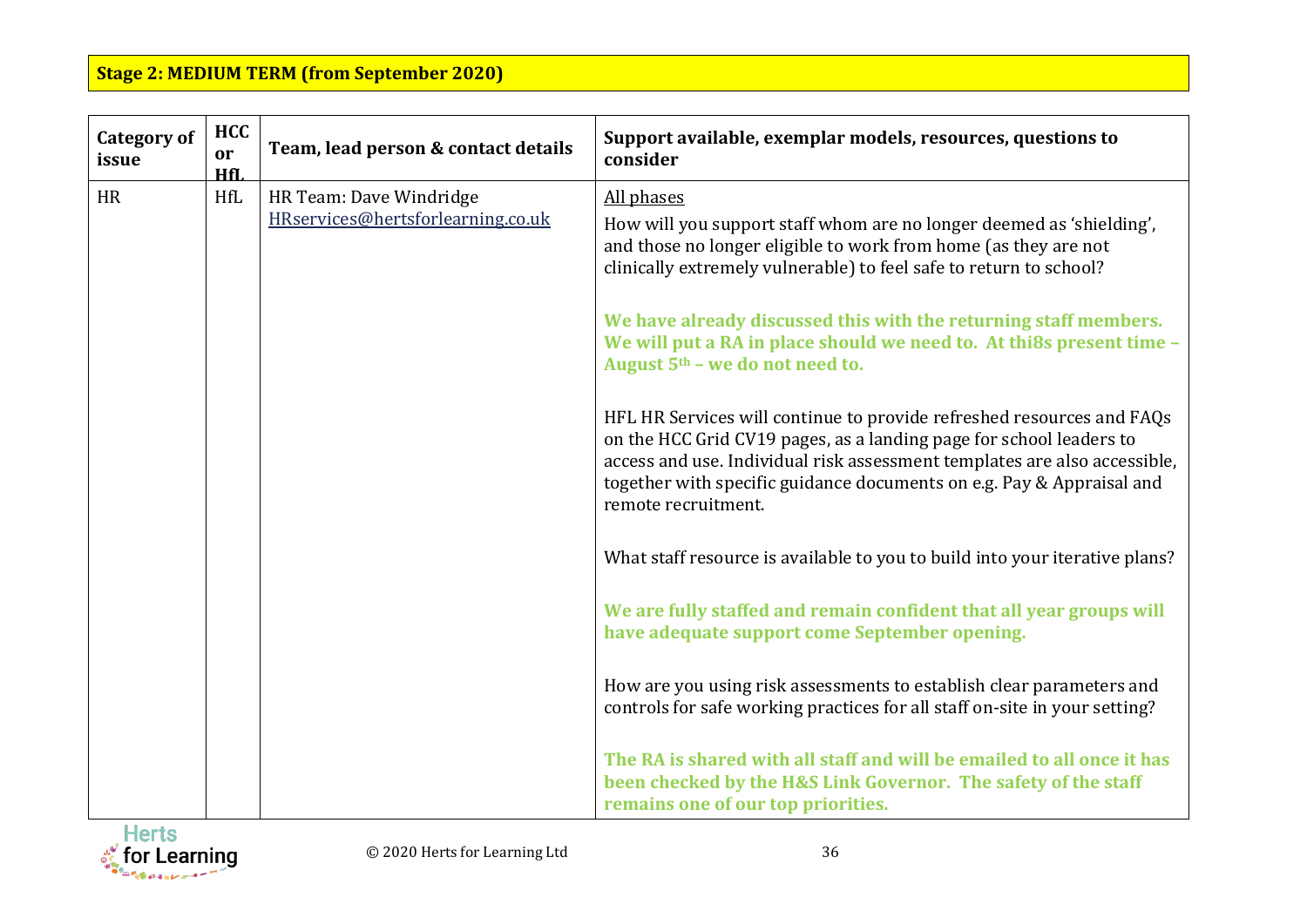| <b>Category of</b><br>issue | <b>HCC</b><br>or<br>HfL | Team, lead person & contact details | Support available, exemplar models, resources, questions to<br>consider                                                                                                                                           |
|-----------------------------|-------------------------|-------------------------------------|-------------------------------------------------------------------------------------------------------------------------------------------------------------------------------------------------------------------|
|                             |                         |                                     | How will you monitor the wellbeing of individuals being supported<br>while they continue to be offsite - but technically still available for work?                                                                |
|                             |                         |                                     | N/A - if this does occur we have a plan to ensure that we are in<br>contact with them and monitoring their wellbeing through<br>supportive practices.                                                             |
|                             |                         |                                     | What contingencies can you put in place, within your school plans, in the<br>event of an individual becoming unable to attend on-site - should they<br>develop symptoms or contract CV19 or need to self-isolate? |
|                             |                         |                                     | We have sufficient staffing to ensure that we can move support<br>staff to teach in classes. We can also mix classes based on the<br>number of supporting adults that we have - eg - Year 5 and 6 can<br>combine. |
|                             |                         |                                     | For individuals not working on-site, who will be remote team points of<br>contacts and what are the agreed arrangements for regular contact?                                                                      |
|                             |                         |                                     | <b>Headteacher</b>                                                                                                                                                                                                |
|                             |                         |                                     | How will phased returns be addressed as individual situations change?                                                                                                                                             |
|                             |                         |                                     | The phased return will be designed in conjunction with support<br>from HR and also adapted as needed to suit the individual and the<br>school.                                                                    |

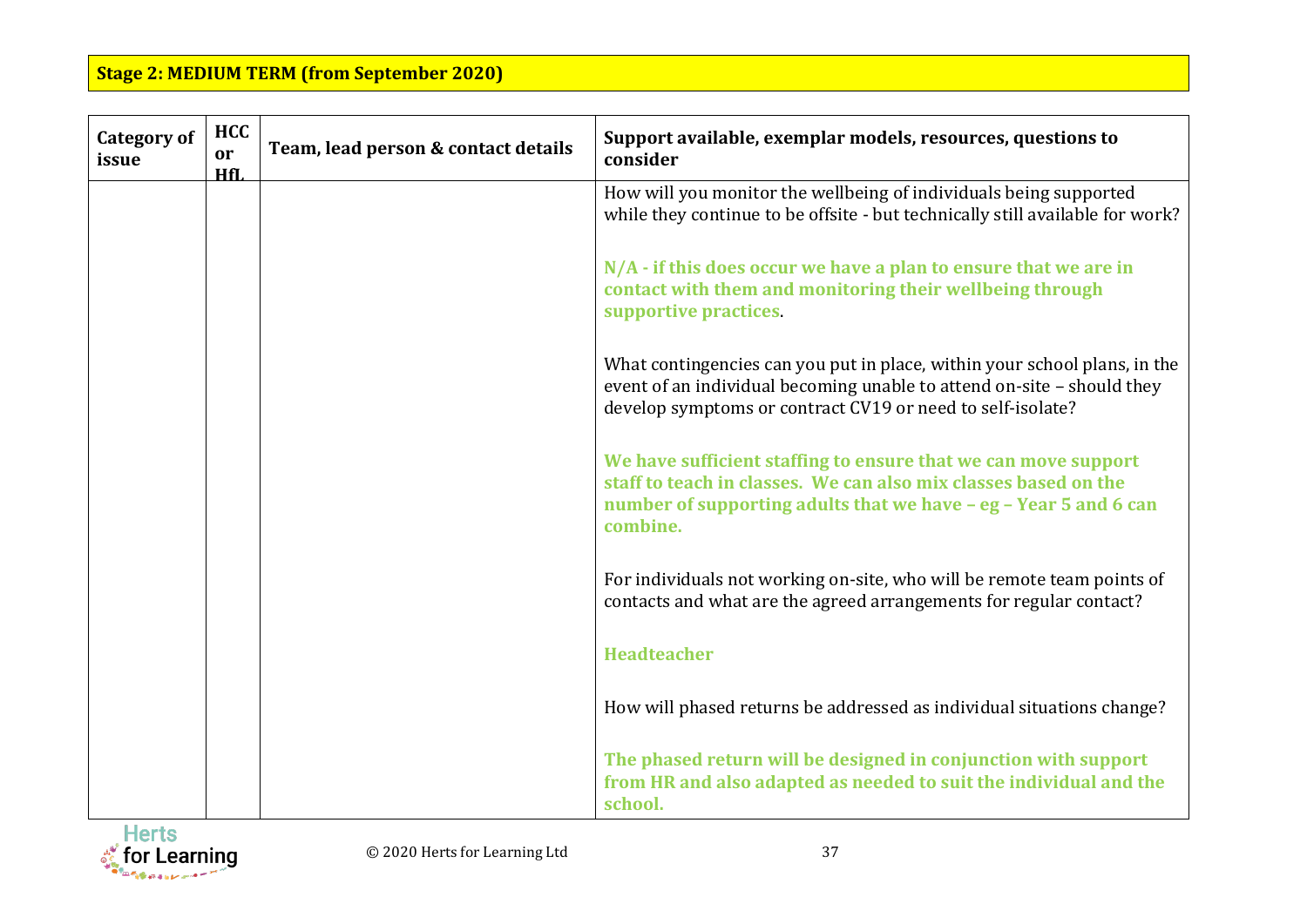| <b>Category of</b><br>issue | <b>HCC</b><br>or<br>HfI. | Team, lead person & contact details | Support available, exemplar models, resources, questions to<br>consider                                                                                                                            |
|-----------------------------|--------------------------|-------------------------------------|----------------------------------------------------------------------------------------------------------------------------------------------------------------------------------------------------|
|                             |                          |                                     | How will these staff feature in your plan to still feel connected e.g. for<br>delivery of remote support to pupils and/or developing resources for<br>other members of staff to deliver to pupils? |
|                             |                          |                                     | Through staff meetings/possible time in school if they wish - when<br>school is empty of children etc/ Zoom meetings/school assemblies<br>to be led by the teacher etc                             |
|                             |                          |                                     | For members of staff on-site, how will you maintain regular check-ins, to<br>ensure queries or anxieties can be understood and addressed?                                                          |
|                             |                          |                                     | Telephone calls/designated point of contact/preferred<br>communication channels used etc                                                                                                           |
|                             |                          |                                     | How will you ensure undated/amended plans, revised risk assessment<br>outputs and comms updates are cascaded quickly and effectively to all<br>staff?                                              |
|                             |                          |                                     | <b>Through normal communication channels</b>                                                                                                                                                       |
|                             |                          |                                     | Are you keeping forums, committees and mechanisms in place to<br>capture staff concerns in order to address them and manage any<br>potential issues?                                               |
|                             |                          |                                     | Yes - these remain in place                                                                                                                                                                        |

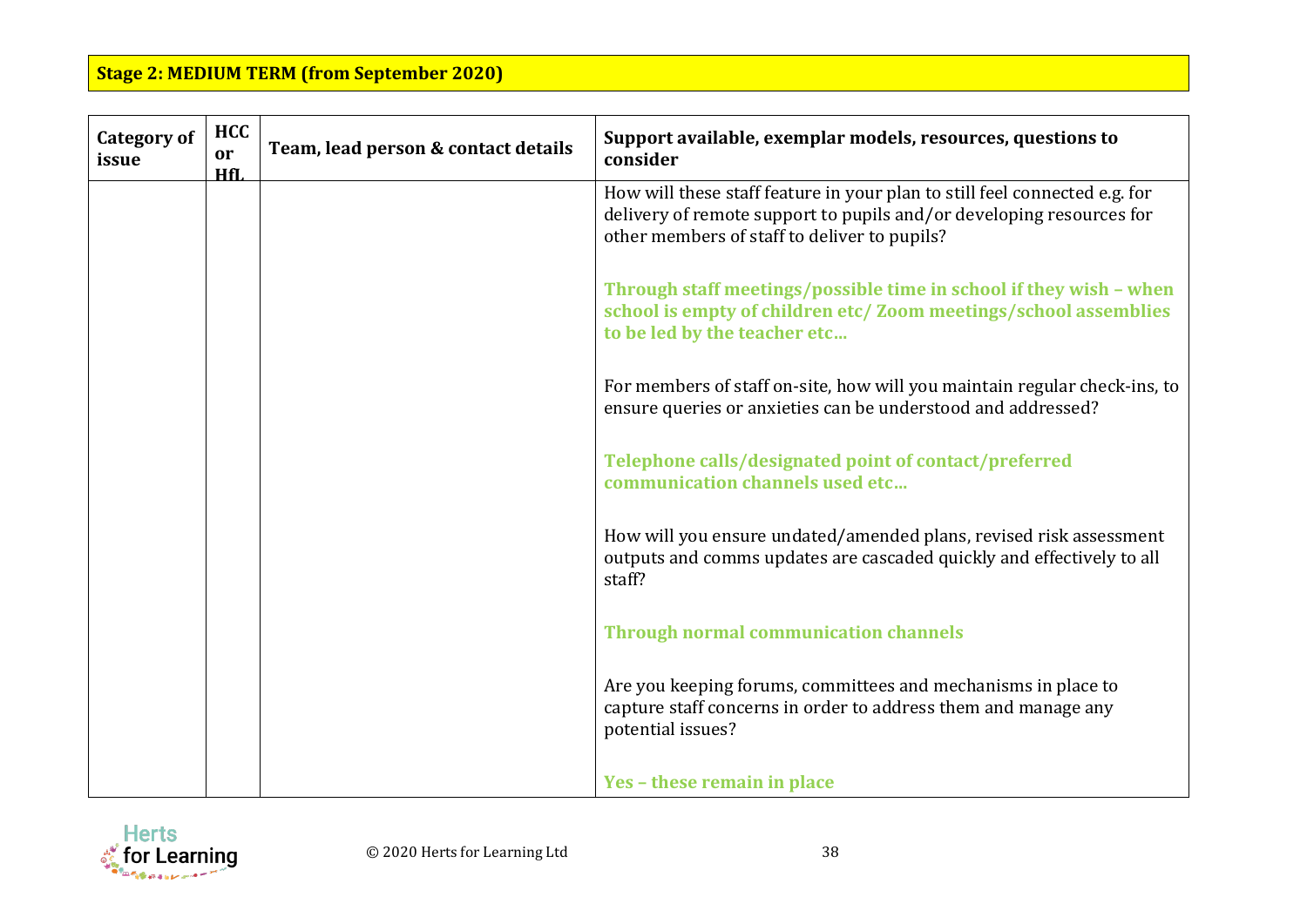| <b>Category of</b><br>issue | <b>HCC</b><br>or<br>HfI. | Team, lead person & contact details | Support available, exemplar models, resources, questions to<br>consider                                                                                                                                                                                                                                        |
|-----------------------------|--------------------------|-------------------------------------|----------------------------------------------------------------------------------------------------------------------------------------------------------------------------------------------------------------------------------------------------------------------------------------------------------------|
|                             |                          |                                     | What 'business as usual' people management processes will need to be<br>completed during the autumn and spring terms e.g. teaching staff<br>appraisals, school policy updates? (Guidance is available, for example on<br>support and teaching staff appraisal considerations, via the FAQs (see<br>below link) |
|                             |                          |                                     | All school policies will be updated - should they need updating<br>Teacher appraisals will be running as normal - Observations dates<br>already set for the Autumn term                                                                                                                                        |
|                             |                          |                                     | <b>Monitoring will begin in Autumn term</b>                                                                                                                                                                                                                                                                    |
|                             |                          |                                     | <b>Staff meeting will be in place</b>                                                                                                                                                                                                                                                                          |
|                             |                          |                                     | Governor and various committee meeting will take place                                                                                                                                                                                                                                                         |
|                             |                          |                                     | How will you monitor and address adverse issues that arise should an<br>individual not comply with your controls and plans? How will you<br>resolve these quickly without creating risk to others maintaining your<br>protocols, or diverting disproportionate resources?                                      |
|                             |                          |                                     | This will be dealt with through the normal channel and support<br>provided from the Governing Body and HR. School code of conduct<br>will be signed by all staff and therefore any mveoi9ng away from<br>policy will result in action being taken against the individual.                                      |
|                             |                          |                                     | Hertfordshire Grid for Learning CV19 pages - resources including HR<br>FAQs, Risk Assessment templates:                                                                                                                                                                                                        |

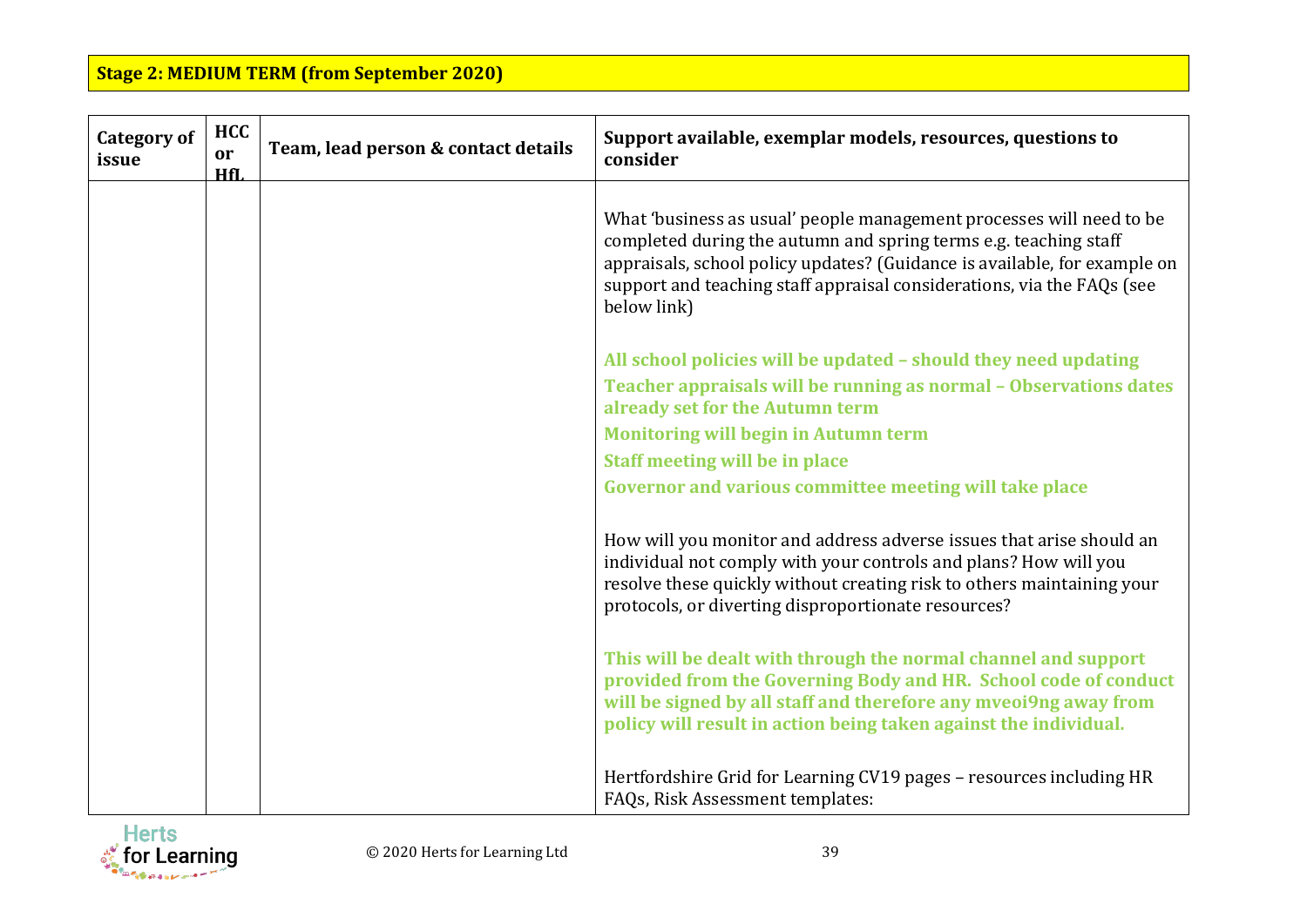| <b>Category of</b><br>issue | <b>HCC</b><br><sub>or</sub><br>HfL | Team, lead person & contact details                                                                                                                              | Support available, exemplar models, resources, questions to<br>consider                                                                                                                                                                                                                                                                                                                                                                                                                                                                                                                                                                                                                                                                                                 |
|-----------------------------|------------------------------------|------------------------------------------------------------------------------------------------------------------------------------------------------------------|-------------------------------------------------------------------------------------------------------------------------------------------------------------------------------------------------------------------------------------------------------------------------------------------------------------------------------------------------------------------------------------------------------------------------------------------------------------------------------------------------------------------------------------------------------------------------------------------------------------------------------------------------------------------------------------------------------------------------------------------------------------------------|
|                             |                                    |                                                                                                                                                                  | http://www.intra.thegrid.org.uk/info/coronavirus/<br>https://www.gov.uk/government/publications/coronavirus-covid-19-<br>implementing-protective-measures-in-education-and-childcare-settings<br>https://www.gov.uk/government/publications/actions-for-<br>educational-and-childcare-settings-to-prepare-for-wider-opening-from-<br>1-june-2020/opening-schools-for-more-children-and-young-people-<br>initial-planning-framework-for-schools-in-england<br>https://www.gov.uk/government/publications/actions-for-<br>educational-and-childcare-settings-to-prepare-for-wider-opening-from-<br>1-june-2020<br>Primary<br>https://www.gov.uk/government/publications/preparing-for-the-<br>wider-opening-of-schools-from-1-june/planning-guide-for-primary-<br>schools |
| Financial<br>implications   | <b>HfL</b>                         | <b>Business Management Team: Jane</b><br>Gibson<br>jane.gibson@hertsforlearning.co.uk<br>Financial Services: Cheryl Faint<br>Cheryl.faint@hertsforlearning.co.uk | All phases<br>How will you (SLT and governors) utilise the government funding for<br>1:1 tutoring to best support pupils' learning and progress?<br>We have already created plans for this including the employment<br>of two experienced teachers to support the Recovery programme<br>for Maths and English.<br>We will look more into this in September but this is a positive start<br>from the school in regard to planning.                                                                                                                                                                                                                                                                                                                                       |

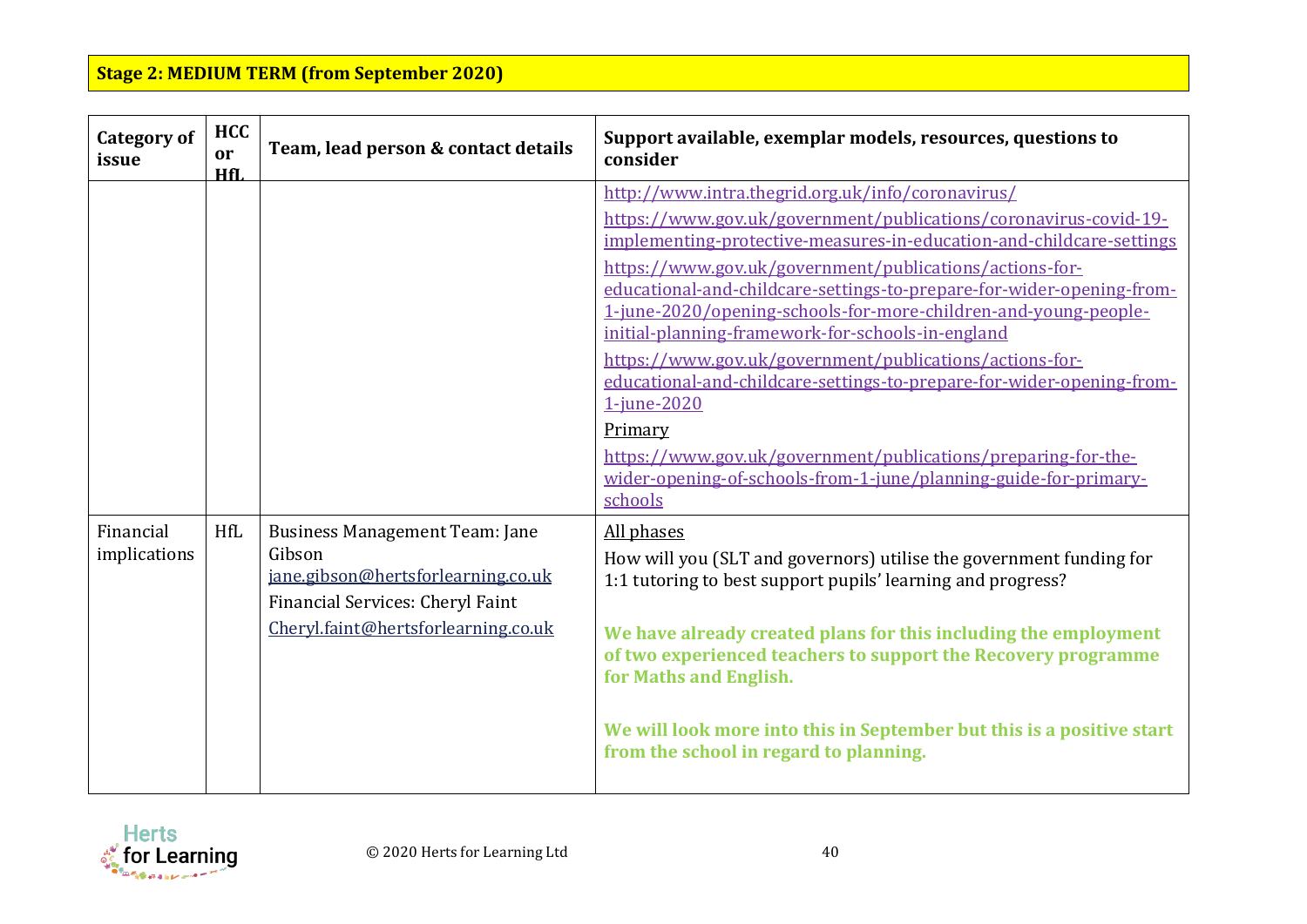| <b>Category of</b><br>issue | <b>HCC</b><br>or<br>HfI. | Team, lead person & contact details | Support available, exemplar models, resources, questions to<br>consider                                                                                                                                                                                                                                                                                                                              |
|-----------------------------|--------------------------|-------------------------------------|------------------------------------------------------------------------------------------------------------------------------------------------------------------------------------------------------------------------------------------------------------------------------------------------------------------------------------------------------------------------------------------------------|
|                             |                          |                                     | NB: State-funded schools can apply for government-funded support<br>through The Key for School Leaders and access one of two free-to-use<br>digital education platforms: G Suite for Education or Office 365<br>Education. The Key also provides feature comparison and case studies<br>on how schools are making the most of these platforms:<br>https://covid19.thekeysupport.com/remote-learning/ |
|                             |                          |                                     | Financial support for additional expenses :                                                                                                                                                                                                                                                                                                                                                          |
|                             |                          |                                     | https://www.gov.uk/government/publications/coronavirus-covid-19-<br>financial-support-for-schools                                                                                                                                                                                                                                                                                                    |
|                             |                          |                                     | Further clarification on financial relief for suppliers specific to school<br>settings:                                                                                                                                                                                                                                                                                                              |
|                             |                          |                                     | https://www.gov.uk/government/publications/procurement-policy-<br>note-0220-supplier-relief-due-to-covid-19/procurement-policy-notice-<br>ppn-0220-supplier-relief-due-to-covid-19-additional-sector-guidance-<br>for-state-funded-schools                                                                                                                                                           |
|                             |                          |                                     | How will you (SLT and governors) strategically plan to ensure that you<br>utilise the additional covid funding to maximise impact?                                                                                                                                                                                                                                                                   |
|                             |                          |                                     | <b>Please see plans for Maths and English</b>                                                                                                                                                                                                                                                                                                                                                        |
|                             |                          |                                     | In light of the clarification on what costs will be covered and what will<br>not, have you considered your school's risks around income, staffing<br>costs and other expenditure and modelled the impact on this year's<br>budget ready for your revised budget forecast in September? Yes                                                                                                           |

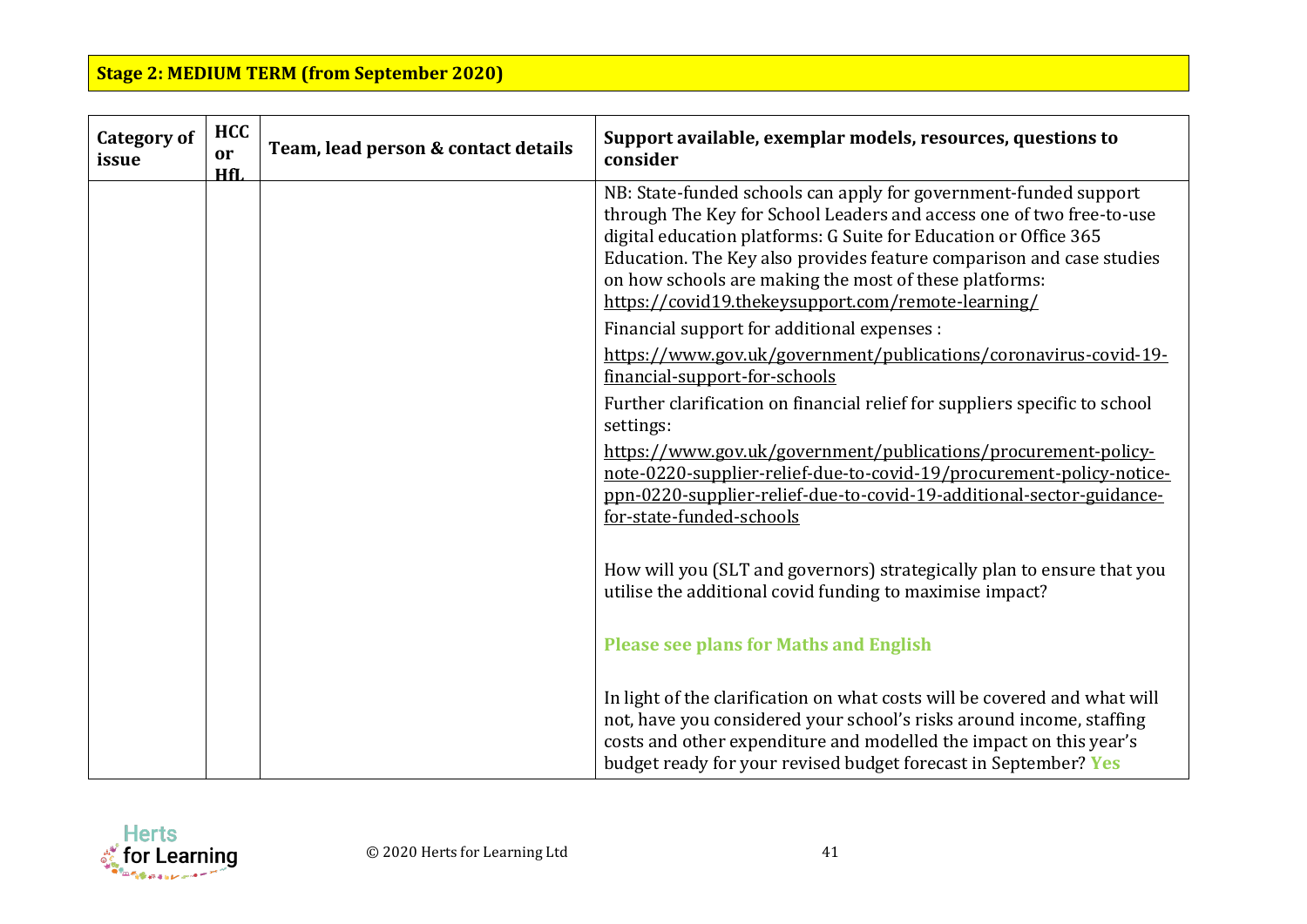| <b>Category of</b><br>issue | <b>HCC</b><br>or<br>HfL | Team, lead person & contact details | Support available, exemplar models, resources, questions to<br>consider                                                                                                 |
|-----------------------------|-------------------------|-------------------------------------|-------------------------------------------------------------------------------------------------------------------------------------------------------------------------|
|                             |                         |                                     | Have you conducted a full financial impact analysis of covid 19 on your<br>school and how does this impact on your 3/5 year financial planning?                         |
|                             |                         |                                     | We have kept track of every penny spent because of COVID and<br>making our school COVID safe. I estimate it to be around £15,000                                        |
|                             |                         |                                     | This will be completed in full detail when I can meet with Financial<br>Services. We have claimed back our expenses but will not know the<br>outcome until Autumn term. |
|                             |                         |                                     | Remember the importance of the autumn term census and its impact on<br>funding.                                                                                         |
|                             |                         |                                     | Changes to academies budget forecast returns:                                                                                                                           |
|                             |                         |                                     | https://www.gov.uk/guidance/academies-budget-forecast-return                                                                                                            |
|                             |                         |                                     | DfE press release re tutoring funding:                                                                                                                                  |
|                             |                         |                                     | https://www.gov.uk/government/news/billion-pound-covid-catch-up-<br>plan-to-tackle-impact-of-lost-teaching-time                                                         |
|                             |                         |                                     | https://educationendowmentfoundation.org.uk/news/300m-national-<br>tutoring-programme-launched/                                                                         |
|                             |                         |                                     | DfE covid fund:                                                                                                                                                         |
|                             |                         |                                     | https://educationendowmentfoundation.org.uk/public/files/Publicatio                                                                                                     |
|                             |                         |                                     | ns/Covid-19 Resources/Covid-19 support guide for schools.pdf                                                                                                            |
|                             |                         |                                     | <b>Early Years</b>                                                                                                                                                      |
|                             |                         |                                     | https://www.gov.uk/government/collections/early-years-and-                                                                                                              |
|                             |                         |                                     | childcare-coronavirus-covid-19                                                                                                                                          |

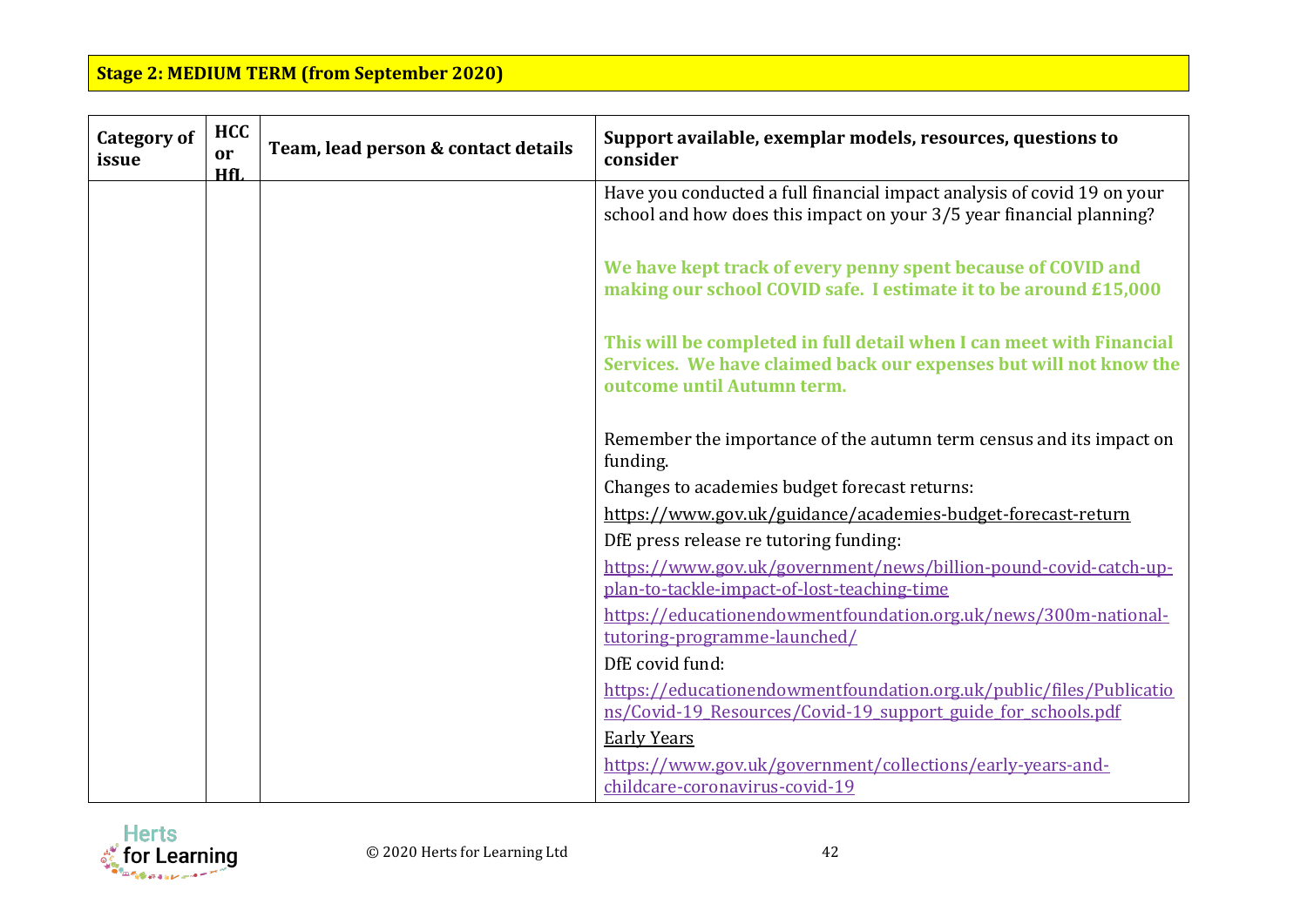| <b>Category of</b><br>issue | <b>HCC</b><br>or<br>HfI. | Team, lead person & contact details | Support available, exemplar models, resources, questions to<br>consider                                                                                                                      |
|-----------------------------|--------------------------|-------------------------------------|----------------------------------------------------------------------------------------------------------------------------------------------------------------------------------------------|
| H&S                         | <b>HCC</b>               | James Ottery                        | All phases                                                                                                                                                                                   |
|                             |                          | James.Ottery@hertfordshire.gov.uk   | H&S FAQs will continue to be updated on the HCC Grid CV19 pages.                                                                                                                             |
|                             |                          |                                     | An updated version of the current risk assessment will be provided for<br>September opening.                                                                                                 |
|                             |                          |                                     | Ensure your risk assessment is reviewed in light of the new DfE<br>guidance for full opening:                                                                                                |
|                             |                          |                                     | https://www.gov.uk/government/publications/actions-for-schools-<br>during-the-coronavirus-outbreak/guidance-for-full-opening-schools                                                         |
|                             |                          |                                     | Have you consulted staff on your revised risk assessment? - Yes                                                                                                                              |
|                             |                          |                                     | Have you shared the risk assessment with all staff? - Yes                                                                                                                                    |
|                             |                          |                                     | Where possible, consider publishing it on your website to provide<br>transparency of approach to parents, carers and pupils (HSE would<br>expect all employers with over 50 staff to do so). |
|                             |                          |                                     | How will you monitor that the controls identified in your assessment are<br>effective? - With the support of the GB and the H&S link Governor.                                               |
|                             |                          |                                     | Prevention                                                                                                                                                                                   |
|                             |                          |                                     | Have you re-iterated to all in the school community:                                                                                                                                         |
|                             |                          |                                     | Not to come into the school if they have coronavirus (COVID-19)<br>symptoms, or have tested positive in the last 7 days? - Yes                                                               |
|                             |                          |                                     | What to do the case of a suspected or confirmed case of covid 19? - Yes                                                                                                                      |
|                             |                          |                                     | https://www.gov.uk/government/publications/covid-19-stay-at-home-<br>guidance                                                                                                                |

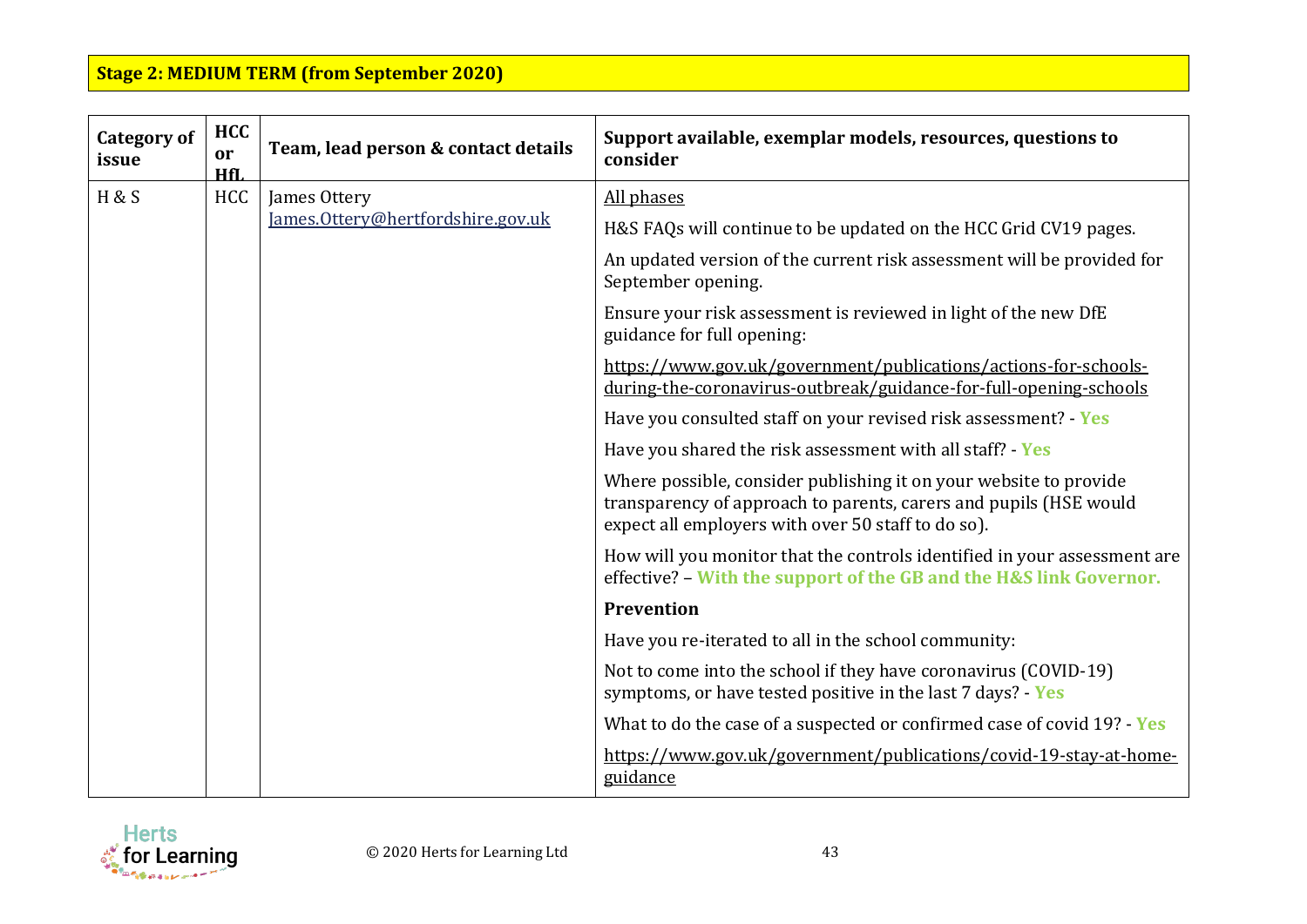| <b>Category of</b><br>issue | <b>HCC</b><br>or<br><b>HfL</b> | Team, lead person & contact details | Support available, exemplar models, resources, questions to<br>consider                                                                                                                                                                                                          |
|-----------------------------|--------------------------------|-------------------------------------|----------------------------------------------------------------------------------------------------------------------------------------------------------------------------------------------------------------------------------------------------------------------------------|
|                             |                                |                                     | This will be shared again at the start of the school year.                                                                                                                                                                                                                       |
|                             |                                |                                     |                                                                                                                                                                                                                                                                                  |
|                             |                                |                                     | <b>Minimising contact</b>                                                                                                                                                                                                                                                        |
|                             |                                |                                     | What is your approach to grouping children going to be? - The school<br>will be grouped in bubbles these bubbles will be their year groups<br>as we are a one form entry school this makes this quite<br>straightforward                                                         |
|                             |                                |                                     | How will these 'bubbles' be kept consistent and separate from other<br>groups? We have clear markings inside of school. We will stagger<br>start and finish times - this has been shared. We will stagger break<br>and lunch times - this has been shared with staff.            |
|                             |                                |                                     | Have you communicated clearly to staff the degree of physical distance<br>you require between adults and between adults and learners (ideally<br>2m)? And how you expect staff to respond to challenges such as:                                                                 |
|                             |                                |                                     | Interacting one to one and in small groups with learners<br>Intervening in case of dangerous behaviour/need for physical<br>restraint<br>Viewing and feeding back on learners' work<br>Demonstrating and role modelling?<br>Yes – this will be gone over again at the INSET day. |
|                             |                                |                                     | What other measures/adaptations will you need to put in place to keep<br>groups apart e.g. staggered start and end times to the school day,                                                                                                                                      |

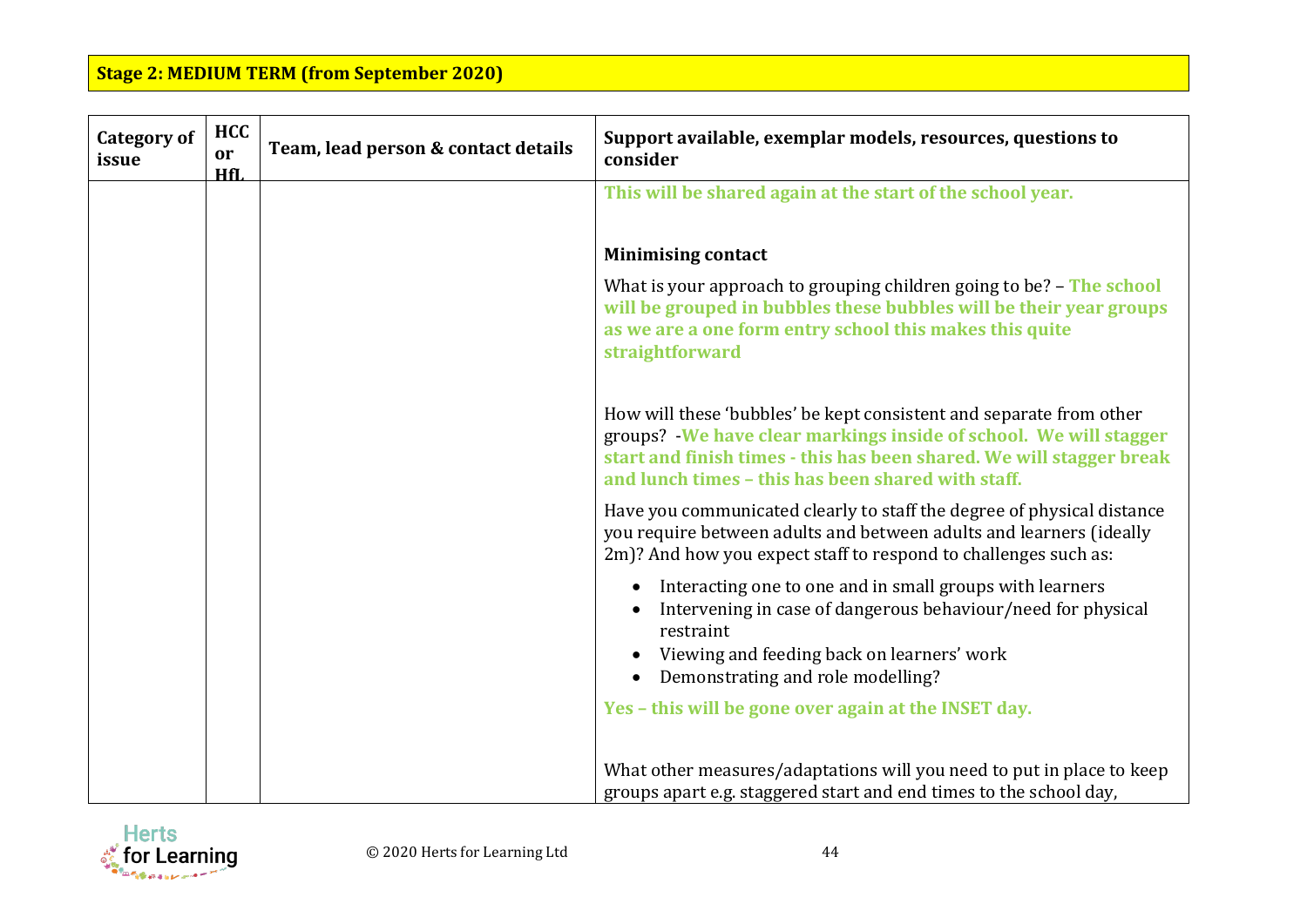| <b>Category of</b><br>issue | <b>HCC</b><br>or<br>HfL | Team, lead person & contact details | Support available, exemplar models, resources, questions to<br>consider                                                                                                                                                                                                                                      |
|-----------------------------|-------------------------|-------------------------------------|--------------------------------------------------------------------------------------------------------------------------------------------------------------------------------------------------------------------------------------------------------------------------------------------------------------|
|                             |                         |                                     | staggered breaks and lunches, revised circulation arrangements, revised<br>rooming schedules, revisions to the timetable, rearranged furniture,<br>revised assembly schedules, revised allocation/use of resources?                                                                                          |
|                             |                         |                                     | Please see above. We have also made numerous changes to each<br>classes daily times table this can be seen on the rotas and<br>timetables that the SLT put into place. Various drop off point have<br>also been added and moved around to enable adults and children<br>to distance safely from one another. |
|                             |                         |                                     | Have you reviewed occupancy levels and layouts for staff areas to aid<br>staff distancing from each other? - Yes                                                                                                                                                                                             |
|                             |                         |                                     | <b>Property</b>                                                                                                                                                                                                                                                                                              |
|                             |                         |                                     | Have all the usual cyclical inspections and testing been completed? $-$ Yes<br>as seen by HT this week -August 5th 2020                                                                                                                                                                                      |
|                             |                         |                                     | Has the water system continued to be flushed through (weekly) over the<br>summer? (If not, additional disinfection of the system will be required<br>before the building is occupied.) - Yes all completed                                                                                                   |
|                             |                         |                                     | https://www.hse.gov.uk/coronavirus/legionella-risks-during-<br>coronavirus-outbreak.htm                                                                                                                                                                                                                      |
|                             |                         |                                     | <b>School Visits</b>                                                                                                                                                                                                                                                                                         |
|                             |                         |                                     | If non-overnight domestic educational visits are planned, how will these<br>be undertaken in line with keeping children in their consistent groups? -<br><b>None taking place</b>                                                                                                                            |

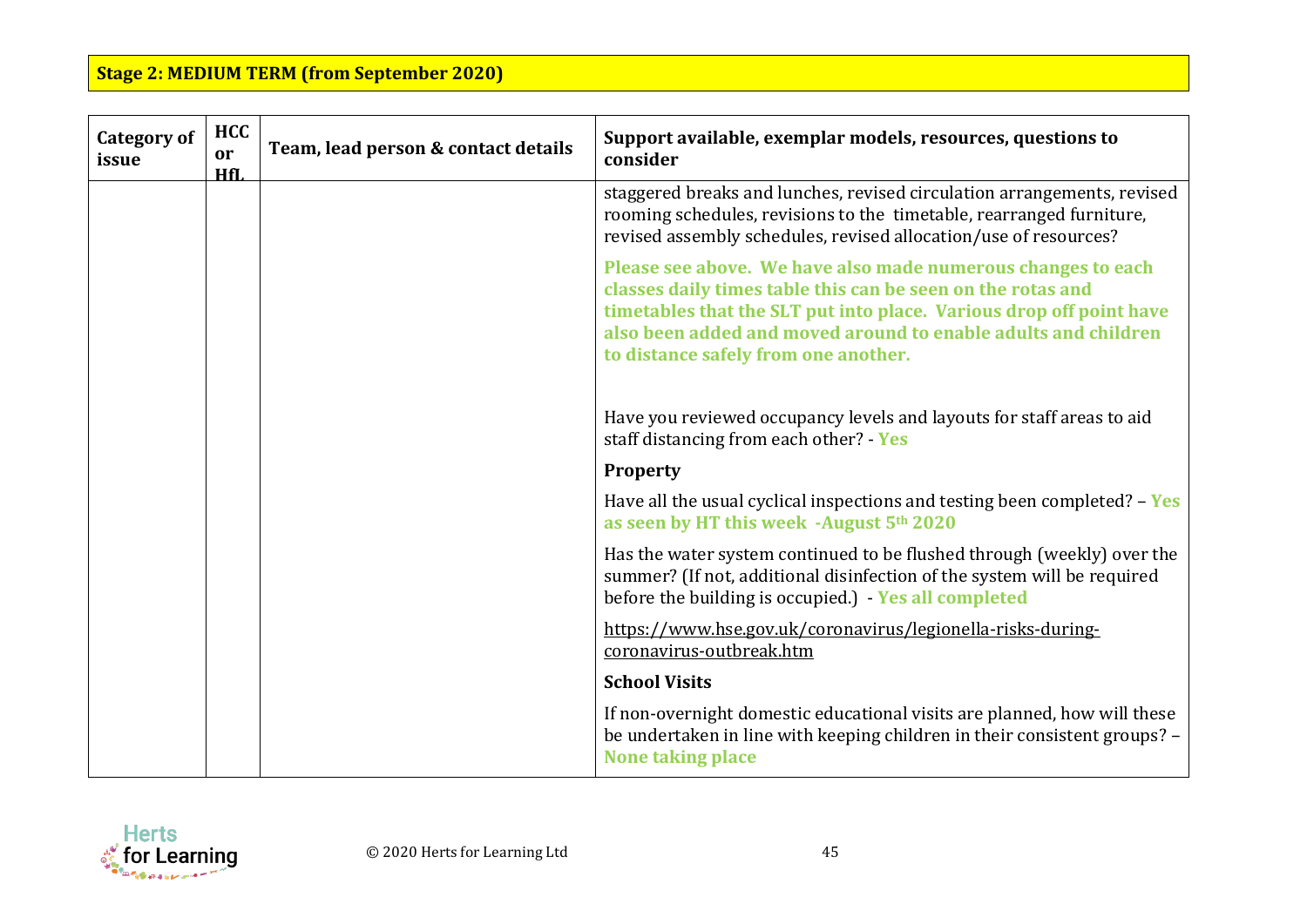| <b>Category of</b><br>issue | <b>HCC</b><br>or<br>HfI. | Team, lead person & contact details | Support available, exemplar models, resources, questions to<br>consider                                                                                                                                                                                                                   |
|-----------------------------|--------------------------|-------------------------------------|-------------------------------------------------------------------------------------------------------------------------------------------------------------------------------------------------------------------------------------------------------------------------------------------|
|                             |                          |                                     | How would COVID-19 secure measures be assured at the destination? -<br>N/A                                                                                                                                                                                                                |
|                             |                          |                                     | https://www.gov.uk/government/publications/health-and-safety-on-<br>educational-visits/health-and-safety-on-educational-visits                                                                                                                                                            |
|                             |                          |                                     | https://oeapng.info/                                                                                                                                                                                                                                                                      |
|                             |                          |                                     | <b>Training</b>                                                                                                                                                                                                                                                                           |
|                             |                          |                                     | Have you reviewed any H&S training needs / refresher training which is<br>overdue (e.g. asbestos authorising officer, first aid etc.)? - Yes-these<br>are all up to date                                                                                                                  |
|                             |                          |                                     | https://www.hse.gov.uk/co                                                                                                                                                                                                                                                                 |
|                             |                          |                                     | https://www.gov.uk/government/publications/actions-for-schools-<br>during-the-coronavirus-outbreak                                                                                                                                                                                        |
|                             |                          |                                     | Guidance in case of a local lockdown:<br>https://www.gov.uk/government/publications/local-lockdowns-<br>guidance-for-education-and-childcare-settings?utm_source=bc514255-<br>6eb0-4cc0-b5d2-<br>d4146339f7a2&utm medium=email&utm campaign=govuk-<br>notifications&utm content=immediate |
|                             |                          |                                     | HCC risk assessment template:                                                                                                                                                                                                                                                             |

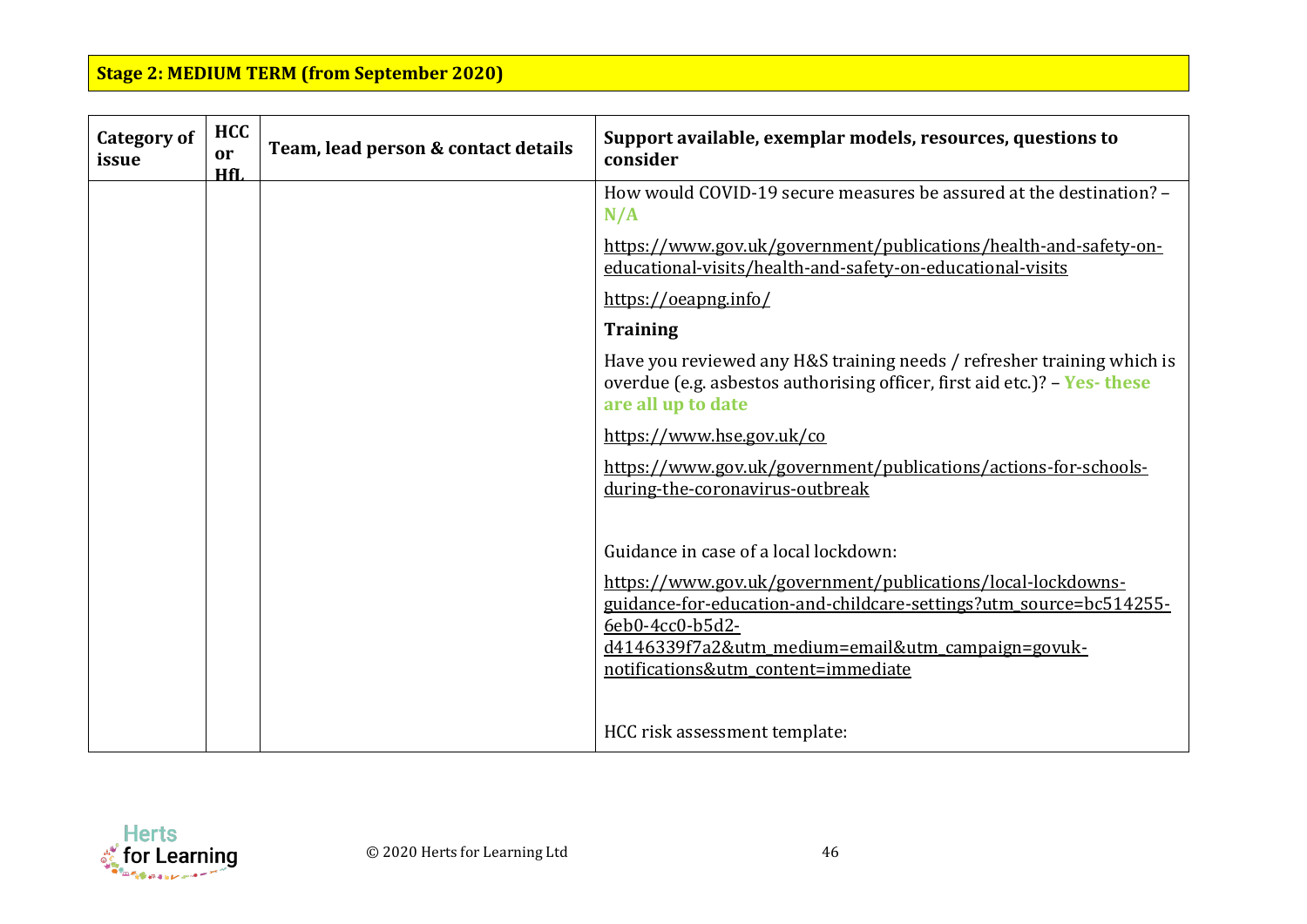| <b>HCC</b><br>or | Team, lead person & contact details | Support available, exemplar models, resources, questions to<br>consider                                                                                                                                                                                                                                                                    |
|------------------|-------------------------------------|--------------------------------------------------------------------------------------------------------------------------------------------------------------------------------------------------------------------------------------------------------------------------------------------------------------------------------------------|
|                  |                                     | risk_assess_CV19_<br>V3_15.6.2020.docx<br>A letter from Jim McManus, advising on what to do if you have a<br>suspected case of covid in your school:<br><b>PDF</b><br><b>Schools Outbreak</b><br>Process JMc 10.6.20<br>A poster with advice on what to do if you have a suspected case of covid<br>in your school:<br>品<br>Schools Poster |
|                  |                                     | Herts June20.pdf<br>Latest HSE advice:                                                                                                                                                                                                                                                                                                     |
|                  |                                     | https://www.hse.gov.uk/coronavirus/index.htm<br>DfE guidance:<br>https://www.gov.uk/government/collections/guidance-for-schools-                                                                                                                                                                                                           |
|                  |                                     | coronavirus-covid-19<br><b>Special</b><br>https://www.gov.uk/government/publications/guidance-for-full-<br>opening-special-schools-and-other-specialist-settings/guidance-for-full-<br>opening-special-schools-and-other-specialist-settings                                                                                               |
|                  | HfL                                 |                                                                                                                                                                                                                                                                                                                                            |

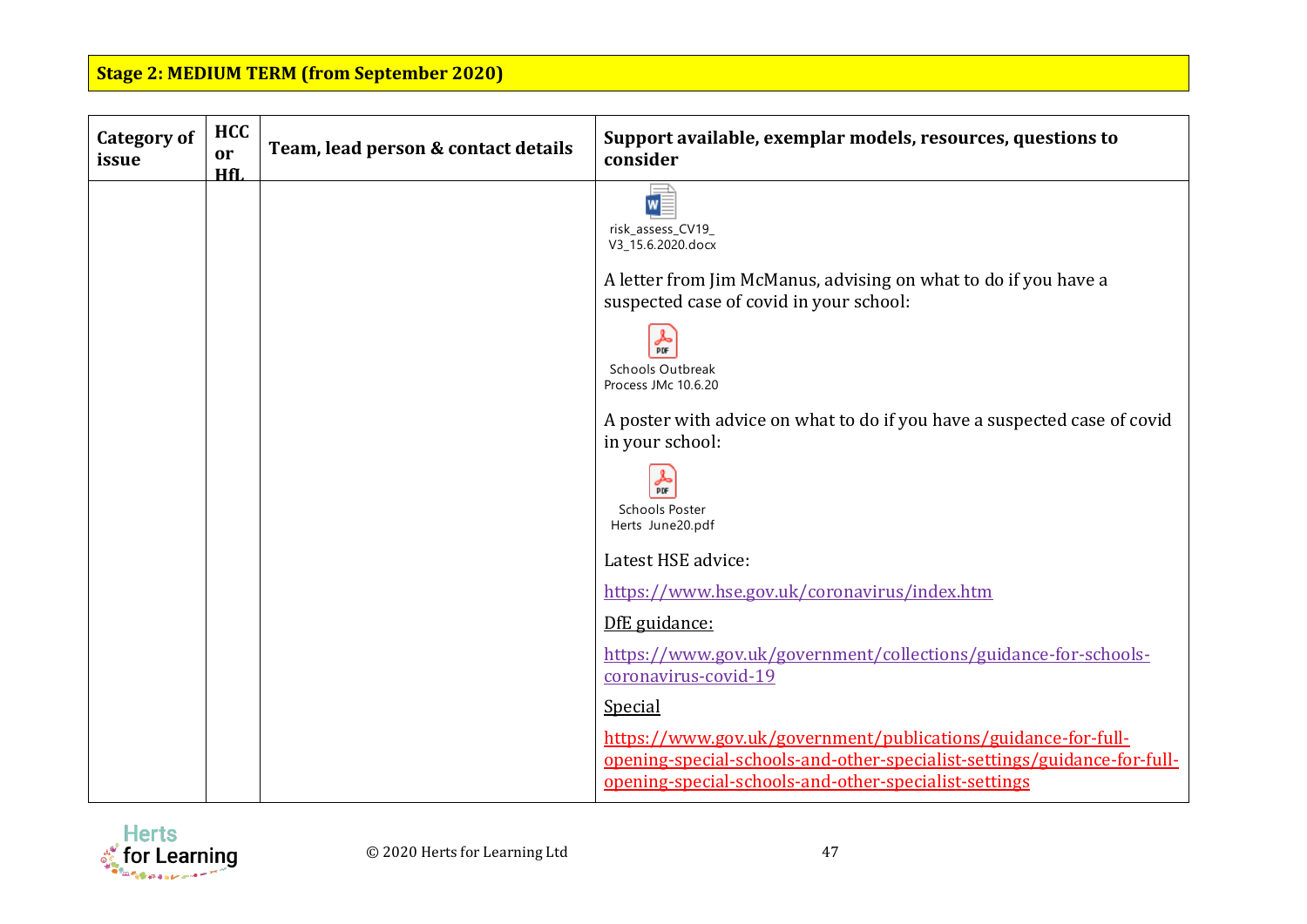| <b>Category of</b><br>issue | <b>HCC</b><br>or<br>HfL | Team, lead person & contact details | Support available, exemplar models, resources, questions to<br>consider                                                                                                                                                                                                                                                                                                                      |
|-----------------------------|-------------------------|-------------------------------------|----------------------------------------------------------------------------------------------------------------------------------------------------------------------------------------------------------------------------------------------------------------------------------------------------------------------------------------------------------------------------------------------|
|                             |                         |                                     | https://www.gov.uk/government/publications/coronavirus-covid-19-<br>send-risk-assessment-guidance/coronavirus-covid-19-send-risk-<br>assessment-guidance                                                                                                                                                                                                                                     |
| Cleaning/                   | <b>HCC</b>              |                                     | All phases                                                                                                                                                                                                                                                                                                                                                                                   |
| hygiene                     |                         |                                     | Have you reviewed the cleaning schedule for the school and ensured<br>this covers frequently touched surfaces and areas used by multiple<br>groups? - Yes                                                                                                                                                                                                                                    |
|                             |                         |                                     | How will you ensure that facilities shared by more than one group (e.g.<br>toilets, canteen, minibus, PE equipment, outdoor play equipment,<br>specialist teaching rooms) are cleaned regularly? - The new cleaning<br>rota and regime will be in place to support the use of all resources<br>and learning spaces. Teachers and children will also play a part in<br>wiping down resources. |
|                             |                         |                                     | Will you review your school equipment policy in terms of what you<br>allow learners to bring into school? - This has already been done. A<br>single pencil case will be provided in school and resources kept to<br>as minimum that are brought in by children and teachers.                                                                                                                 |
|                             |                         |                                     | Will you need to deploy more staff to carry out regular cleaning? - We<br>have three staff to clean the school and all resources used in class<br>will be cleaned by teachers                                                                                                                                                                                                                |
|                             |                         |                                     | Will you need to train staff on expectations and procedures? - No                                                                                                                                                                                                                                                                                                                            |

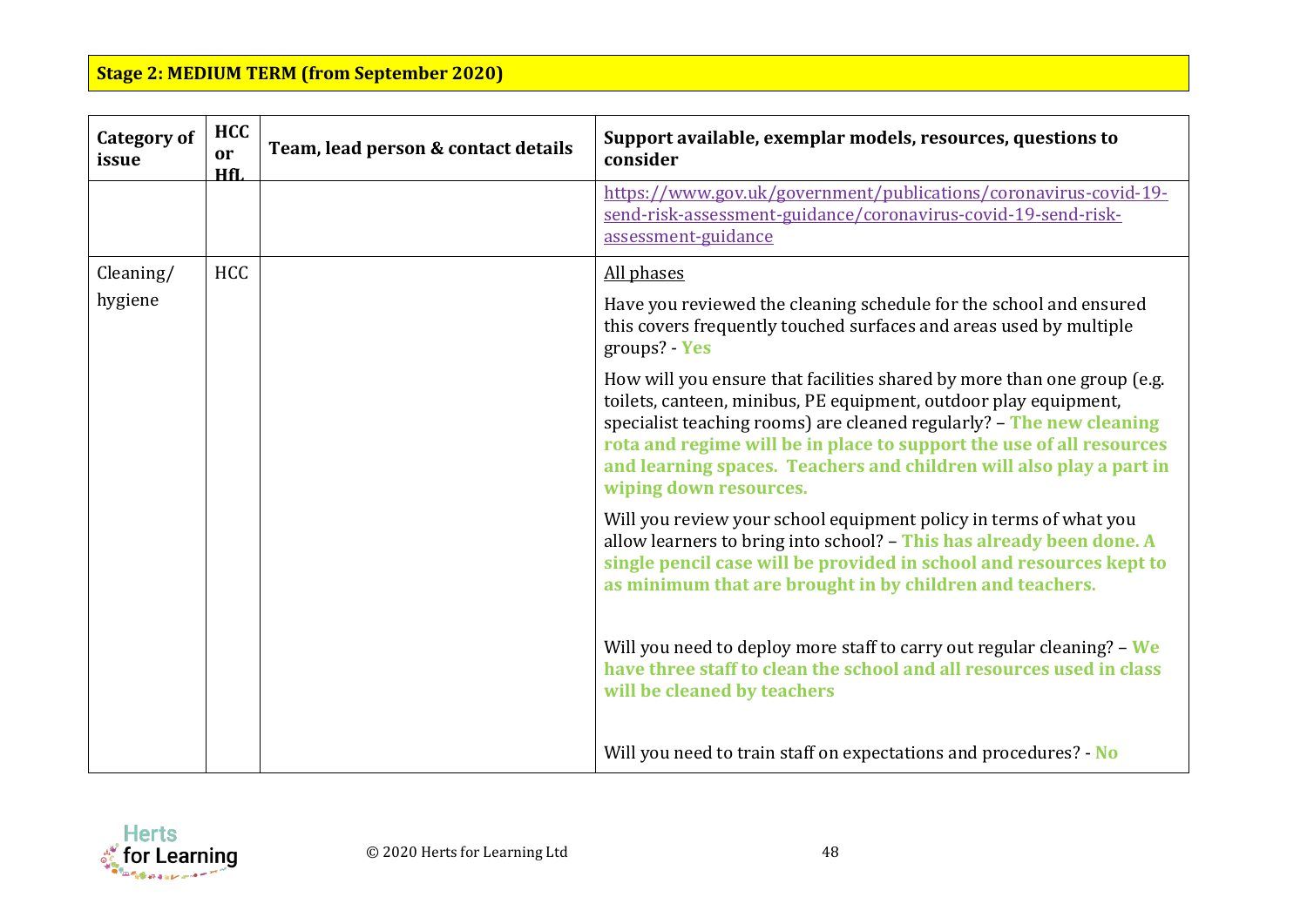| <b>Category of</b><br>issue | <b>HCC</b><br><b>or</b><br>HfI. | Team, lead person & contact details | Support available, exemplar models, resources, questions to<br>consider                                                                                                                                    |
|-----------------------------|---------------------------------|-------------------------------------|------------------------------------------------------------------------------------------------------------------------------------------------------------------------------------------------------------|
|                             |                                 |                                     | Will you need to increase supplies of sanitiser, bins, tissues etc.? - this<br>has already been done and part of our RA and COVID safe approach                                                            |
|                             |                                 |                                     | Will you need to train all pupils re 'catch it, bin it, kill it'? Will you add to<br>your signage/messaging? - Yes this will be part of the teaching<br>taking place in the first two weeks of autumn term |
|                             |                                 |                                     | Will you require additional sanitiser stations or wash basins? - already<br>in place and purchased.                                                                                                        |
|                             |                                 |                                     | Will you require additional supervision of toilets, wash facilities etc.?<br>We will limit the number of children using these and encourage<br>best practice when it comes to hygiene.                     |
|                             |                                 |                                     | Is everyone in your school community clear about what action to take in<br>terms of testing and tracing in the case of an outbreak of covid 19? -<br>This will be shared again at INSET                    |
|                             |                                 |                                     | https://www.nhs.uk/conditions/coronavirus-covid-19/testing-and-<br>tracing/                                                                                                                                |
|                             |                                 |                                     | Further guidance is expected by the DfE on general cleaning by the end<br>of the summer term.                                                                                                              |
|                             |                                 |                                     | In the event of an outbreak and the need to decontaminate:                                                                                                                                                 |

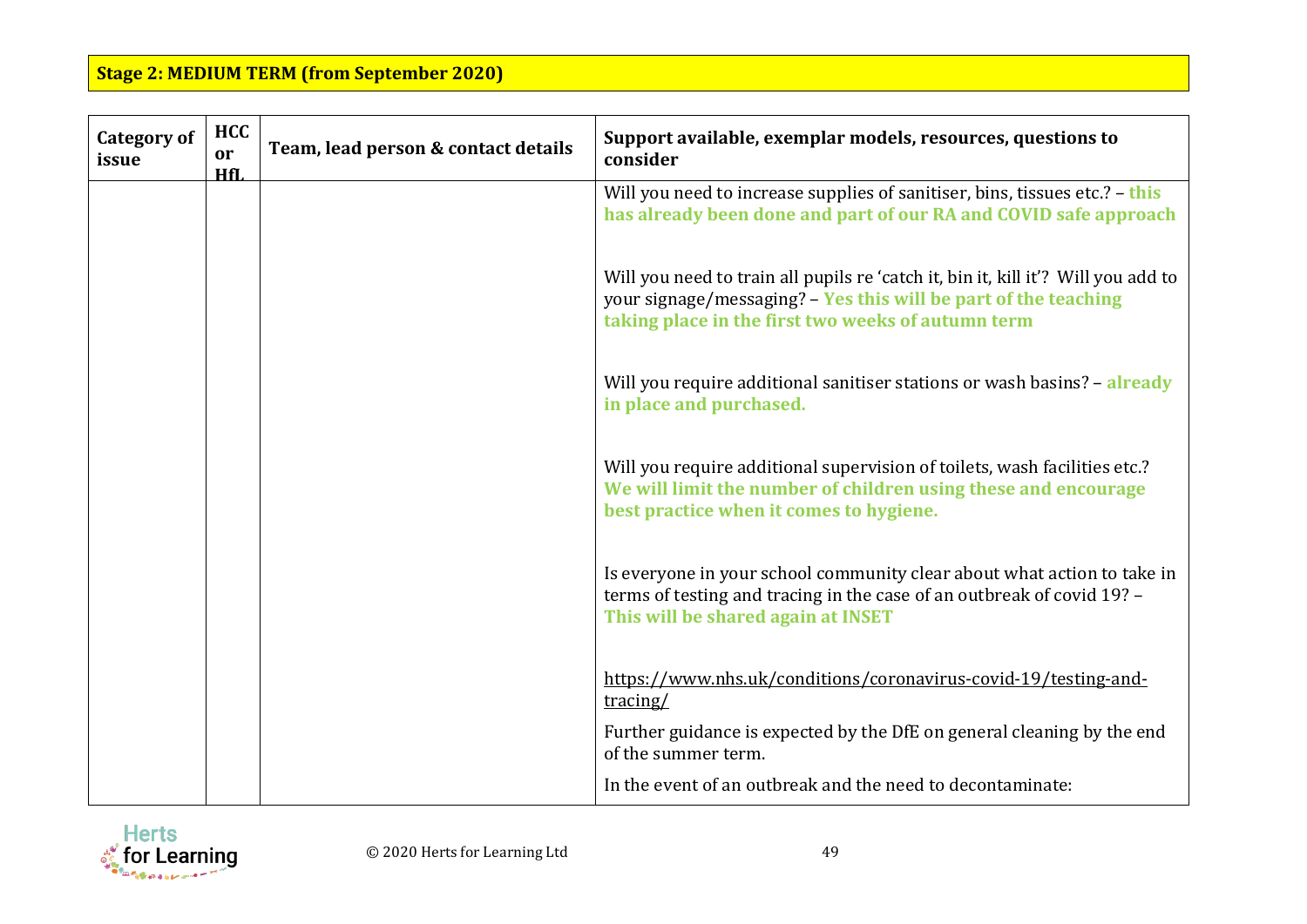| <b>Category of</b><br>issue | <b>HCC</b><br>or<br>HfL | Team, lead person & contact details                 | Support available, exemplar models, resources, questions to<br>consider                                                                                                                                                                            |
|-----------------------------|-------------------------|-----------------------------------------------------|----------------------------------------------------------------------------------------------------------------------------------------------------------------------------------------------------------------------------------------------------|
|                             |                         |                                                     | https://www.gov.uk/government/publications/covid-19-<br>decontamination-in-non-healthcare-settings                                                                                                                                                 |
|                             |                         |                                                     | <b>Early Years</b>                                                                                                                                                                                                                                 |
|                             |                         |                                                     | Coronavirus (COVID-19): implementing protective measures in<br>education and childcare settings                                                                                                                                                    |
|                             |                         |                                                     |                                                                                                                                                                                                                                                    |
| Care                        | <b>HCC</b>              |                                                     | All phases                                                                                                                                                                                                                                         |
| routines                    |                         |                                                     | Are all staff clear about the circumstances in which PPE is required?<br><b>Yes</b>                                                                                                                                                                |
|                             |                         |                                                     | https://www.gov.uk/government/publications/safe-working-in-<br>education-childcare-and-childrens-social-care/safe-working-in-<br>education-childcare-and-childrens-social-care-settings-including-the-<br>use-of-personal-protective-equipment-ppe |
|                             |                         |                                                     | <b>Early Years</b>                                                                                                                                                                                                                                 |
|                             |                         |                                                     | Coronavirus (COVID-19): implementing protective measures in<br>education and childcare settings                                                                                                                                                    |
|                             |                         |                                                     |                                                                                                                                                                                                                                                    |
| <b>PPE</b>                  | <b>HCC</b>              | Tania Rawle<br>Tania.Rawle@hertfordshire.gov.uk     | All phases<br>Do you have procedures in place for the safe disposal of face masks<br>worn by learners on their way to school? Yes- bins provided                                                                                                   |
|                             |                         | Louise Carter<br>Louise.carter@hertfordshire.gov.uk | Do you have sufficient PPE? Yes, this has already been purchased<br>Are all staff clear about the circumstances in which PPE is required? Yes                                                                                                      |

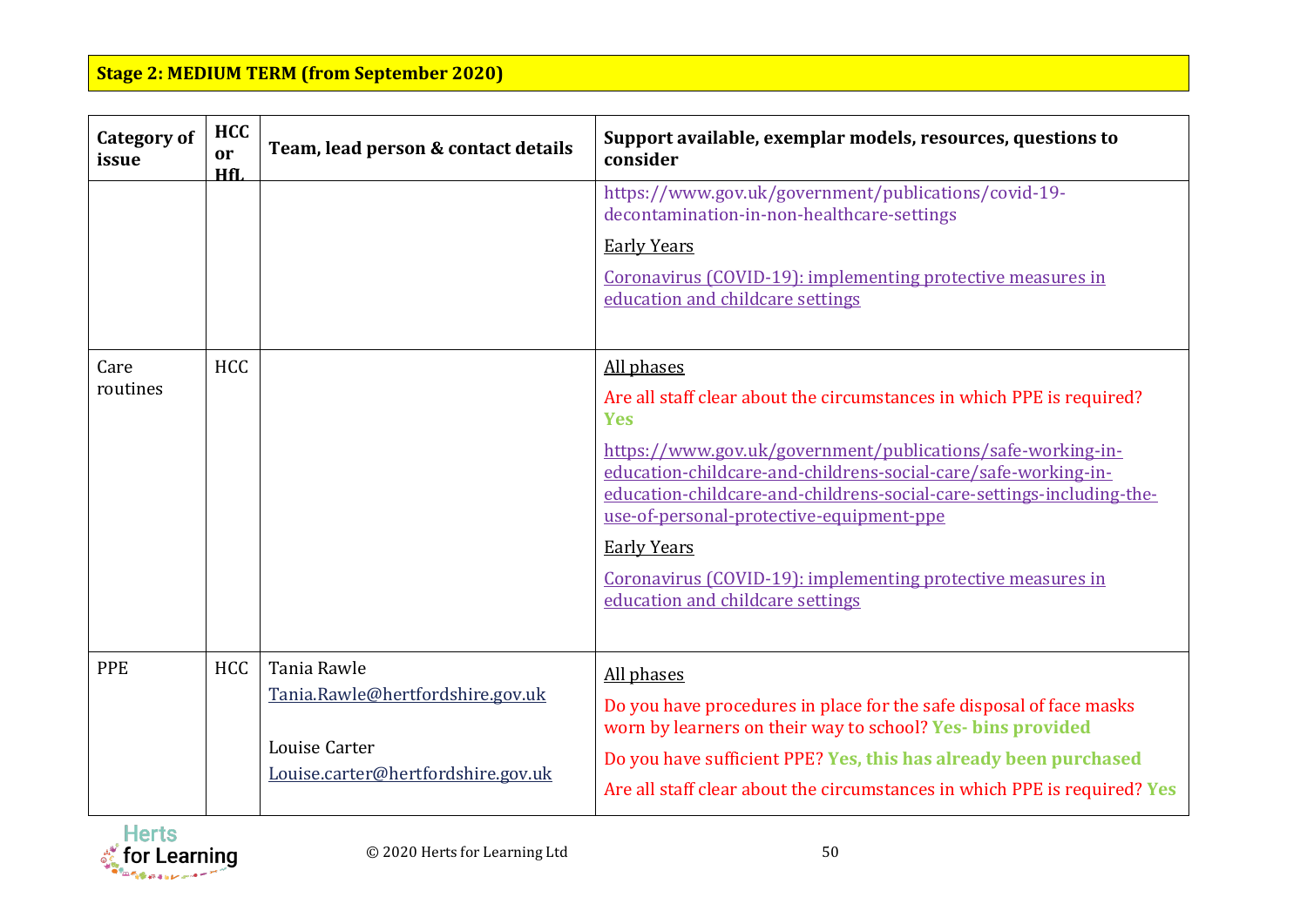| <b>Category of</b><br>issue | <b>HCC</b><br>or<br>HfL | Team, lead person & contact details               | Support available, exemplar models, resources, questions to<br>consider                                                                                                                                                                                                                                                                                                                                                                                                     |
|-----------------------------|-------------------------|---------------------------------------------------|-----------------------------------------------------------------------------------------------------------------------------------------------------------------------------------------------------------------------------------------------------------------------------------------------------------------------------------------------------------------------------------------------------------------------------------------------------------------------------|
|                             |                         |                                                   | https://www.gov.uk/government/publications/safe-working-in-<br>education-childcare-and-childrens-social-care/safe-working-in-<br>education-childcare-and-childrens-social-care-settings-including-the-<br>use-of-personal-protective-equipment-ppe<br><b>Early Years</b><br>Coronavirus (COVID-19): implementing protective measures in<br>education and childcare settings<br>https://www.gov.uk/government/collections/early-years-and-<br>childcare-coronavirus-covid-19 |
| Premises<br>adaptations     | <b>HCC</b>              | James Ottery<br>James.Ottery@hertfordshire.gov.uk | All phases<br>Have you ensured maximum ventilation around the site? Yes, all<br>windows and doors open as much as possible<br>Will you need to make any adaptations to ensure that learners from<br>different groups do not come into more contact than is unavoidable (e.g.<br>in catering, circulation and social areas)? Yes, staggered start and<br>finish, lunch and breaks                                                                                            |
|                             |                         |                                                   | Will you rearrange furniture in teaching spaces to reduce face to face<br>contact? Yes, for most teaching, we will allow the horse-shoe shape<br>of desks to be set up in classrooms<br>https://www.gov.uk/government/publications/managing-school-<br>premises-during-the-coronavirus-outbreak                                                                                                                                                                             |
|                             |                         |                                                   | Air-conditioning and ventilation:<br>https://www.hse.gov.uk/coronavirus/equipment-and-machinery/air-<br>conditioning-and-ventilation.htm                                                                                                                                                                                                                                                                                                                                    |

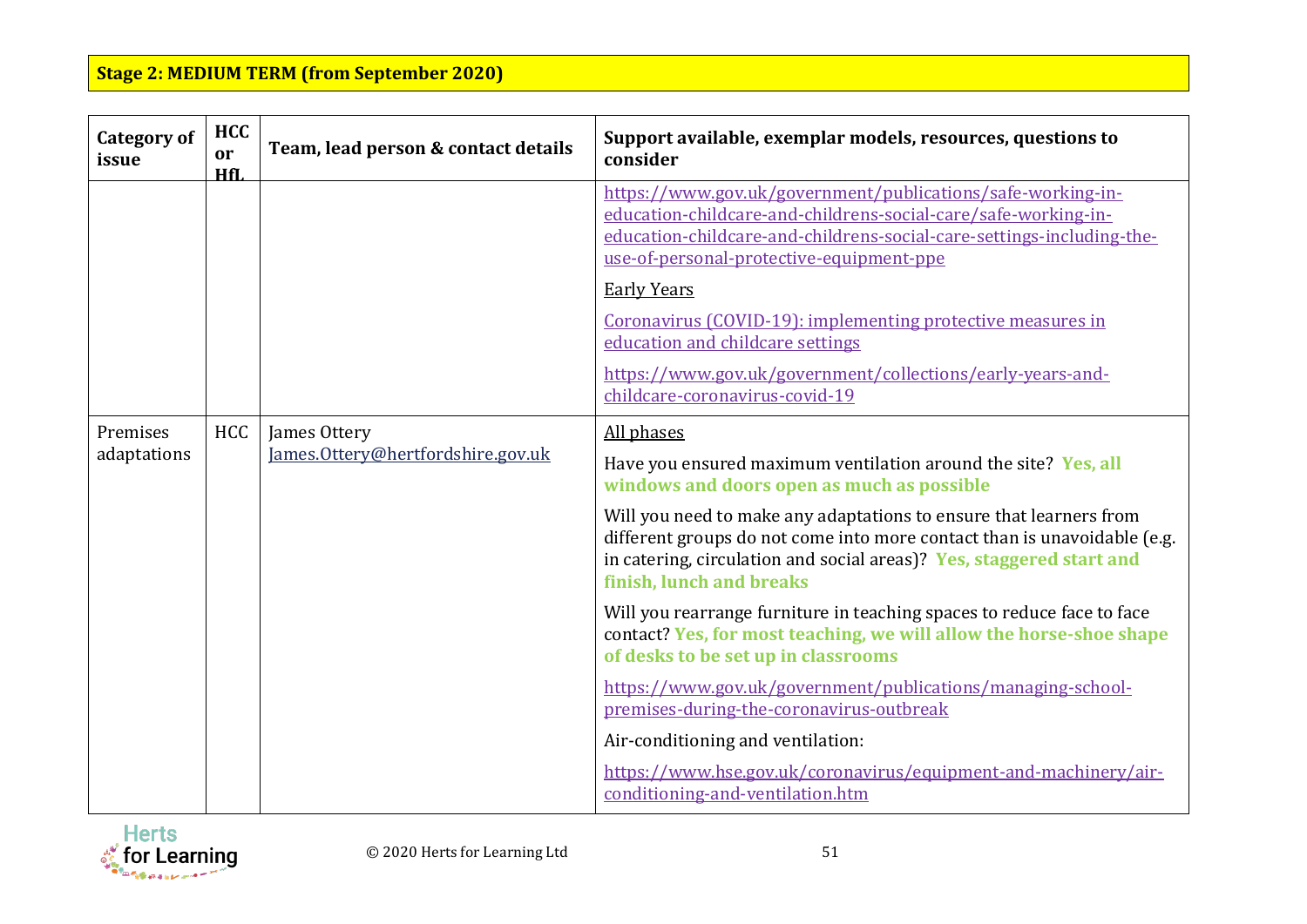| <b>Category of</b><br>issue | <b>HCC</b><br>or<br>HfI. | Team, lead person & contact details   | Support available, exemplar models, resources, questions to<br>consider                                                                                                                                                       |
|-----------------------------|--------------------------|---------------------------------------|-------------------------------------------------------------------------------------------------------------------------------------------------------------------------------------------------------------------------------|
|                             |                          |                                       | Work equipment examination and testing:                                                                                                                                                                                       |
|                             |                          |                                       | https://www.hse.gov.uk/coronavirus/equipment-and-<br>machinery/work-equipment.htm                                                                                                                                             |
| <b>FSM</b>                  | <b>HCC</b>               | Juliet Whitehead                      | All phases                                                                                                                                                                                                                    |
|                             |                          | Juliet.whitehead@hertfordshire.gov.uk | This updated guidance explains how schools can support pupils eligible<br>for free school meals during the coronavirus (COVID-19) outbreak:                                                                                   |
|                             |                          |                                       | https://www.gov.uk/government/publications/covid-19-free-school-<br>meals-guidance?utm source=2ffae472-bf03-4395-88b9-<br>4f473aa4d9f6&utm medium=email&utm campaign=govuk-<br>notifications&utm_content=immediate            |
|                             |                          |                                       | https://www.gov.uk/government/publications/covid-19-free-school-<br>meals-guidance                                                                                                                                            |
|                             |                          |                                       | During the coronavirus (COVID-19) outbreak, the DfE is temporarily<br>extending free school meals eligibility to include some groups who have<br>no recourse to public funds (NRPF). Please see reading below for<br>details: |
|                             |                          |                                       | https://www.gov.uk/government/publications/covid-19-free-school-<br>meals-guidance/guidance-for-the-temporary-extension-of-free-school-<br>meals-eligibility-to-nrpf-groups                                                   |
|                             |                          |                                       | Covid Summer Food Fund:                                                                                                                                                                                                       |
|                             |                          |                                       | https://www.gov.uk/guidance/covid-summer-food-<br>fund?utm source=9a77623b-26b0-4c24-bd51-                                                                                                                                    |

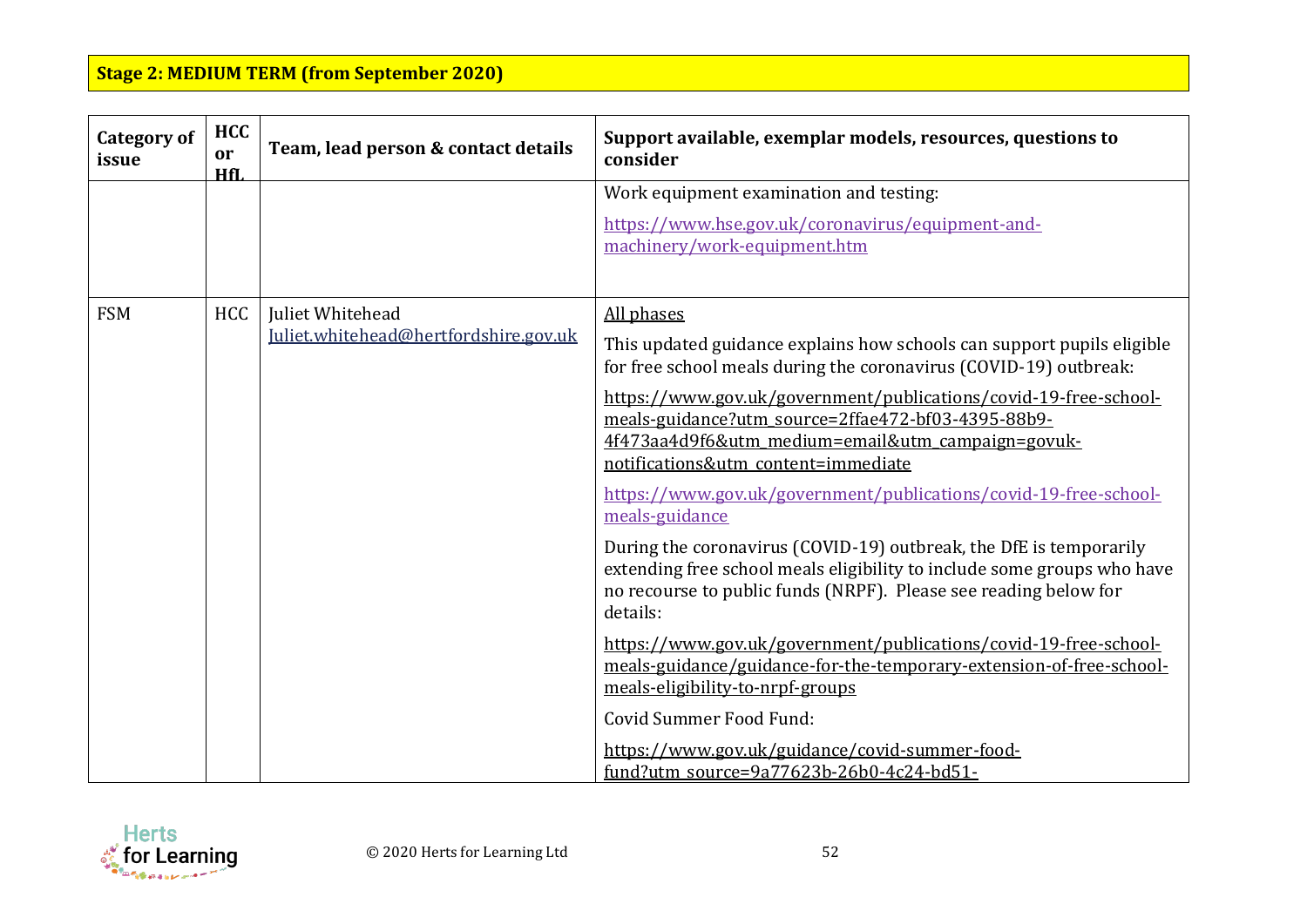| <b>Category of</b><br>issue | <b>HCC</b><br>or<br>HfL | Team, lead person & contact details                                                                                                                                            | Support available, exemplar models, resources, questions to<br>consider                                                                                                                                                                                                                                                                                                                                                                                                                                                   |
|-----------------------------|-------------------------|--------------------------------------------------------------------------------------------------------------------------------------------------------------------------------|---------------------------------------------------------------------------------------------------------------------------------------------------------------------------------------------------------------------------------------------------------------------------------------------------------------------------------------------------------------------------------------------------------------------------------------------------------------------------------------------------------------------------|
|                             |                         |                                                                                                                                                                                | b246511e481b&utm medium=email&utm campaign=govuk-<br>notifications&utm content=immediate                                                                                                                                                                                                                                                                                                                                                                                                                                  |
|                             |                         |                                                                                                                                                                                | Issues with Edenred:                                                                                                                                                                                                                                                                                                                                                                                                                                                                                                      |
|                             |                         |                                                                                                                                                                                | In the first instance, schools should contact Edenred directly with any<br>issues they are having with National FSM Voucher system on<br>03334005932.                                                                                                                                                                                                                                                                                                                                                                     |
|                             |                         |                                                                                                                                                                                | Should you fail to get a response from Edenred, then you should contact<br>the DfE directly through the Coronavirus Helpline (0800 046 8687).<br>This new process will mean the Helpline will endeavour to answers<br>questions directly while on the phone. However, should that not be<br>possible then they will escalate the issue via the DfE's FSM team.                                                                                                                                                            |
| Transport                   | <b>HCC</b>              | Jayne Abery<br>Jayne.Abery@hertfordshire.gov.uk<br>Anne Hardy (Road Safety and<br>Sustainable Travel Manager) Active &<br>Safer Travel Team<br>Anne.hardy@hertfordshire.gov.uk | All phases<br>Will you stagger school start and end times? Yes, the detail has been<br>shared in the end of year letter July 2020. These are only slight<br>changes and will not impact upon any children who have County<br><b>Transport over to us.</b>                                                                                                                                                                                                                                                                 |
|                             |                         |                                                                                                                                                                                | Be aware of the potential impact upon those travelling on HCC<br>contracted buses/coaches. Social distancing is not required on these<br>vehicles and different start / end times for those travelling on the same<br>transport may be difficult to arrange. If staggering start/finish times, let<br>us know so we can consider the impact upon transport requirements<br>both for contracted services and public transport. Consider the use of<br>"bubbles" within school for pupils who travel on the same transport. |
|                             |                         |                                                                                                                                                                                | How will you separate groups on (and queuing to get onto) school<br>transport? Will this require additional supervision? (Pupils must enter                                                                                                                                                                                                                                                                                                                                                                               |

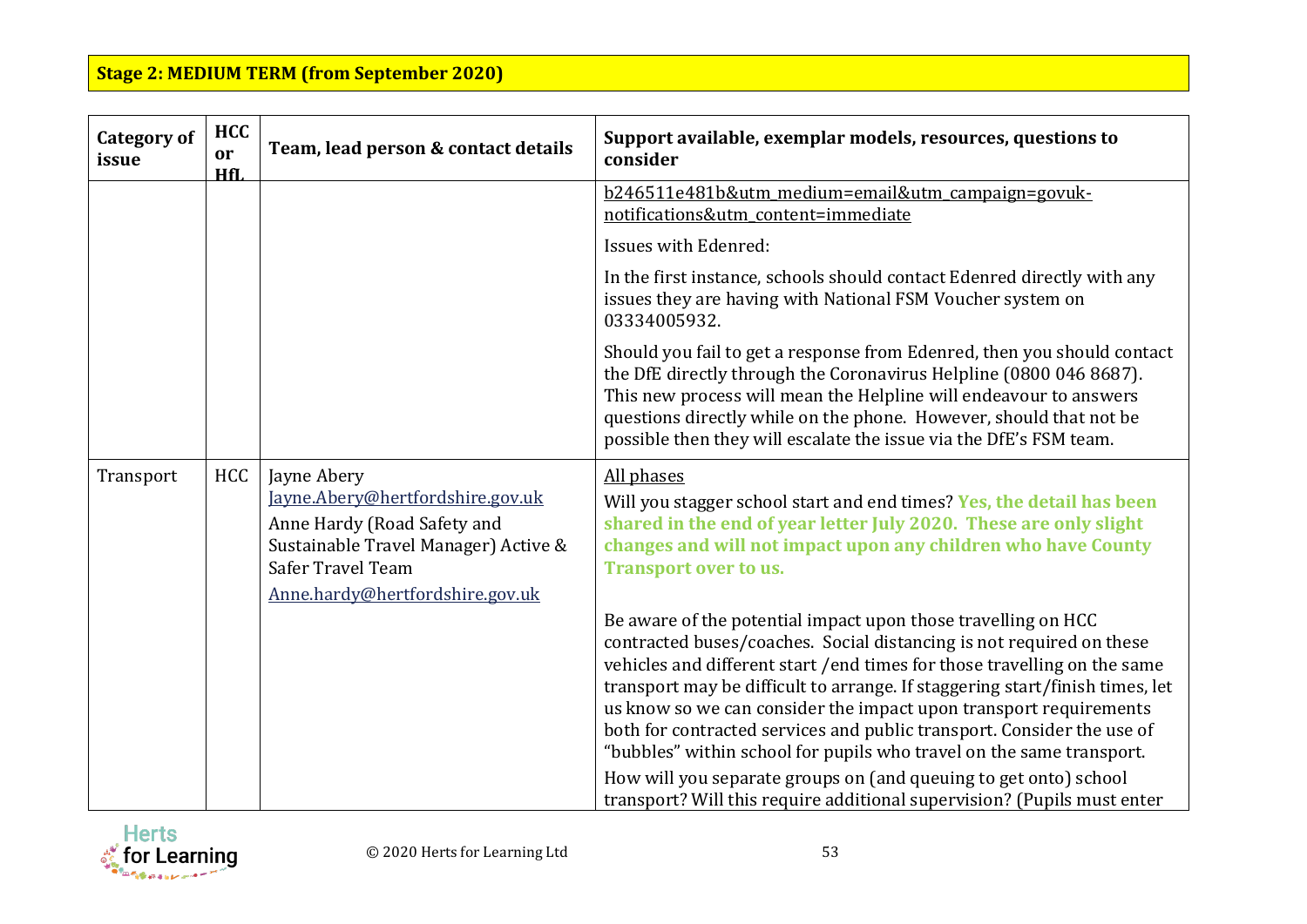| <b>Category of</b><br>issue | <b>HCC</b><br>or<br>HfI. | Team, lead person & contact details | Support available, exemplar models, resources, questions to<br>consider                                                                                                                                                                                                                                                                      |
|-----------------------------|--------------------------|-------------------------------------|----------------------------------------------------------------------------------------------------------------------------------------------------------------------------------------------------------------------------------------------------------------------------------------------------------------------------------------------|
|                             |                          |                                     | buses/coaches on a "first in, last out basis" to avoid unnecessary passing<br>on buses. Pupils should sit in the same seats on the way to and from<br>school to minimise cross contamination. Wash/sanitiser routines for<br>pupils travelling on contracted/public transport must be established for<br>pupils' arrival at school.) – $N/A$ |
|                             |                          |                                     | Will there be implications for travel between schools and sites during<br>the school day? $-N/A$                                                                                                                                                                                                                                             |
|                             |                          |                                     | http://www.legislation.gov.uk/uksi/2020/592/contents/made<br>https://www.gov.uk/guidance/coronavirus-covid-19-safer-travel-<br>guidance-for-passengers                                                                                                                                                                                       |
|                             |                          |                                     | Do you have arrangements in place outside the school gates to ensure<br>social distancing as pupils arrive/depart, e.g. markers/signage,<br>implementing one-way systems, opening alternative entrances? This<br>has been shared and we are maximising out use of school<br>entrances and exit points to minimise any distancing issues      |
|                             |                          |                                     | Do you have protocols in place to minimise adult-to-adult contact as the<br>children enter/leave the school site? $-$ Yes $-$ this was shared at the<br>end of last year.                                                                                                                                                                    |
|                             |                          |                                     | To reduce traffic congestion and improve road safety around the school<br>site, have you promoted walking and cycling to school? - Yes. WE have<br>always done this and have a large number of children now walking<br>to school. New car parking restrictions around the school should<br>also lower the amount of adult-to-adult contact.  |

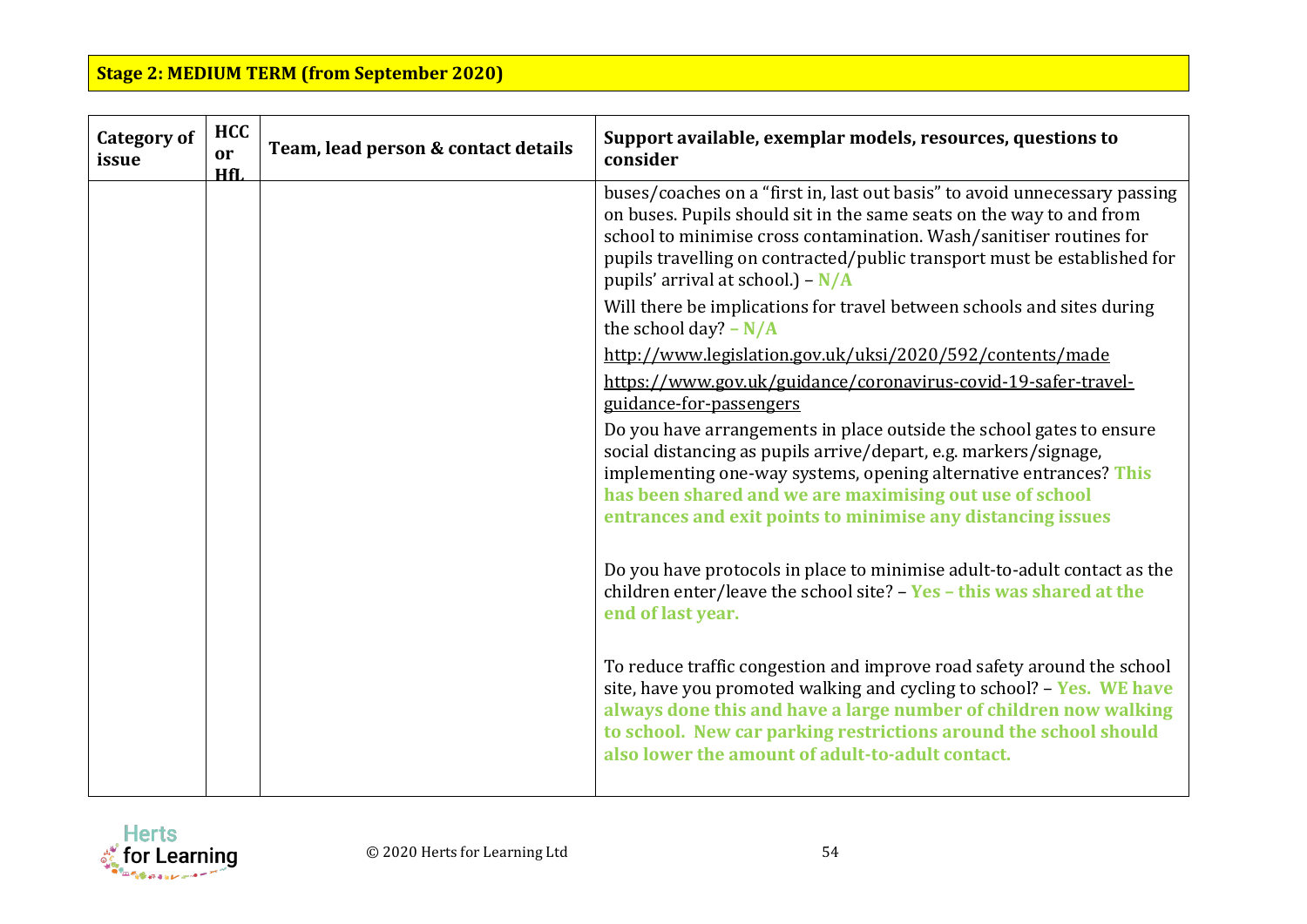| <b>Category of</b><br>issue                 | <b>HCC</b><br>or<br>HfL | Team, lead person & contact details                                       | Support available, exemplar models, resources, questions to<br>consider                                                                                                                                                                                                                               |
|---------------------------------------------|-------------------------|---------------------------------------------------------------------------|-------------------------------------------------------------------------------------------------------------------------------------------------------------------------------------------------------------------------------------------------------------------------------------------------------|
| <b>Visitors</b>                             | HfL                     | James Ottery<br>James.Ottery@hertfordshire.gov.uk                         | All phases                                                                                                                                                                                                                                                                                            |
|                                             | <b>HCC</b>              |                                                                           | Is your school policy in line with government guidance and SAGE<br>advice? YES                                                                                                                                                                                                                        |
|                                             |                         |                                                                           | Is it clearly communicated and understood by all (and communicated to<br>visitors in advance)? YES                                                                                                                                                                                                    |
|                                             |                         |                                                                           | ☆<br>CS Face to Face                                                                                                                                                                                                                                                                                  |
|                                             |                         |                                                                           | Contact Leaflet v1.po                                                                                                                                                                                                                                                                                 |
| Comms<br>(with<br>parents and<br>the media) | <b>HfL</b>              | <b>HCC Press Office</b><br>Tania Rawle<br>tania.rawle@hertfordshire.co.uk | How will you engage with families to allay anxieties about returning to<br>school, to encourage communication about lock down experiences and<br>to assess with families lost learning and gaps? Reassurance through<br>communication, phonce calls, emails etc.                                      |
|                                             |                         |                                                                           |                                                                                                                                                                                                                                                                                                       |
|                                             |                         |                                                                           | How will you communicate your school's protective measures planning<br>to families? Email, phone calls and normal school channels                                                                                                                                                                     |
|                                             |                         |                                                                           | How will you communicate any changes to your rules and sanctions?<br>And your equipment policy? Email, phone calls and normal school<br>channels                                                                                                                                                      |
|                                             |                         |                                                                           | How will you communicate your expectations of learners' behaviours on<br>the way to and from school (in terms of social distancing, wearing of<br>face coverings on public transport etc.) to students, parents and carers?<br>And how will you encourage/facilitate/incentivise walking and cycling? |
|                                             |                         |                                                                           | Email/working agreement to be put in place for all year groups.                                                                                                                                                                                                                                       |
|                                             |                         |                                                                           | How will you communicate your procedures for drop offs and pick ups?<br><b>Email, school newsletters</b>                                                                                                                                                                                              |

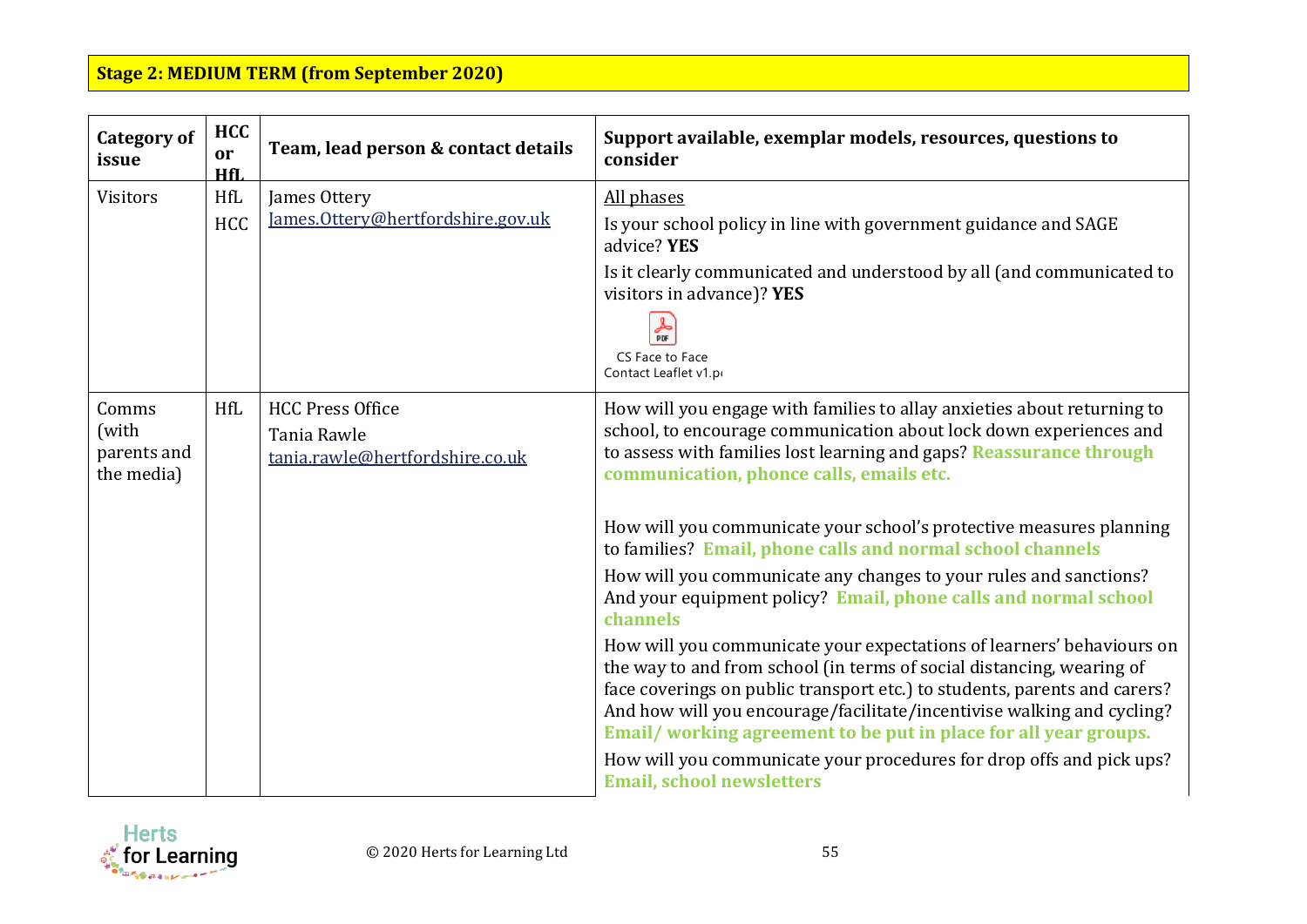| <b>Category of</b><br>issue | <b>HCC</b><br>or<br>HfL | Team, lead person & contact details | Support available, exemplar models, resources, questions to<br>consider                                                                                                                                                                                                                                               |
|-----------------------------|-------------------------|-------------------------------------|-----------------------------------------------------------------------------------------------------------------------------------------------------------------------------------------------------------------------------------------------------------------------------------------------------------------------|
|                             |                         |                                     | How will you communicate your attendance expectations and<br>procedures (including sanctions for non-attendance?) Email, phone<br>calls and normal school channels                                                                                                                                                    |
|                             |                         |                                     | How will you communicate procedures and expectations in case of a<br>child becoming ill with suspected covid in school (including test and<br>trace actions)? Email, phone calls and normal school channels -<br><b>Test and Trace inforbelow</b>                                                                     |
|                             |                         |                                     | https://www.gov.uk/government/publications/what-parents-and-<br>carers-need-to-know-about-early-years-providers-schools-and-<br>colleges-during-the-coronavirus-covid-19-<br>outbreak?utm_source=dbce2466-5575-4736-9bbb-<br>fd3516d0d7b3&utm medium=email&utm campaign=govuk-<br>notifications&utm content=immediate |

## **How NHS test and trace service works**

## **Part 1: for someone with symptoms of coronavirus**

- 1. **isolate**: as soon as you experience coronavirus symptoms, medical advice is clear: you must self-isolate for at least 10 days. Anyone else in your household must self-isolate for 14 days from when you started having symptoms
- 2. **test**: order a test immediately at [www.nhs.uk/coronavirus](https://www.nhs.uk/conditions/coronavirus-covid-19/) or call 119 if you have no internet access
- 3. **results**: if your test is positive, you must complete the remainder of your 10-day self-isolation. Anyone in your household must also complete self-isolation for 14 days from when you started having symptoms. If your test is negative, you and other household members no longer need to self-isolate

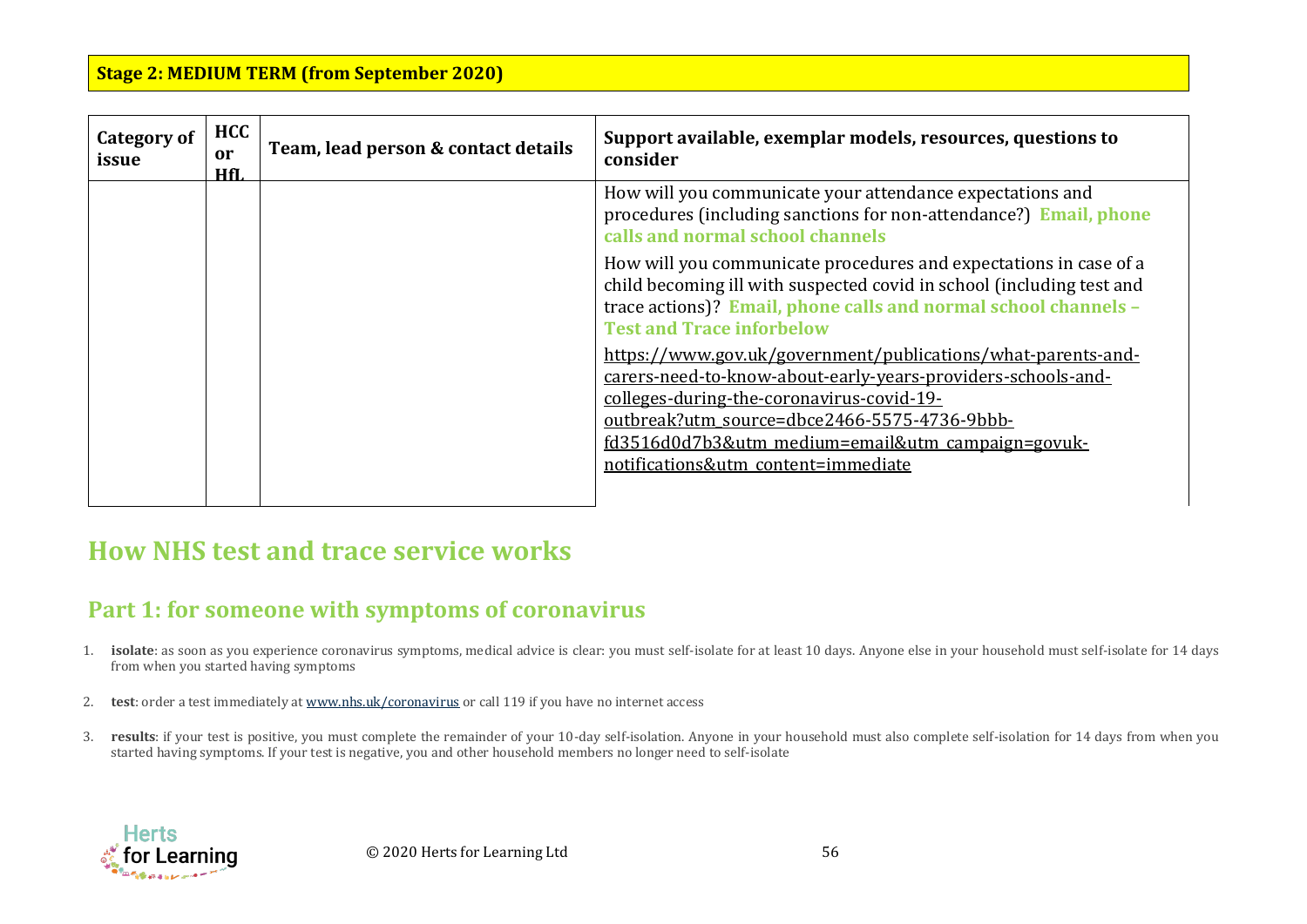4. **share contacts**: if you test positive for coronavirus, the NHS test and trace service will send you a text or email alert or call you with instructions of how to share details of people with whom you have had close, recent contact and places you have visited. It is important that you respond as soon as possible so that we can give appropriate advice to those who need it. You will be told to do this online via a secure website or you will be called by one of our contract tracers.

#### **Part 2: if you are contacted by the NHS test and trace service because you have been in close contact with someone who has tested positive for coronavirus**

- 1. **alert**: you will be alerted by the NHS test and trace service if you have been in close contact with someone who has tested positive for coronavirus. The alert will usually come by text, email or phone call. You should then log on to the NHS test and trace website, which is normally the easiest way for you and the service to communicate with each other – but, if not, a trained call handler will talk you through what you must do. Under-18s will get a phone call and a parent or guardian will be asked to give permission for the call to continue
- 2. **isolate**: you will be told to begin self-isolation for 14 days from your last contact with the person who has tested positive. It's really important to do this even if you don't feel unwell because, if you have been infected, you could become infectious to others at any point up to 14 days. Your household doesn't need to self-isolate with you, if you do not have symptoms, but they must take extra care to follow the guidance on social distancing and handwashing and avoid contact with you at home
- 3. **test if needed**: if you develop symptoms of coronavirus, other members of your household must self-isolate immediately at home for 14 days and you must book a test at [www.nhs.uk/coronavirus](https://www.nhs.uk/conditions/coronavirus-covid-19/) or call 119 if you have no internet access. If your test is positive, you must continue to stay at home for at least 10 days and we will get in touch to ask about your contacts since they must self-isolate. If your test is negative, you must still complete your 14-day self-isolation period because the virus may not be detectable yet - this is crucial to avoid unknowingly spreading the virus.

# **People who develop symptoms of coronavirus**

#### **When to self-isolate**

The medical advice is clear: you must self-isolate if you have coronavirus symptoms or live in the same household as somebody who does. The main symptoms of coronavirus are:

- **high temperature** this means you feel hot to touch on your chest or back (you do not need to measure your temperature)
- **new, continuous cough** this means coughing a lot for more than an hour, or 3 or more coughing episodes in 24 hours (if you usually have a cough, it may be worse than usual)
- **loss or change to your sense of smell or taste** this means you've noticed you cannot smell or taste anything, or things smell or taste different to normal

For more information, read the further [guidance on sympt](https://www.nhs.uk/conditions/coronavirus-covid-19/check-if-you-have-coronavirus-symptoms/)oms - [click here.](https://www.gov.uk/guidance/nhs-test-and-trace-how-it-works)

If you have one or more of these symptoms, you must self-isolate straight away for 10 days – or longer if you still have symptoms other than cough or loss of sense of smell/taste.

If you live in the same household as someone with coronavirus symptoms, you must self-isolate straight away for 14 days.



© 2020 Herts for Learning Ltd 57